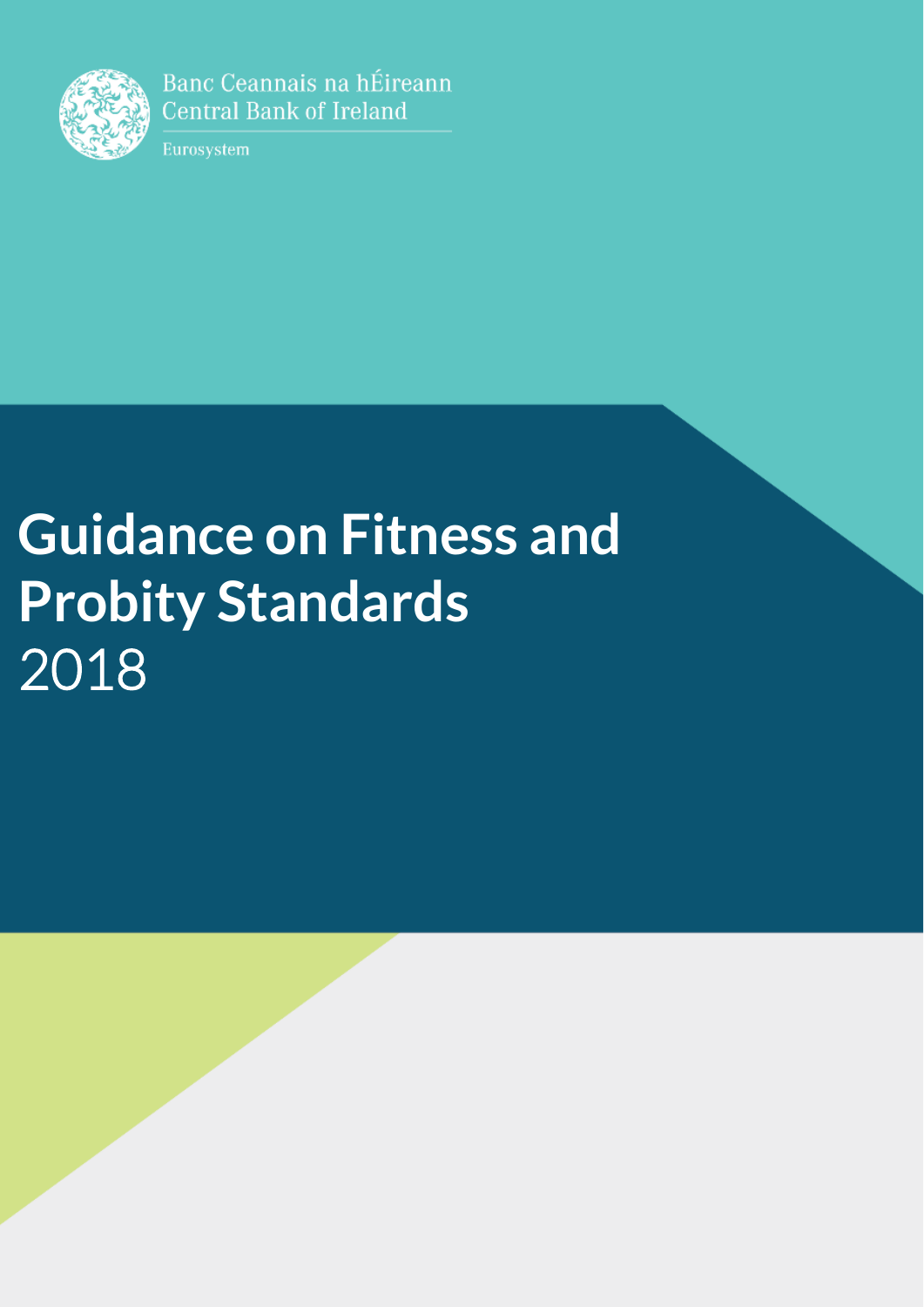## **Contents**

| 1.  | Background                                                                                                                                         | 2              |
|-----|----------------------------------------------------------------------------------------------------------------------------------------------------|----------------|
| 2.  | Purpose and effect of this guidance                                                                                                                | 5              |
| 3.  | Implementation of the Regime                                                                                                                       | $\overline{7}$ |
| 4.  | How do I know if a person is performing a CF or a PCF?                                                                                             | 11             |
| 5.  | Outsourcing                                                                                                                                        | 13             |
| 6.  | Provision of services on a branch basis                                                                                                            | 18             |
| 7.  | Provision of Services into the State by Regulated Financial<br>Service Providers authorised, licensed or registered in<br>another EEA member State | 19             |
| 8.  | Approval process for PCFs                                                                                                                          | 20             |
| 9.  | <b>Interviewing PCFs</b>                                                                                                                           | 24             |
| 10. | Persons performing a PCF outside of the State who are<br>proposed for a PCF in the State                                                           | 26             |
| 11. | Offers of Appointment to a PCF                                                                                                                     | 27             |
| 12. | Persons performing PCFs on a temporary basis                                                                                                       | 28             |
| 13. | What standard of fitness and probity is appropriate to the<br>particular CF?                                                                       | 30             |
| 14. | Fitness - determining the standard of fitness that is<br>appropriate to the particular CF                                                          | 32             |
| 15. | Fitness - due diligence to be undertaken by a regulated<br>financial service provider to assess a person's fitness to<br>perform a CF or CFs       | 29             |
| 16. | Probity – determining the standard of probity                                                                                                      | 37             |
| 17. | Probity - due diligence to be undertaken by a regulated<br>financial services provider to assess the person's probity to<br>perform a CF or CFs    | 38             |
| 18. | Additional due diligence for PCF, CF1 and CF2                                                                                                      | 42             |
| 19. | Due diligence for criminal offences                                                                                                                | 44             |
| 20. | Register to be maintained and documents to be retained by<br>the regulated financial services provider                                             | 45             |
| 21. | Continued nature of the obligation imposed on regulated<br>financial service providers in section 21 of the Act                                    | 46             |
| 22. | Agreement to abide by the Standards                                                                                                                | 47             |
| 23. | Minimum Competency Code and Minimum Competency<br>Regulations 2017                                                                                 | 48             |
| 24. | Internal controls                                                                                                                                  | 50             |
| 25. | <b>Maintenance of Records</b>                                                                                                                      | 51             |
| 26. | Administrative Sanctions under Part III C of the Central Bank<br>Act 1942                                                                          | 52             |

**1**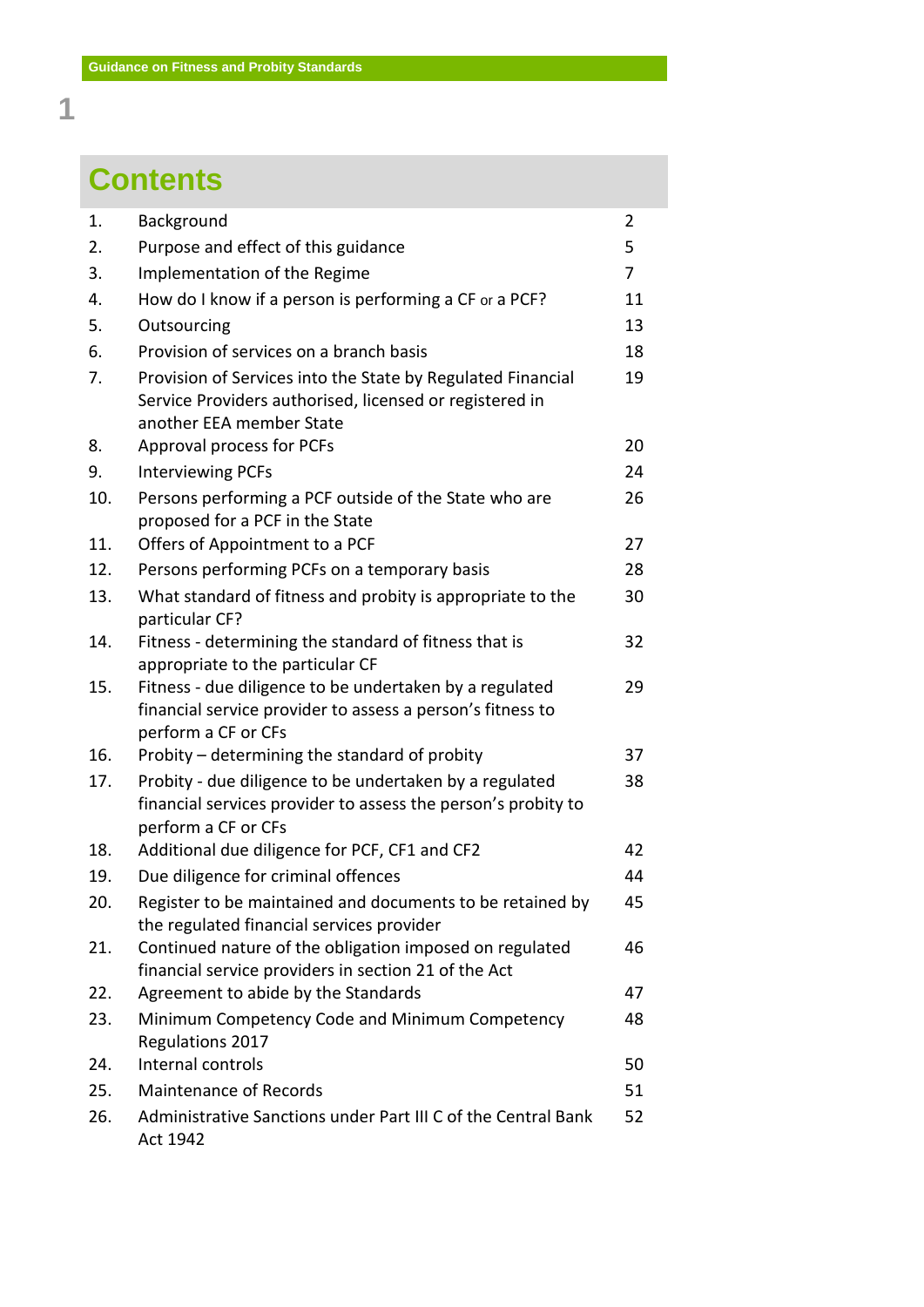#### **1. Background**

 $\overline{a}$ 

**1.1** Part 3 of the Central Bank Reform Act 2010 ("the Act") provides that a person performing a controlled function ("CF") must have a level of fitness and probity appropriate to the performance of that particular function.

The Central Bank of Ireland (the "Central Bank") also has the power to prescribe a subset of CFs as functions for which the prior approval of the Central Bank is required before a person can be appointed (PCFs).

The Central Bank published [S.I. No 437 of 2011](http://www.irishstatutebook.ie/eli/2011/si/437/made/en/print) on 1 September 2011, [S.I. No 615 of 2011](http://www.irishstatutebook.ie/eli/2011/si/615/made/en/print) on 30 November 2011, and [S.I. No 394 of 2014](http://www.irishstatutebook.ie/eli/2014/si/394/made/en/print) on 3 September 2014 prescribing particular functions as CFs and PCFs. On 2 December 2015, the Central Bank published [S.I. No 545 of 2015](http://www.irishstatutebook.ie/eli/2015/si/545/made/en/print) prescribing 1 further PCF, and removing 2 existing PCFs in relation to (re)insurance undertakings**.**S.I. 394 of 2014 also served to update other aspects of the fitness and probity regulations.

- **1.2** Part 3 of the Act applies to regulated financial service providers<sup>1</sup>.
- **1.3** Section 50 of the Act permits the Central Bank to issue a code setting out standards of fitness and probity for the purposes of Part 3 of the Act. In September 2011, the Central Bank published a code setting out fitness and probity standards ("the F & P Standards") pursuant to Section 50 of the Act. Please refer to Section 3.2-3.4 herein for further information as to who the F & P Standards apply to, and the phased implementation of the F &P Standards.
- **1.4** The Central Bank also published the Minimum Competency Code 2017 ("MCC") and the Central Bank (Supervision and Enforcement) Act 2013 (Section 48(1)) Minimum Competency Regulations 2017

<sup>1</sup> Regulated financial service provider is defined in Section 2 of the Central Bank Act 1942.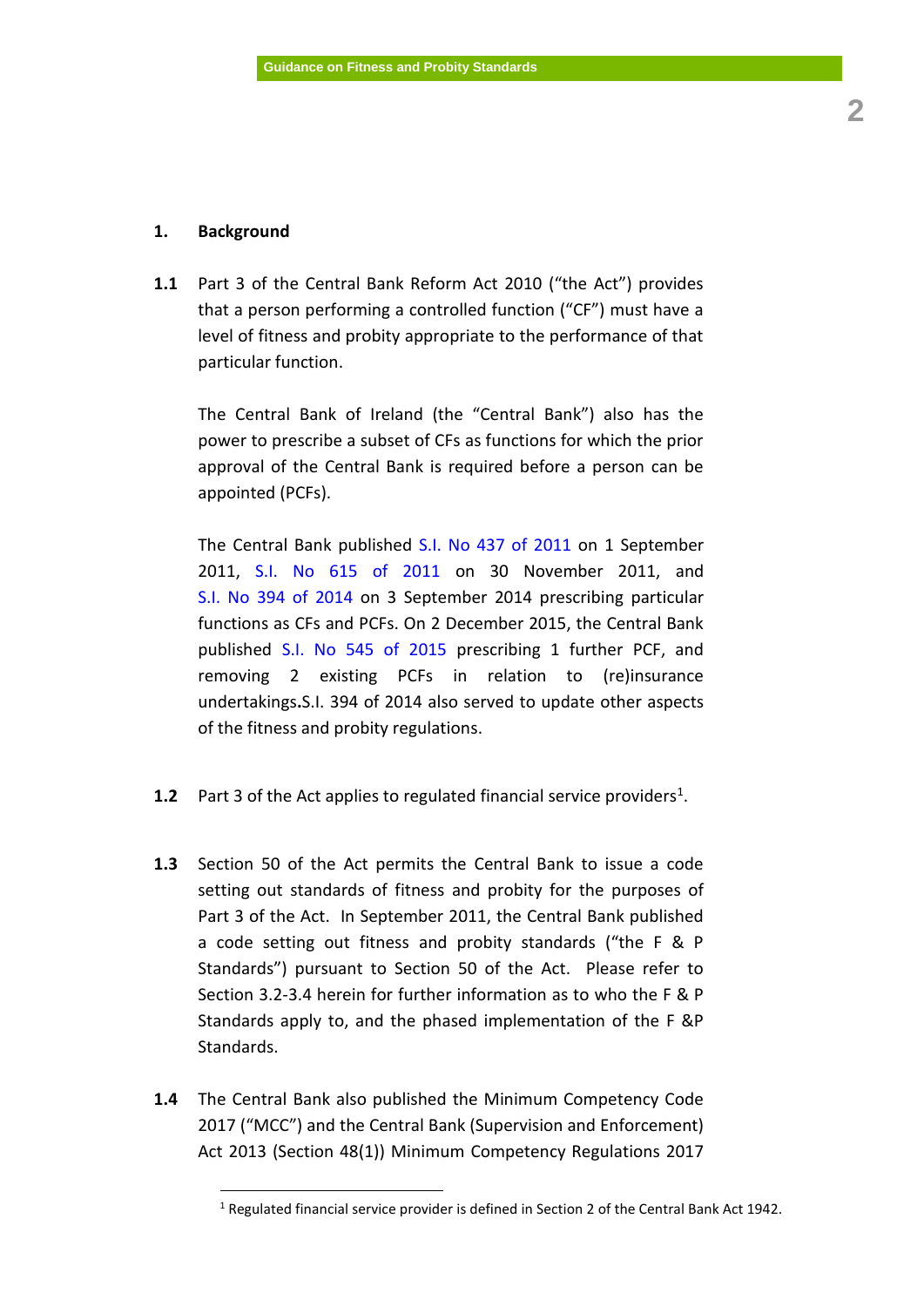("MCR 2017") in September 2017 which together replace the Minimum Competency Code 2011 ("MCC 2011"). The changes will take effect on 3 January 2018. The MCC is issued as a set of standards pursuant to Section 50 of the Act. The MCR 2017 are issued under Section 48 of the Central Bank (Supervision and Enforcement) Act 2013. Please refer to Section 23 herein for further information on the MCC.

- **1.5** In general, the F & P Standards require that persons must:
	- (a) be competent and capable;
	- (b) act honestly, ethically and with integrity; and
	- (c) be financially sound.
- **1.6** The F & P Standards are available on the Central Bank's website at [www.centralbank.ie.](http://www.centralbank.ie/)
- **1.7** All proposed appointments to CFs which are prescribed as PCFs (referred to as 'PCFs' in the remainder of this guidance), on or after 1 December 2011, require the prior written approval of the Central Bank. Details regarding this approval process are set out in Section 8 herein.
- **1.8** Section 21 of the Act provides that a regulated financial service provider shall not permit a person to perform a CF unless:
	- (i) the regulated financial service provider is satisfied on reasonable grounds that the person complies with any standard of fitness and probity issued pursuant to Section 50 of the Act (i.e. the Standards); and
	- (ii) the person has agreed to abide by any such Standard.
	- **1.9** Failure to comply with Section 21 of the Act is a prescribed contravention for the purposes of Part IIIC of the Central Bank Act 1942.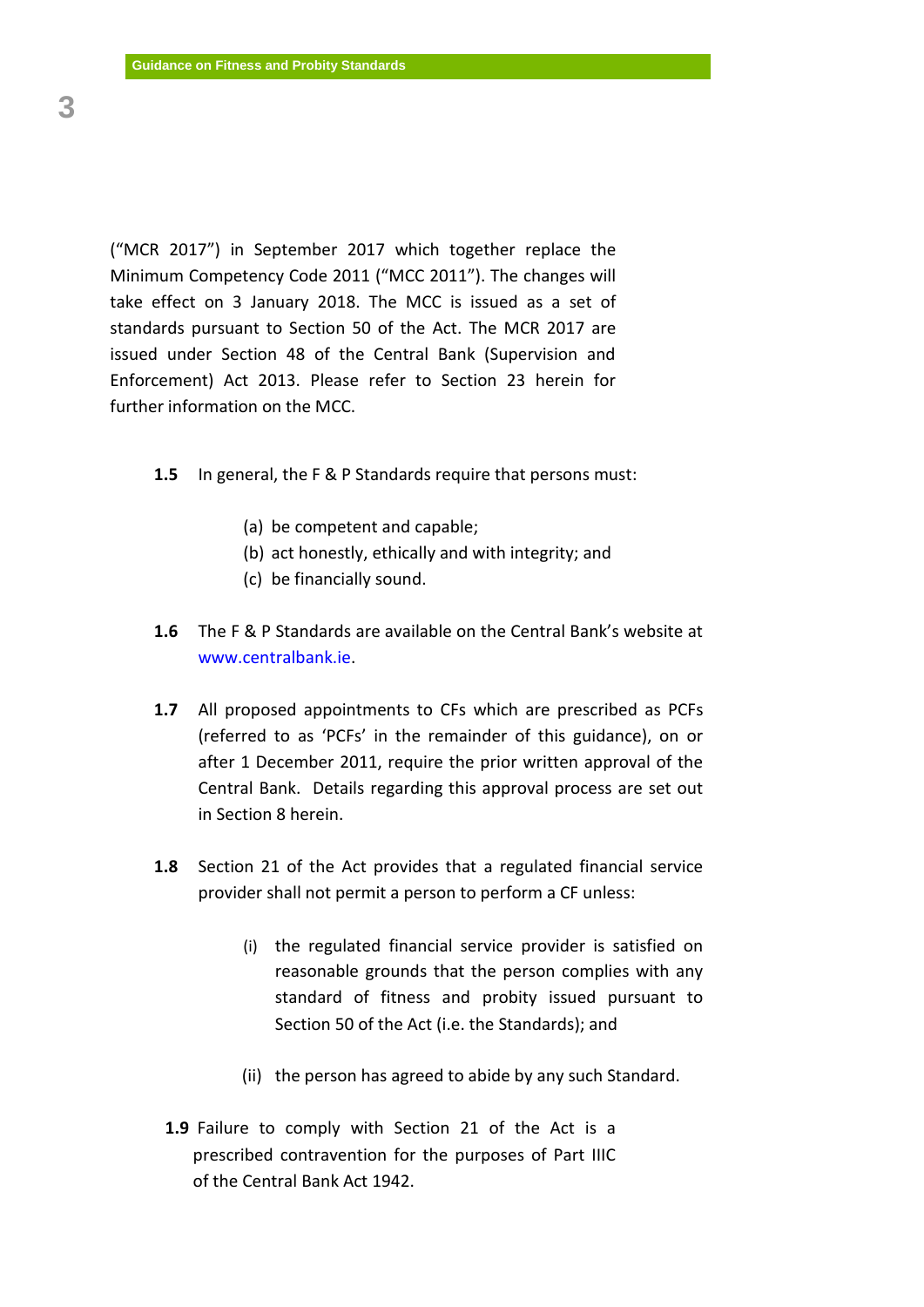- **1.10** The Central Bank has a range of powers available to it to investigate, suspend, remove or prohibit individuals from CFs in the financial services industry where concerns arise about their fitness and probity. Those powers are set out in Part 3, Chapters 3 & 4 of the Act.
- **1.11** Pursuant to SSM Council Regulation (EU) No 1024/2013, from 4 November 2014 the European Central Bank ("the ECB") is exclusively competent for fitness and probity assessments of applicants to the management board of significant credit institutions and applicants to the management board of all credit institutions applying for authorisation. Individual applications to these management board positions will be assessed by the ECB pursuant to the "Joint ESMA and EBA Guidelines on the assessment of the suitability of members of the management body and key function holders under Directive 2013/36/EU and Directive 2014/65/EU"<sup>2</sup> The Union Standards are available on the Central Bank's website at [www.centralbank.ie.](http://www.centralbank.ie/)

 $\overline{a}$ 

<sup>2</sup> EBA/GL/2017/12 26 September 2017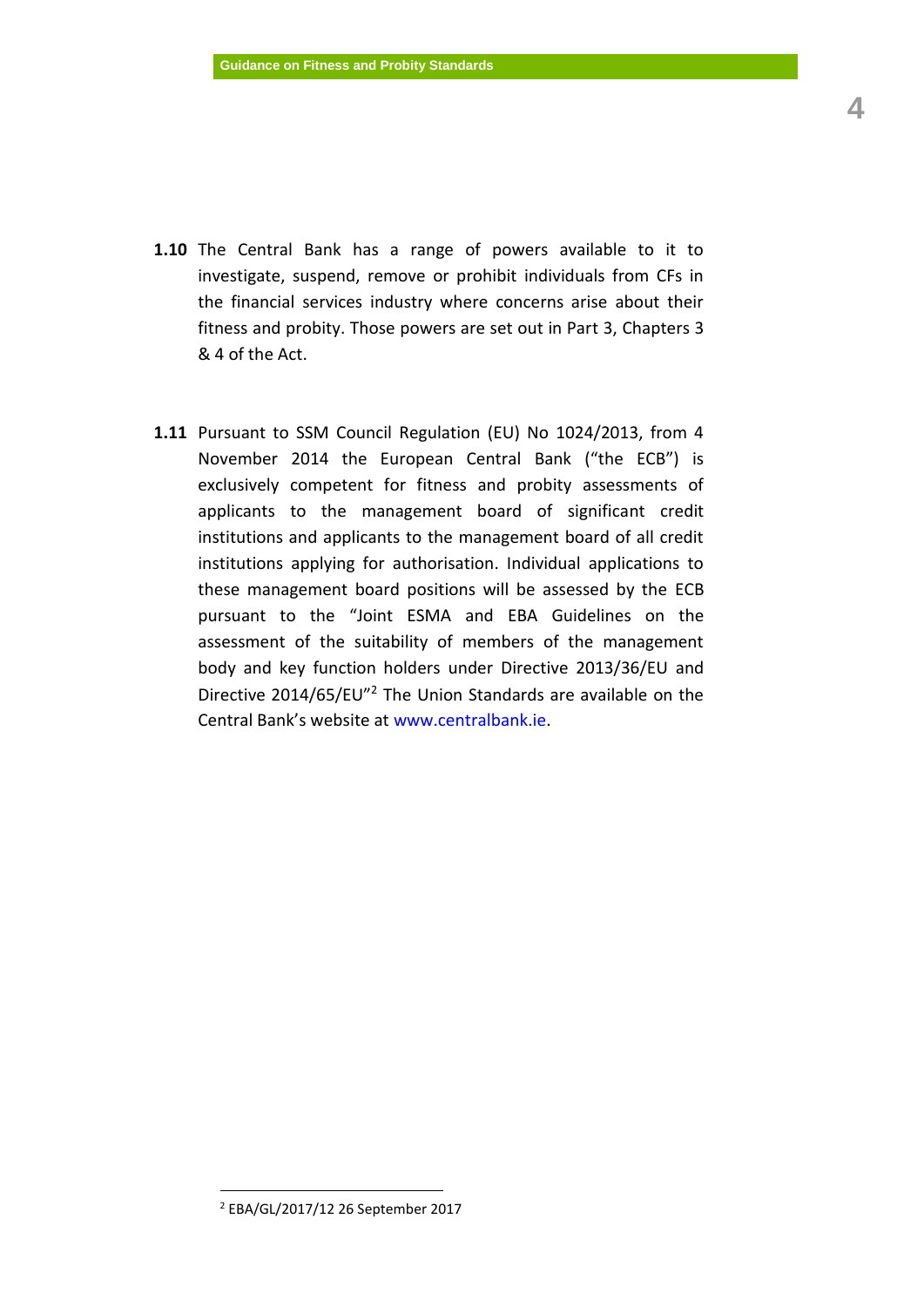## **2. Purpose and effect of this guidance**

- **2.1** In 2011, the Central Bank consulted upon a draft of the Regulations and the F & P Standards and asked stakeholders and interested parties if the Central Bank should publish guidance in relation to the fitness and probity regime. The responses to consultation (as detailed in the relevant feedback document) were in favour of guidance and this document has been prepared for that purpose. This document has been updated since its initial publication to reflect amendments made to the Regulations in the various S.I.s. Specific guidance relating to the changes to the Regulations introduced by S.I. No 545 of 2015 is contained in the [Guidance for \(Re\)Insurance Undertakings on the Fitness and](https://centralbank.ie/docs/default-source/Regulation/insurance-reinsurance/solvency-ii/requirements-and-guidance/guidance---fp-amendments-2015.pdf?sfvrsn=4)  [Probity Amendments 2015.](https://centralbank.ie/docs/default-source/Regulation/insurance-reinsurance/solvency-ii/requirements-and-guidance/guidance---fp-amendments-2015.pdf?sfvrsn=4)
- **2.2** The primary purpose of this guidance is to assist regulated financial service providers in complying with their obligations under Section 21 of the Act in relation to the F & P Standards, by setting out the steps which the Central Bank would expect a regulated financial service provider to take in order to satisfy itself on reasonable grounds that persons performing CFs or PCFs are compliant with the F & P Standards. We have also included guidance, however, on other issues including, for example, approval by the Central Bank of appointments to PCFs.
- **2.3** It should be noted that where the Central Bank approves a proposed appointment to a PCF that, in itself, is not a certification of the person's compliance with the F & P Standards. The regulated financial service provider is obliged pursuant to section 21 of the Act to satisfy itself on reasonable grounds that the person is compliant with the F & P Standards. Please refer to Section 21 herein for further information on the nature of the obligations imposed by this section.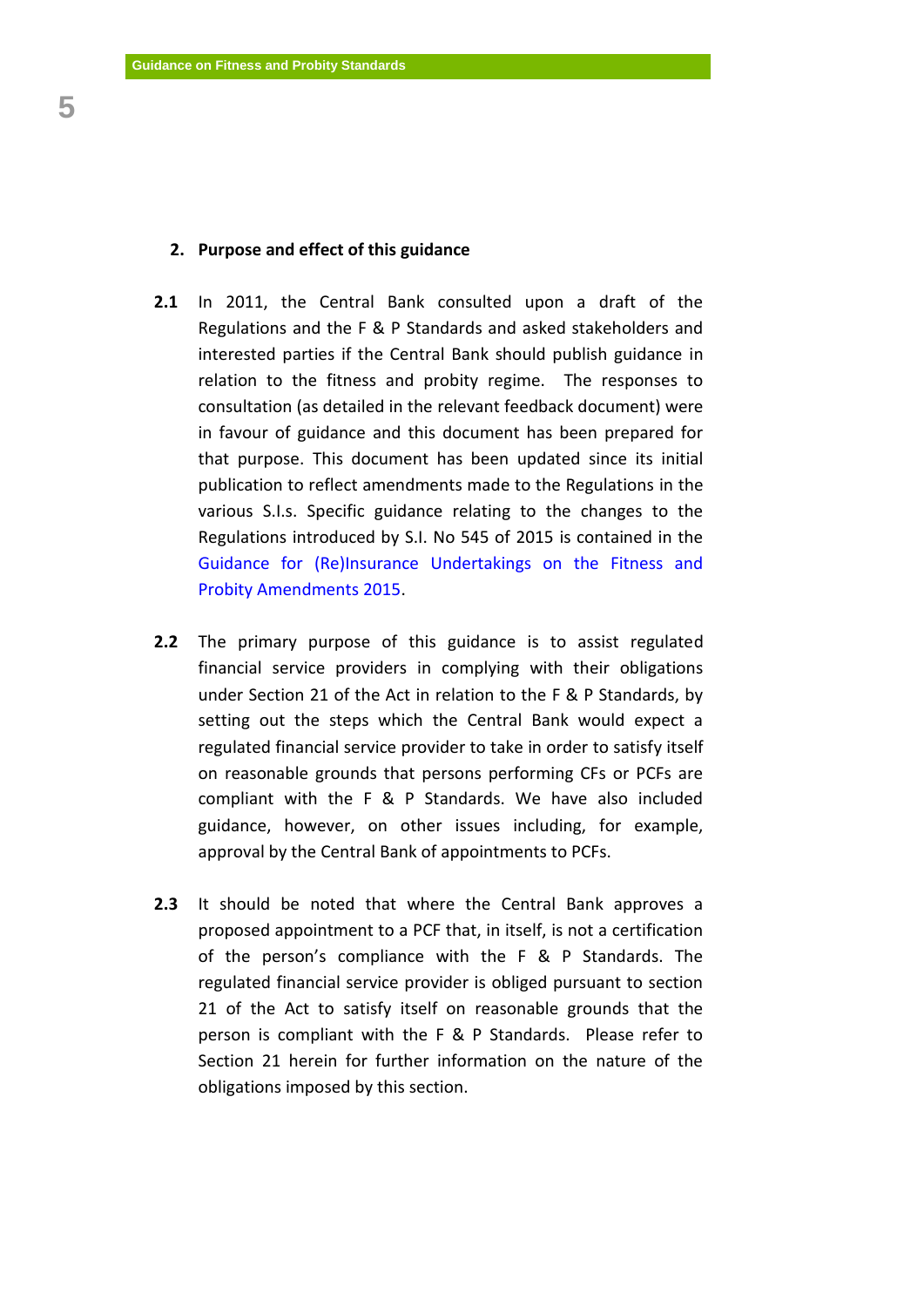- **2.4** Nothing in this guidance may be construed so as to constrain the Central Bank from taking action, where it deems it to be appropriate, in respect of any suspected prescribed contravention which comes to its attention.
- **2.5** This guidance is not intended to be comprehensive nor to replace or override any legislative provisions or binding code. It should be read in conjunction with Part 3 of the Act and any regulation, code or other legal instrument as the Central Bank may issue from time to time.
- **2.6** The Central Bank may update or amend this guidance from time to time, as appropriate.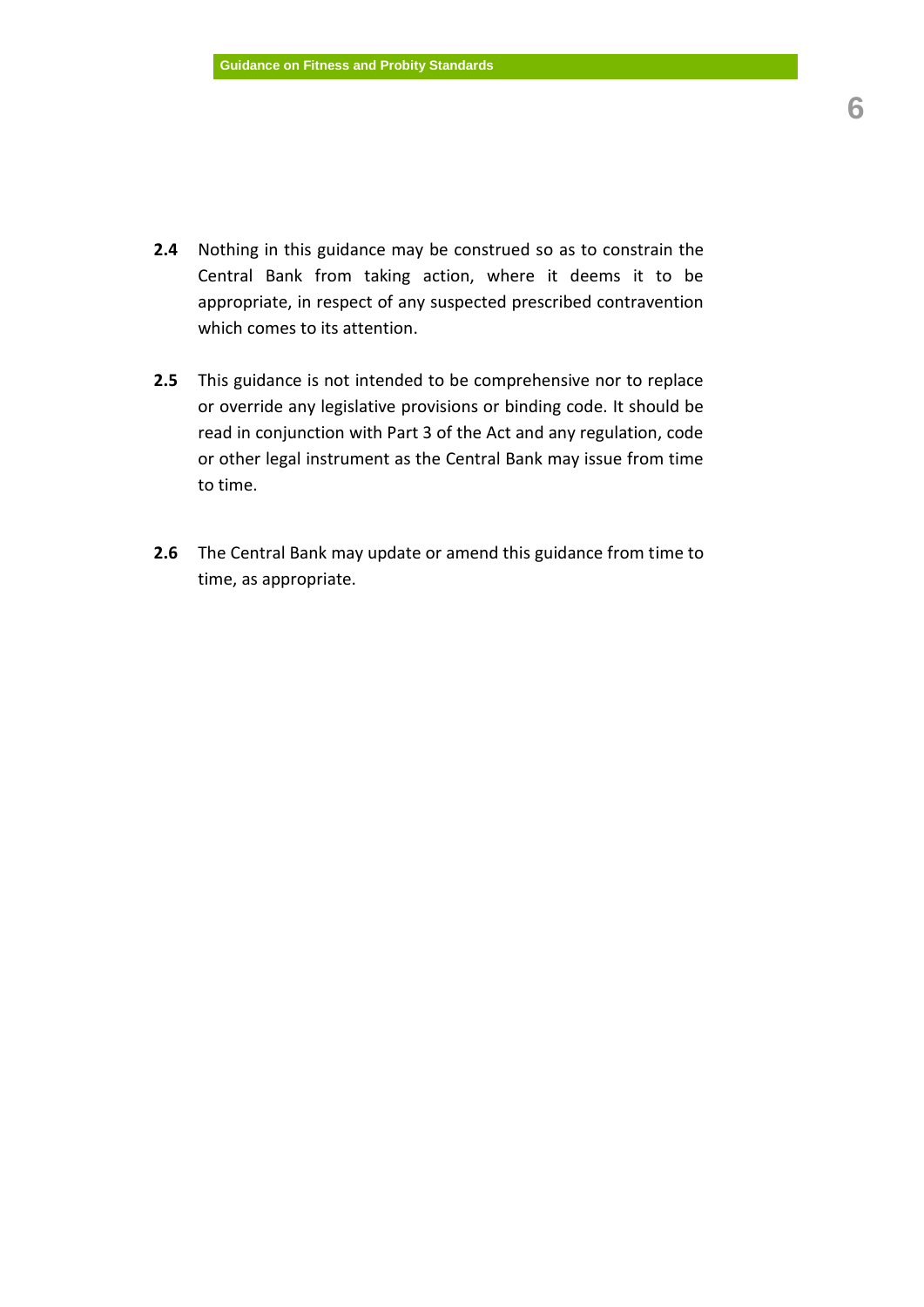**7**

#### **3. Implementation of the Regime**

#### **3.1** The Regulations

1

Regulations prescribing CFs and PCFs pursuant to Section 20 and 22 of the Act respectively initially came into effect on 1 December 2011**.** S.I. 394 of 2014 prescribed six new PCF's and came into effect on 31 December 2014**.** S.I. 545 of 2015 prescribed an additional PCF and removed two existing PCFs and became effective on 1 January 2016. Persons in situ in the relevant PCFs on 1 December 2011, 31 December 2014 and 1 January 2016 respectively, were to continue in those positions and did not require the approval of the Central Bank to continue to perform that PCF<sup>3</sup>.

There are 46 PCFs prescribed in total. A full list of PCFs is contained in Appendix 3, while a full list of CFs is contained in Appendix 4.

The CFs in the Regulations are categorised as  $CF1 - CF11$ . The level of due diligence which is required from a regulated financial service provider in fulfilling its obligations under Section 21 of the Act may differ depending on the categorisation of the CF. CF1 and CF2 will attract higher levels of due diligence than CF3-CF11. Due diligence is discussed further at Sections 15, 17 and 18 herein.

 $3$  The regulated financial service provider is, however, required to comply with Section 21 of the Act in respect of persons in situ, see Section 21 herein for further information.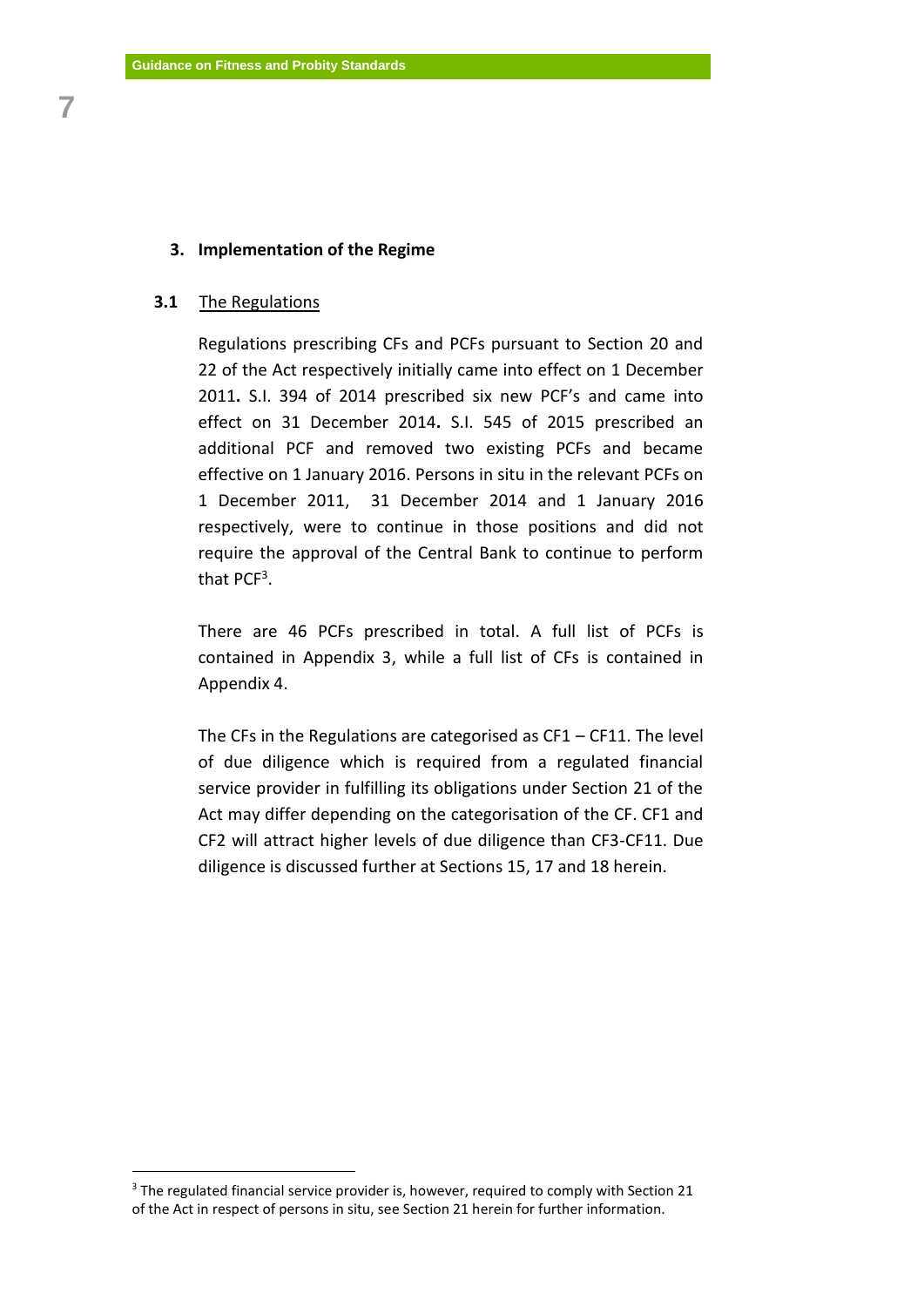## **3.2** The Standards

The Standards had a phased application to PCFs and CFs, as follows:

- 1. Since 1 December 2011, the Standards have applied to persons performing CFs which are also prescribed as PCFs with effect from the date**;**
- 2. Since 1 March 2012, the Standards have applied to all persons performing CFs for the first time (other than CFs which are also prescribed as PCFs). This is to include new offers of employment and internal transfers/promotions to a CF role after that date. Accordingly, where a person already occupying a CF transferred after 1 March 2012 to another CF, the Standards apply to that person from the date of commencement of the new CF;
- 3. The Standards apply to all persons occupying CFs as at 1 December 2012.
- **3.3** The F & P Standards do not apply to the following:
	- (i) a person whose function is solely concerned with acting in accordance with a written set of instructions in the form of a script providing for that person to give a prescribed reply or follow a prescribed course of action in the event of a particular matter being raised with respect to a range of routine matters arising in the course of providing, or in relation to the provision of, the financial service.

This exemption may typically include call centre staff acting in accordance with a specific script or routine.

(ii) a person performing a CF or a PCF on behalf of a regulated financial service provider authorised, licensed or registered by the competent authority of another EEA country, and which provides services in the State on a cross border or branch basis.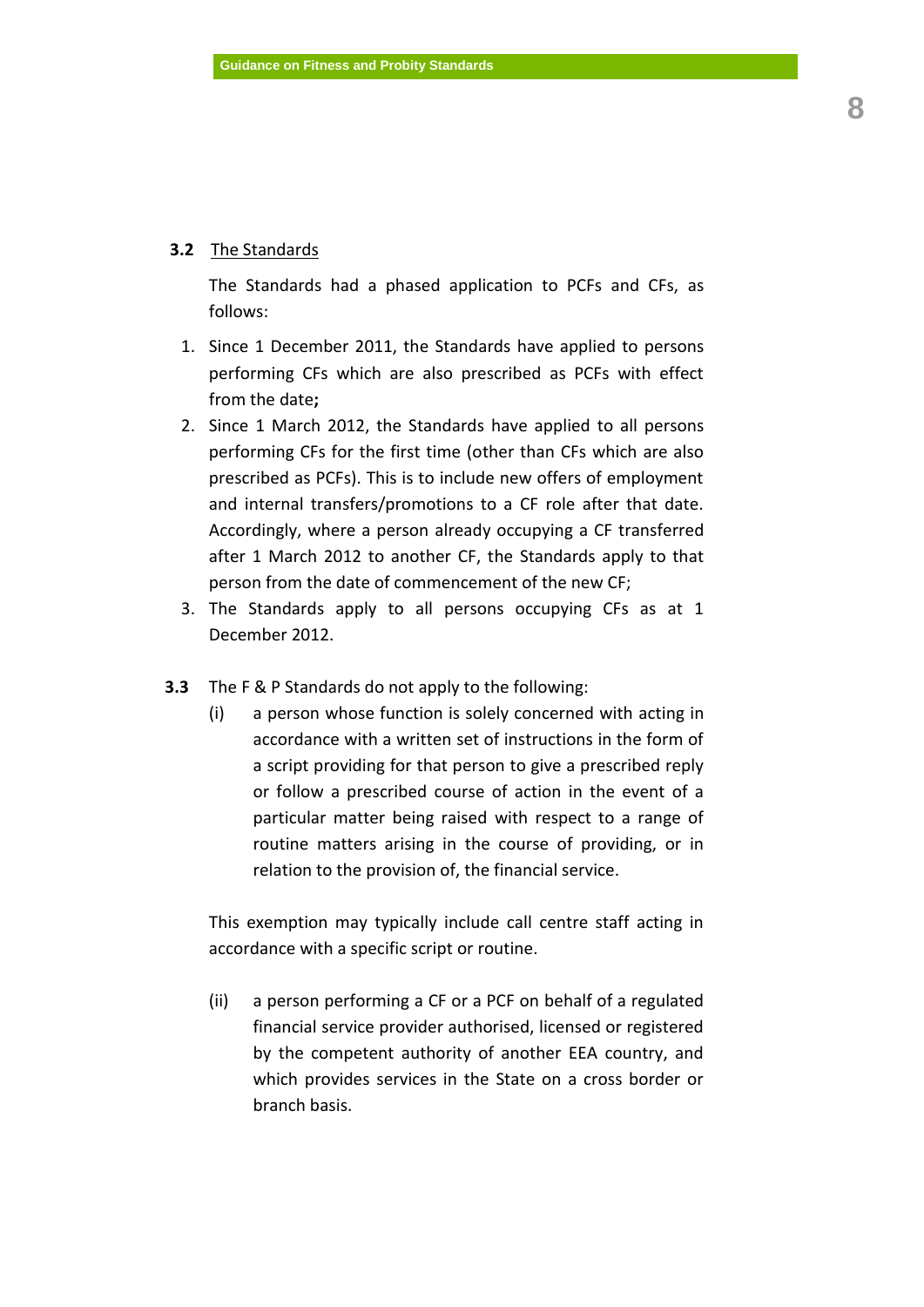(iii) a person performing a function in a separate legal entity in a group structure of companies (whether such an entity is a regulated financial service provider or otherwise) who may exercise a significant influence over a person performing a CF or a PCF in a regulated financial service provider in an entity in that group which is authorised, licensed or registered by the Central Bank.

> This exemption typically excludes from the F & P Standards, persons who have functional responsibility at group level and who may be able to exert a significant influence over the performance of CFs or PCFs in the Irish entity.

- (iv) persons performing functions with respect to a regulated financial service provider where that function is carried on by another person (the "other person") and all of the following conditions are satisfied:
	- (a) there is in place a written agreement between the regulated financial service provider and the other person for the carrying on of that function by that other person on behalf of the regulated financial service provider; and
	- (b) the other person is a financial service (other than a certified person within the meaning of section 55 of the Investment Intermediaries Act 1995) provider who is regulated for a similar business to that conducted by the regulated financial service provider concerned, either:
		- i. by the Bank; or
		- ii. by an authority that performs functions in an EEA country that are comparable to the functions performed by the Bank; or
		- iii. by an authority that performs functions in a non EEA country that are comparable to the functions performed by the Bank."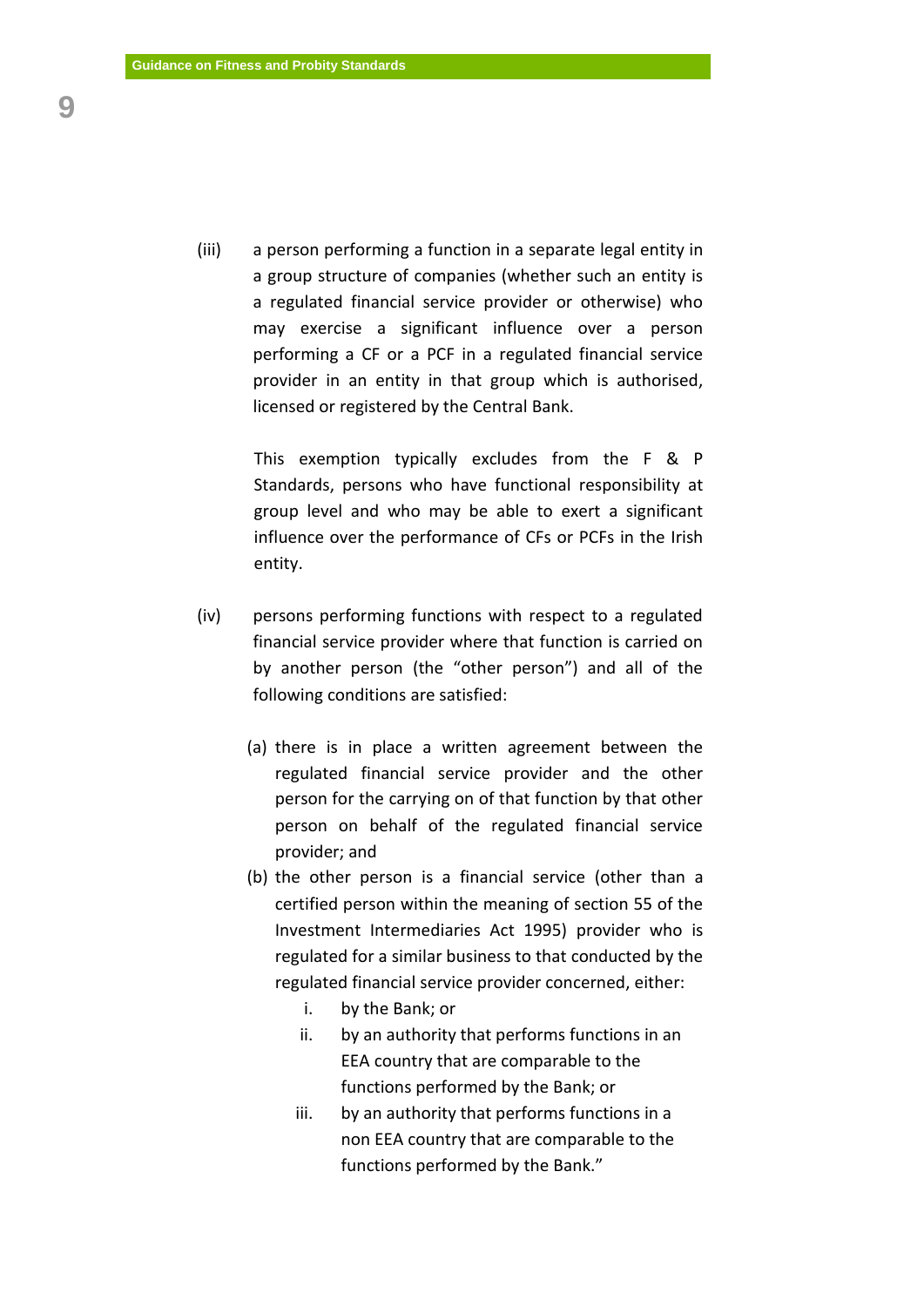This exemption typically excludes persons performing CFs or PCFs who are performing that function under a written outsourcing agreement.

**3.4** It is important to note that where a CF or a PCF benefits from one of the exemptions to the application of the F & P Standards, s/he will remain subject to Part 3 of the Act and any Code or Order issued thereunder, including the MCC (as applicable).

#### **3.5** Identifying persons in PCFs and CFs.

#### *PCFs*

 $\overline{a}$ 

Regulated financial service providers were required to submit to the Central Bank by 31 December 2011, a list of PCFs as of 1 December 2011.

Similarly, following the introduction of new PCFs on 31 December 2014, regulated financial service providers were required to submit to the Central Bank by 30 June 2015, a list of persons performing new PCFs as of 31 December 2014, if applicable. Further, following the introduction of the additional PCF on 1 January 2016, (re)insurance undertakings were required to submit the details of the person who, as of 31 December 2015, was performing that PCF. <sup>4</sup>

Persons in-situ as at these dates were allowed to continue in these roles without seeking approval from the Central Bank.

<sup>&</sup>lt;sup>4</sup> Specific guidance relating to the changes to the Regulations introduced by S.I. No 545 of 2015 is contained in the [Guidance for \(Re\)Insurance Undertakings on](https://centralbank.ie/docs/default-source/Regulation/insurance-reinsurance/solvency-ii/requirements-and-guidance/guidance---fp-amendments-2015.pdf?sfvrsn=4)  [the Fitness and Probity Amendments 2015.](https://centralbank.ie/docs/default-source/Regulation/insurance-reinsurance/solvency-ii/requirements-and-guidance/guidance---fp-amendments-2015.pdf?sfvrsn=4)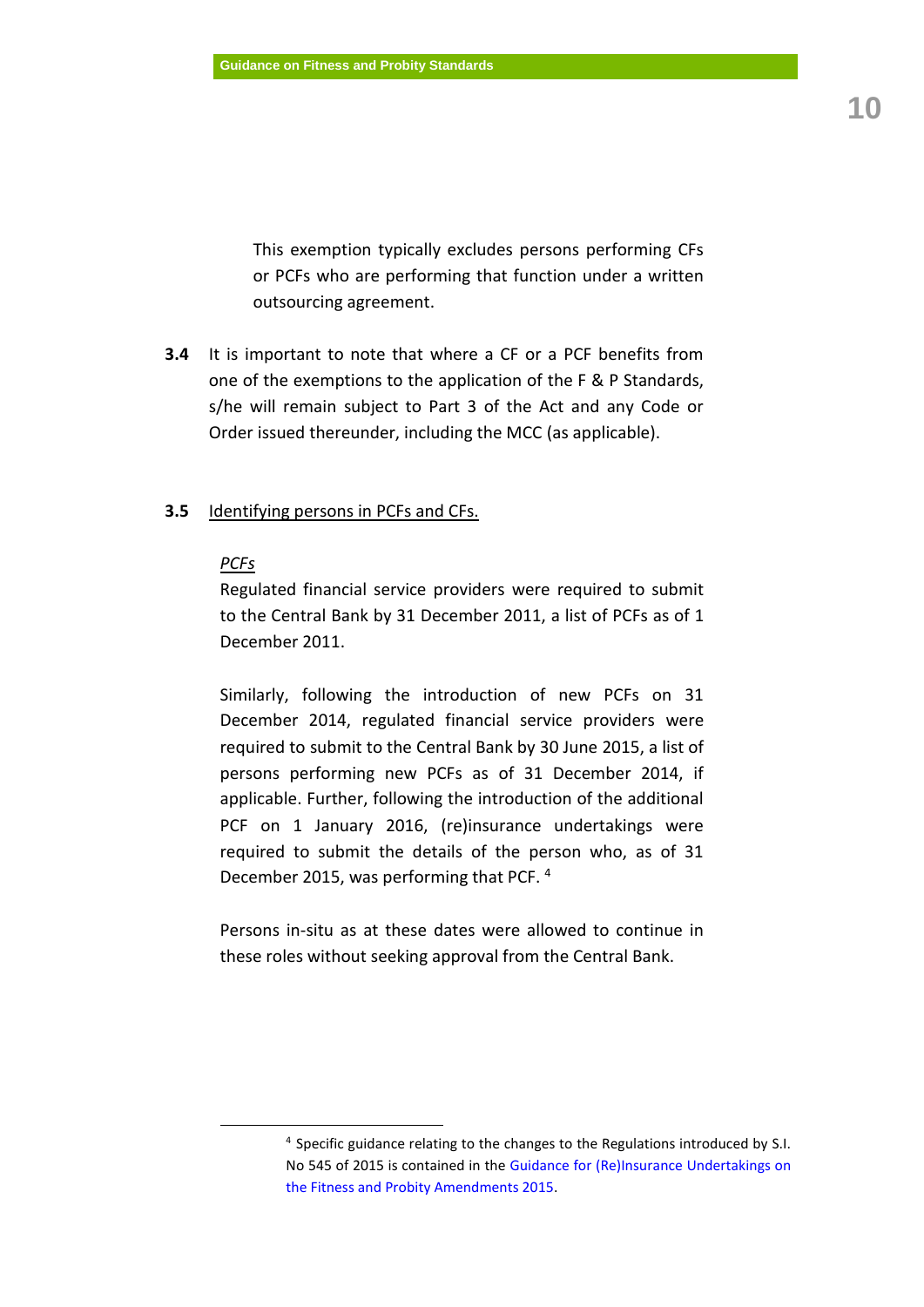The CEO, partner or sole trader (as the case may be) must also have confirmed in writing to the Central Bank by 31 March 2012 and 30 June 2015 respectively, that the regulated financial service provider has performed the due diligence set out herein in respect of persons performing PCFs in the regulated financial service provider, that they are satisfied on reasonable grounds that those persons are compliant with the F & P Standards, and that they have obtained those person's written agreement to abide by the F & P Standards.

#### *CFs*

The Central Bank requires regulated financial service providers to identify and maintain a record of persons who are performing CFs from the date of application of the F & P Standards to those persons<sup>5</sup>, together with a record of due diligence undertaken in respect of those persons.

Regulated financial service providers are not required to submit this list to the Central Bank unless requested to do so. The list of persons performing CFs must be made available to Central Bank staff on request.

#### **3.6** Clarification on the exclusion of Certified Persons

In April 2012 the Central Bank agreed and communicated to the Approved Professional Bodies that certified persons within the meaning of Section 55 of the Investment Intermediaries Act 1995 were exempt from the pre-approval provisions of the Fitness and Probity Regulations and the scope of the Standards. S.I. 394 of 2014 serves to explicitly clarify this exclusion.

S.I. 394 of 2014 also clarifies that regulated financial service providers cannot avail of the outsourcing exemption when outsourcing PCFs or CFs to certified persons.

<u>.</u>

<sup>5</sup> See Section 1.5 of the F & P Standards.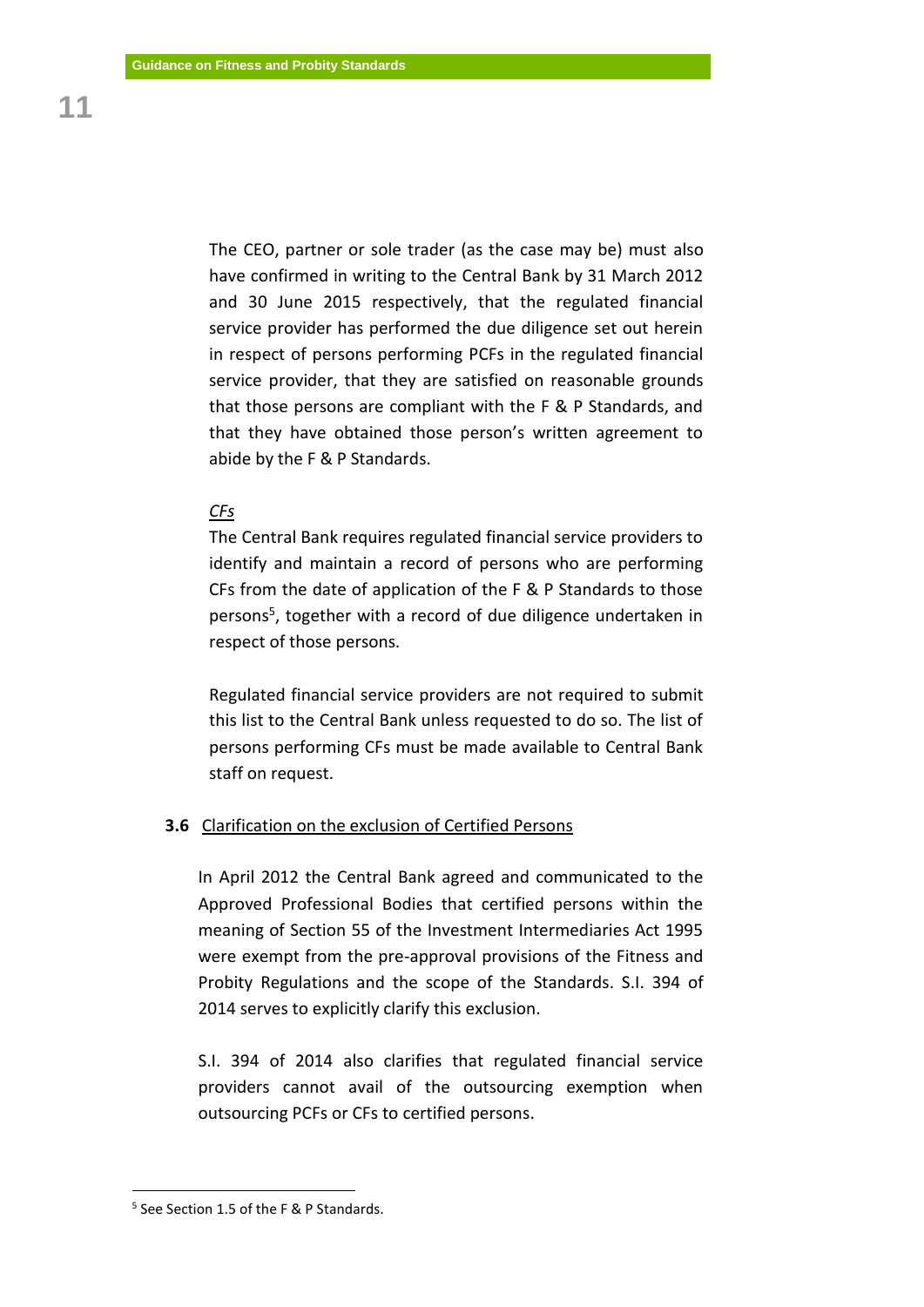## **4 How do I know if a person is performing a CF or a PCF?**

- **4.1** The meaning of CF and PCF are set out in the Regulations.
- **4.2** References in the Regulations to a title commonly used for a person who performs a function (e.g. Head of Finance, Head of Compliance etc.) shall be taken to refer to the functions commonly performed by a person of such title. If you are in doubt as to whether you or your employee is performing a CF or a PCF, please contact a member of the supervisory team within the Central Bank assigned to your regulated financial service provider for clarification<sup>6</sup>.
- **4.3** In addition to the PCFs set out in the Regulations, Section 22(8) of the Act provides that the Central Bank may declare in writing to a regulated financial service provider that a function performed by, for or on behalf of the regulated financial service provider is a PCF if - (a) the person who performs the function is concerned in the management of the regulated financial service provider, (b) the function is not prescribed as a pre-approval controlled function in the Regulations, and (c) no other person in the regulated financial service provider performs a PCF.
- **4.4** The Regulations and Part 3 of the Act do not require all CF or PCFs to be in existence in a regulated financial service provider. Where a regulated financial service provider is not required to have a compliance committee, for example, that regulated financial service provider will not be obliged to form a compliance committee because of anything stated in the Regulations.

 $\overline{a}$ 

<sup>&</sup>lt;sup>6</sup> See Section 7 of the Regulations.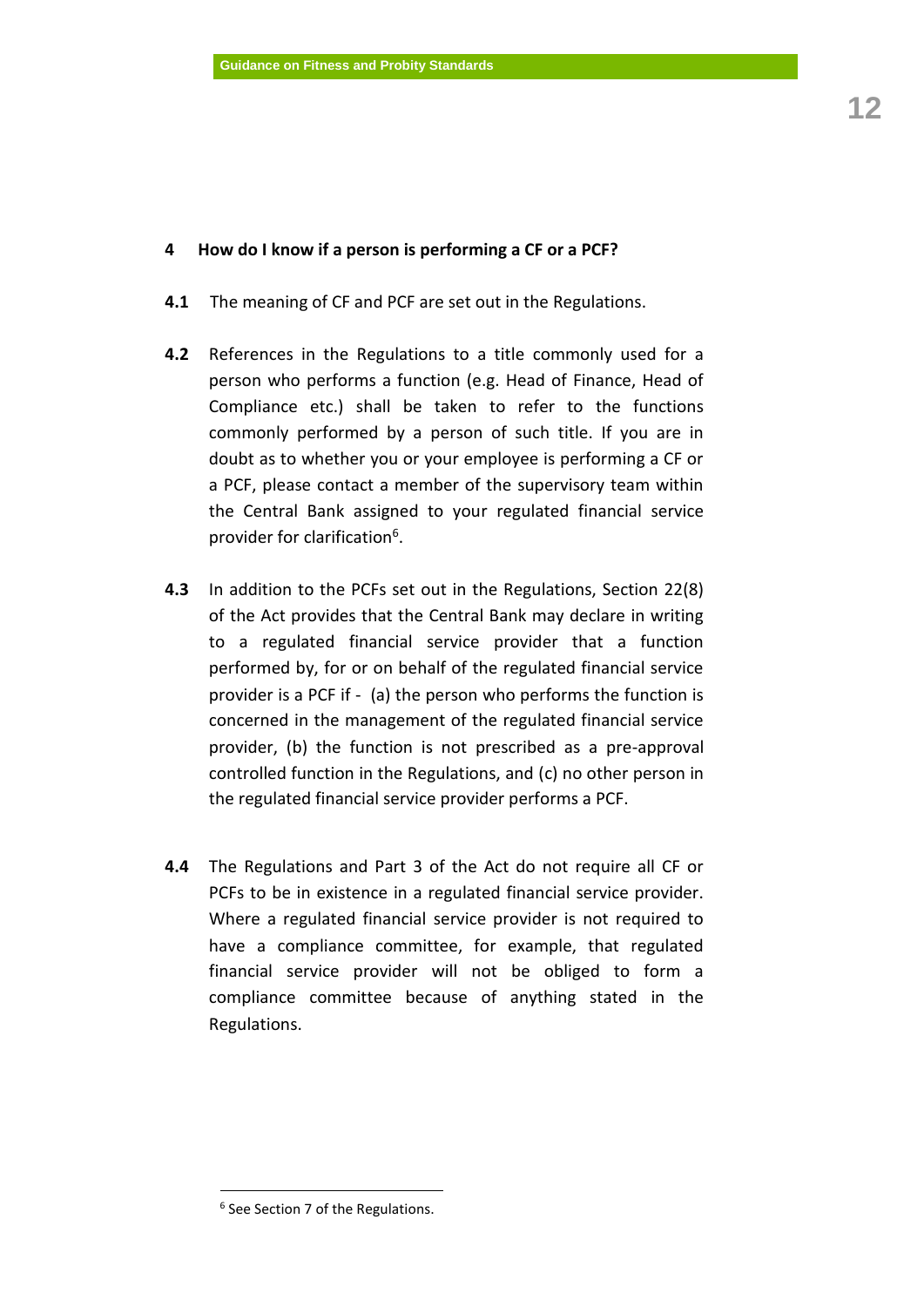## **5. Outsourcing**

#### **5.1** *General*

In this guidance, outsourcing means a written arrangement of any kind between a regulated financial service provider and a service provider who is a natural or legal person (whether regulated or unregulated) whereby the service provider performs a CF or PCF which would otherwise be performed by the regulated financial service provider itself.

It should be noted that not every provision of a function or service to a regulated financial service provider by a service provider will fall within the definition of outsourcing. Hiring a specialist consultant, for example, to provide one-off technical advice or one-off support for compliance, internal audit, accounting, risk management or actuarial functions does not normally constitute outsourcing. However, it may become outsourcing if the regulated financial service provider subsequently relies on that consultant to manage an internal function or service when it is installed or becomes fully operational.

## **5.2** *Outsourcing to another regulated entity:*

## *PCFs*

The Regulations provide that in respect of a person who would otherwise require the Central Bank's prior written approval to his/her appointment as a PCF, the regulated financial service provider will not require to obtain such prior approval pursuant to Section 23 of the Act, where the following conditions are met:

(1) There is in place a written agreement between the regulated financial service provider and a separate financial service provider for the carrying on of that PCF by that other person on behalf of the regulated financial service provider; and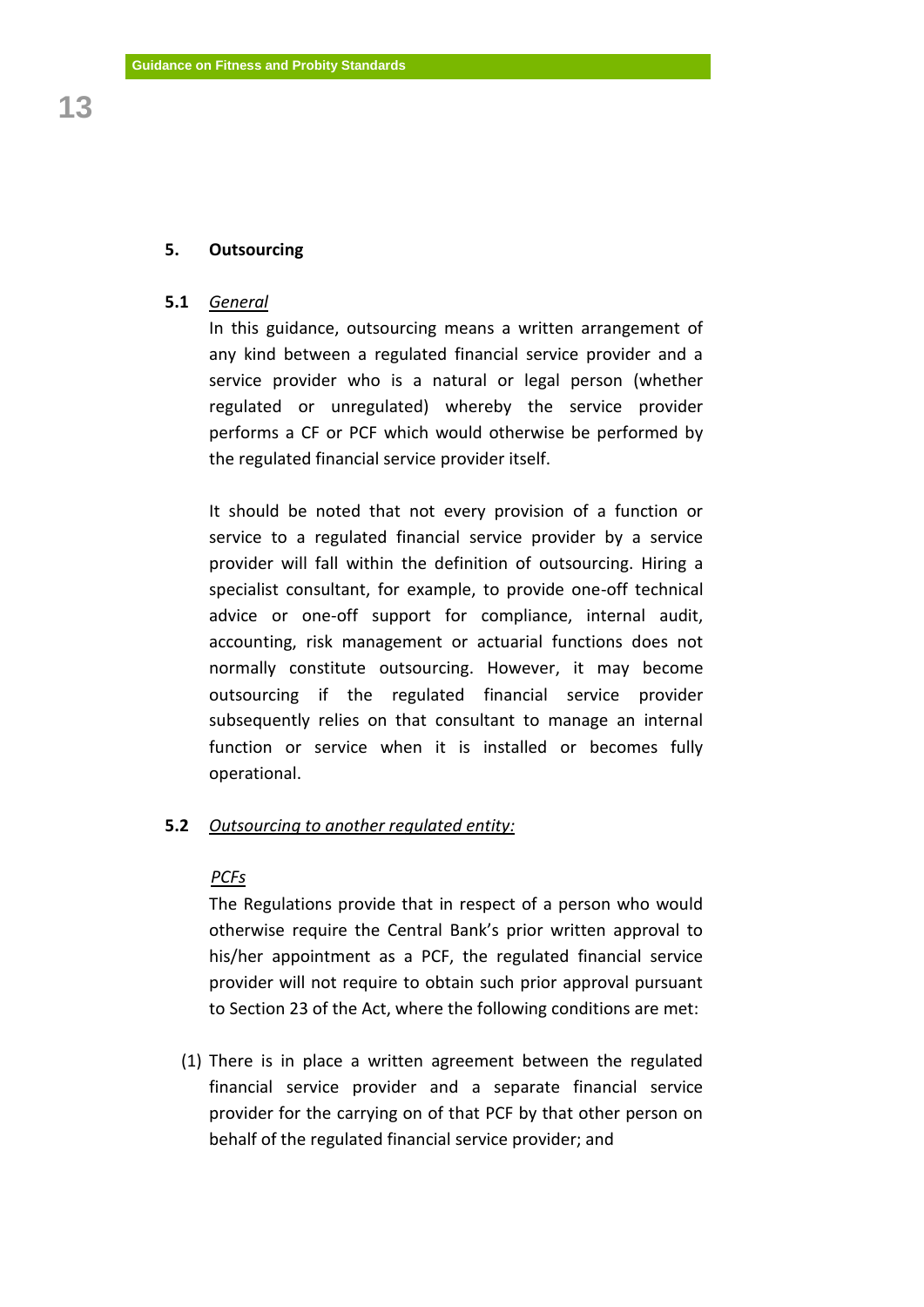- (2) That other financial service provider (other than a certified person within the meaning of section 55 of the Investment Intermediaries Act 1995) is regulated for a similar business to that conducted by the regulated financial service provider concerned, either:
	- i) by the Bank; or
	- ii) by an authority that performs functions in an EEA country that are comparable to the functions performed by the [Bank;](http://www.betterregulation.com/doc/1/22995/#Bank_CBA_1942) or
	- iii) by an authority that performs functions in a non EEA country that are comparable to the functions performed by the Bank.

It should be noted that a person benefitting from this exclusion from the requirement to obtain the Central Bank's prior written approval to appointment as a PCF is a CF and, as such, will remain subject to the provisions of Part 3 of the Act, and may be the subject of an investigation, suspension or prohibition notice.

## *CFs*

Section 1.5 of the F & P Standards provides that the F & P Standards do not apply to a person performing a CF or a PCF under the following conditions:

- (1) There is in place a written agreement between the regulated financial service provider and a separate financial service provider for the carrying on of that function by that other person on behalf of the regulated financial service provider; and
- (2) That other financial service provider (other than a certified person within the meaning of section 55 of the Investment Intermediaries Act 1995) is regulated for a similar business to that conducted by the regulated financial service provider concerned, either: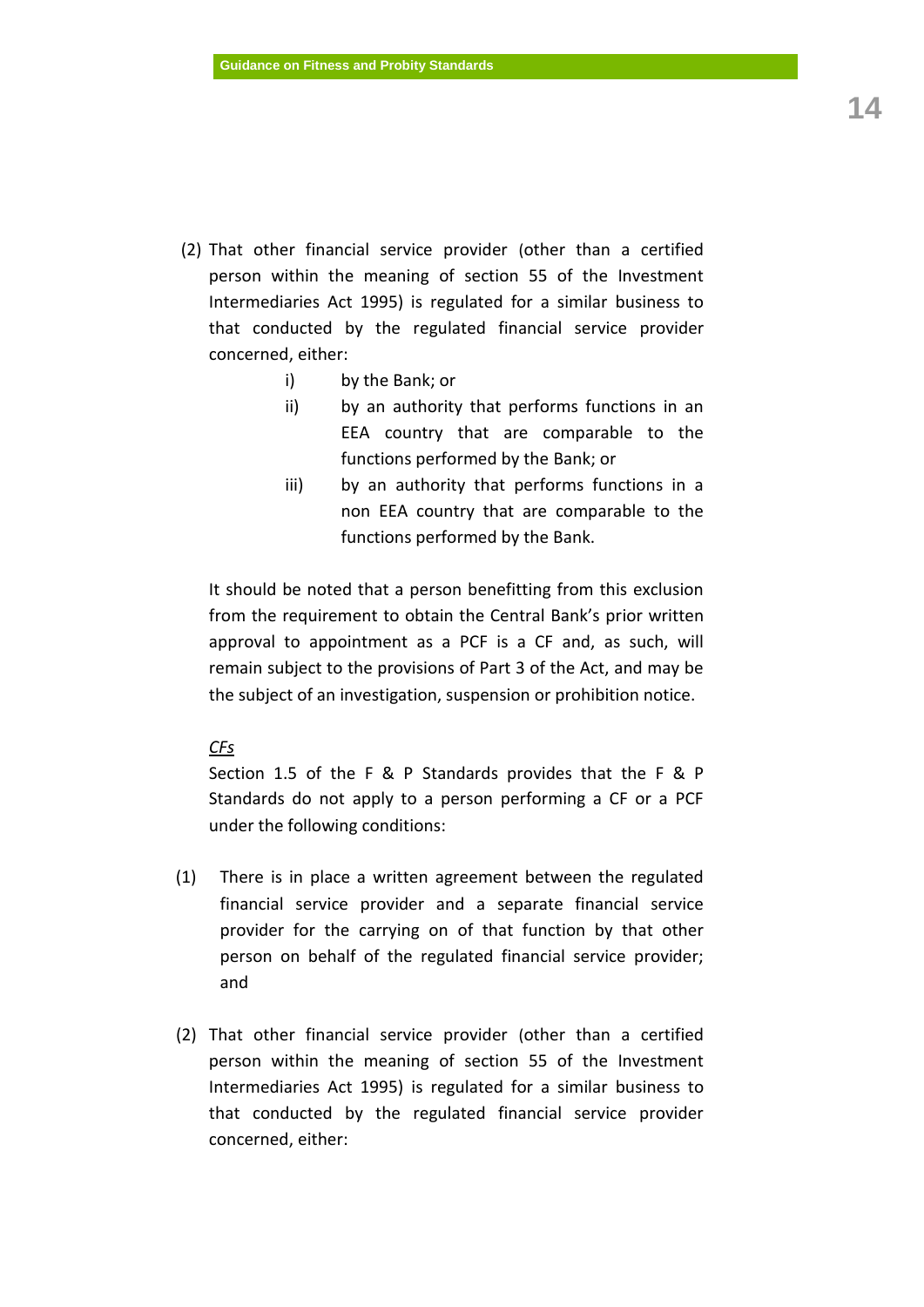- i) by the Bank; or
- ii) by an authority that performs functions in an EEA country that are comparable to the functions performed by the [Bank;](http://www.betterregulation.com/doc/1/22995/#Bank_CBA_1942) or
- iii) by an authority that performs functions in a non EEA country that are comparable to the functions performed by the Bank.

It should be noted that a CF or PCF benefitting from this exemption from the F & P Standards will remain subject to the provisions of Part 3 of the Act, and may be the subject of an investigation, suspension or prohibition notice.

#### **5.3** *Outsourcing to an Unregulated Entity*

#### *PCFs*

Where the PCF(s) is outsourced to an 'unregulated entity', the arrangement (e.g., the service level agreement or other contract) between the regulated financial service provider and the service provider must identify the individual or individual(s) who will perform the outsourced PCF(s) function.

In such cases, the regulated financial service provider is responsible for ensuring that it has obtained the Central Bank's prior written approval for the appointment of that individual to the PCF.

Persons performing PCFs under an outsourcing arrangement must be compliant with the F & P Standards.

The arrangement must also identify the individual in the regulated financial service provider who is responsible for the performance of the PCF.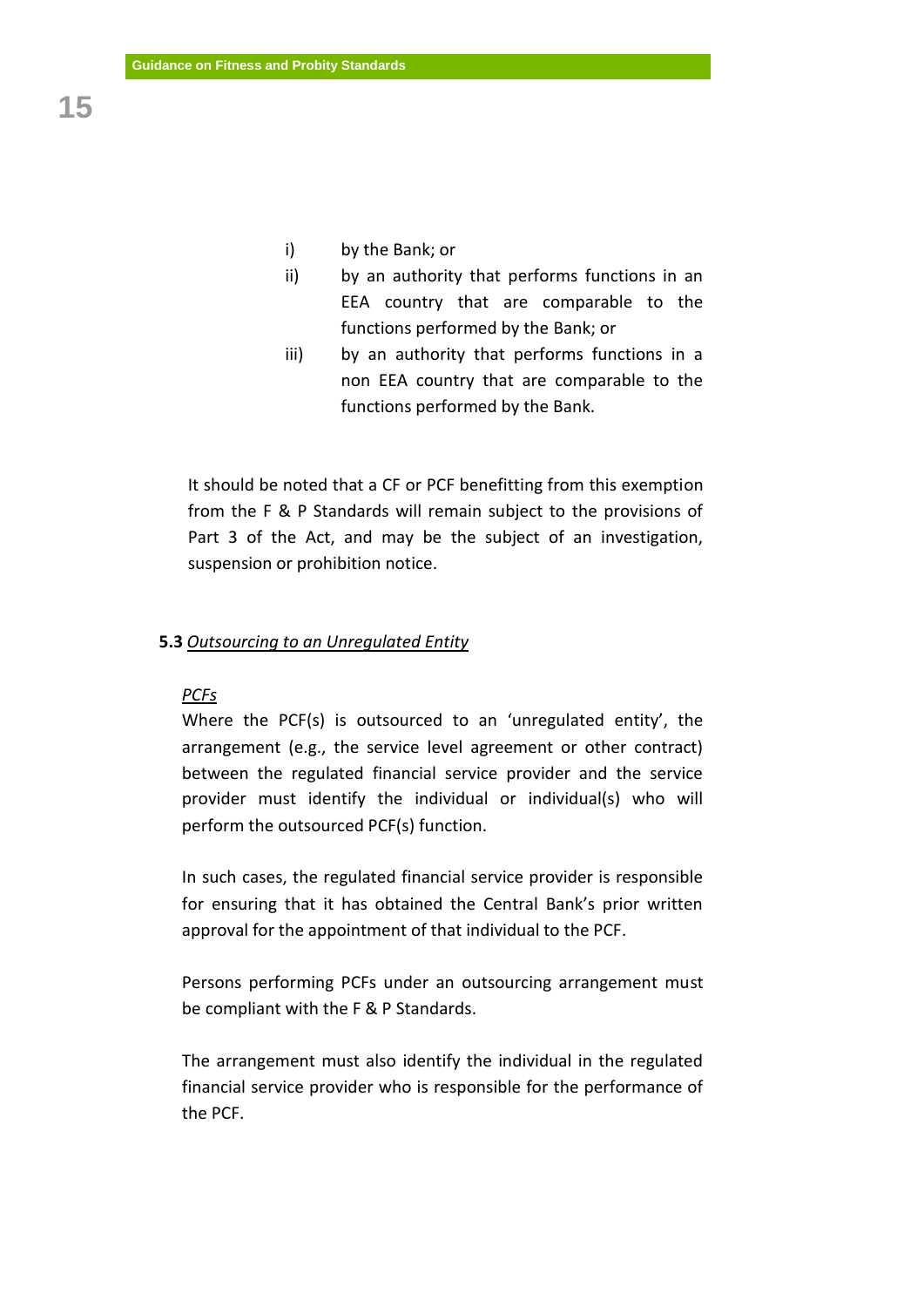## CFs

Where the CF(s) is outsourced to an 'unregulated entity', the unregulated entity performing the outsourced activities must be able to identify the individuals who will perform the CFs, and assess whether those persons are compliant with the F & P Standards. The entity must also obtain those persons' agreement to abide by the F & P Standards.

The Central Bank expects that unregulated entities who propose themselves for the performance of outsourced activities on behalf of a regulated financial service provider would include compliance with the F & P Standards and Part 3 of the Act generally as a critical part of their Human Resources procedures.

Section 21 of the Act requires that a regulated financial service provider must satisfy itself on 'reasonable grounds' that persons performing CFs comply with the F & P Standards and those persons have agreed to abide by the F & P Standards.

Notwithstanding that a regulated financial service provider has entered into an outsourcing arrangement with an unregulated entity third party for the performance of a CF the regulated financial service provider remains responsible for compliance with its obligations under Section 21.

The outsourced service provider should provide written confirmation to the regulated financial service provider that those individuals performing CFs are compliant with the F & P Standards and have agreed to abide by them. In addition to this written confirmation, the outsourced service provider should furnish the regulated financial service provider with sample documentation as to how compliance with the F & P Standards is adhered to.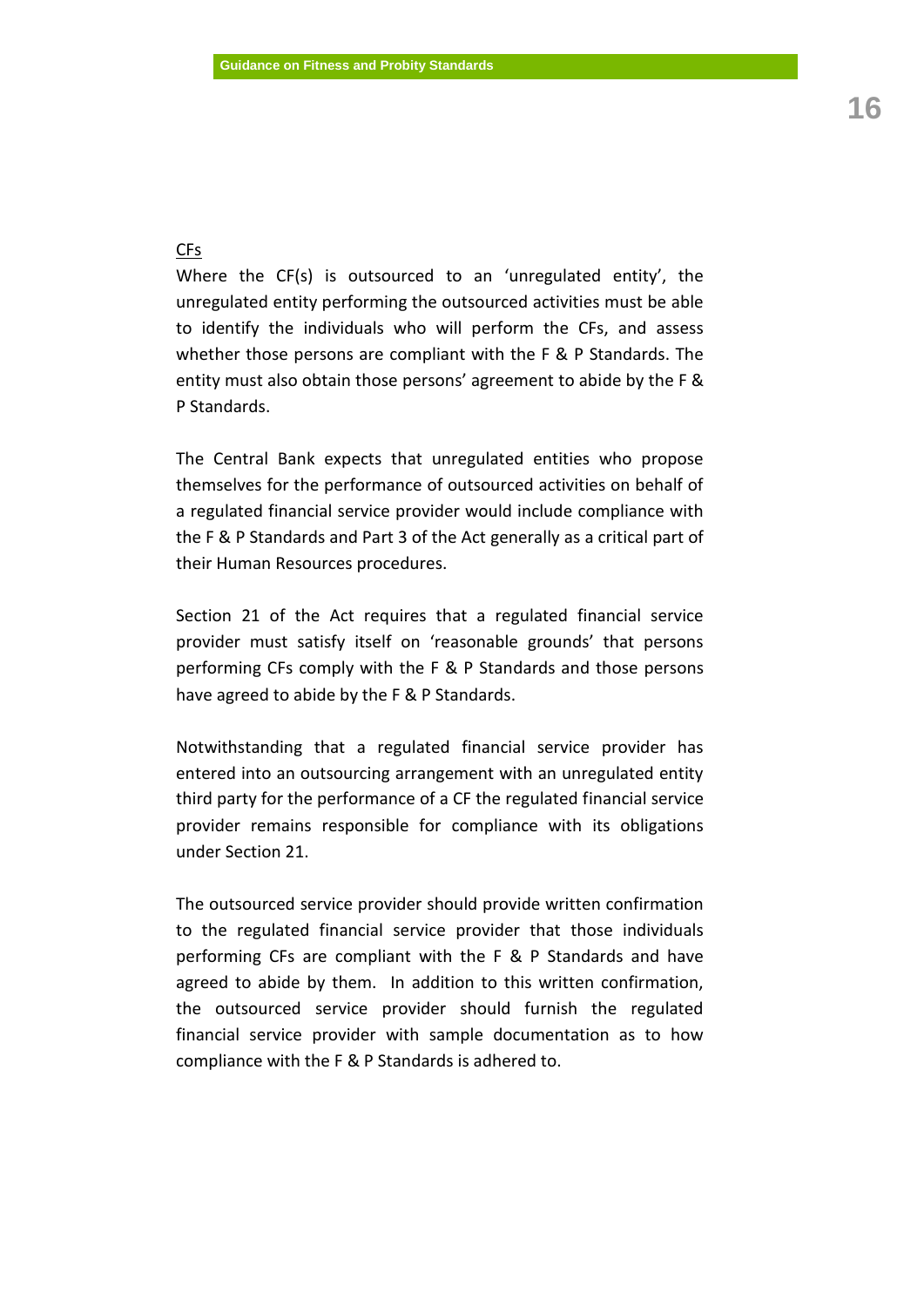In this subsection 'unregulated entity' means a person other than a financial service provider (other than a certified person within the meaning of section 55 of the Investment Intermediaries Act 1995) who is regulated for a similar business to that conducted by the regulated financial service provider concerned, either:

- i) by the Bank; or
- ii) by an authority that performs functions in an EEA country that are comparable to the functions performed by the [Bank;](http://www.betterregulation.com/doc/1/22995/#Bank_CBA_1942) or
- iii) by an authority that performs functions in a non EEA country that are comparable to the functions performed by the Bank.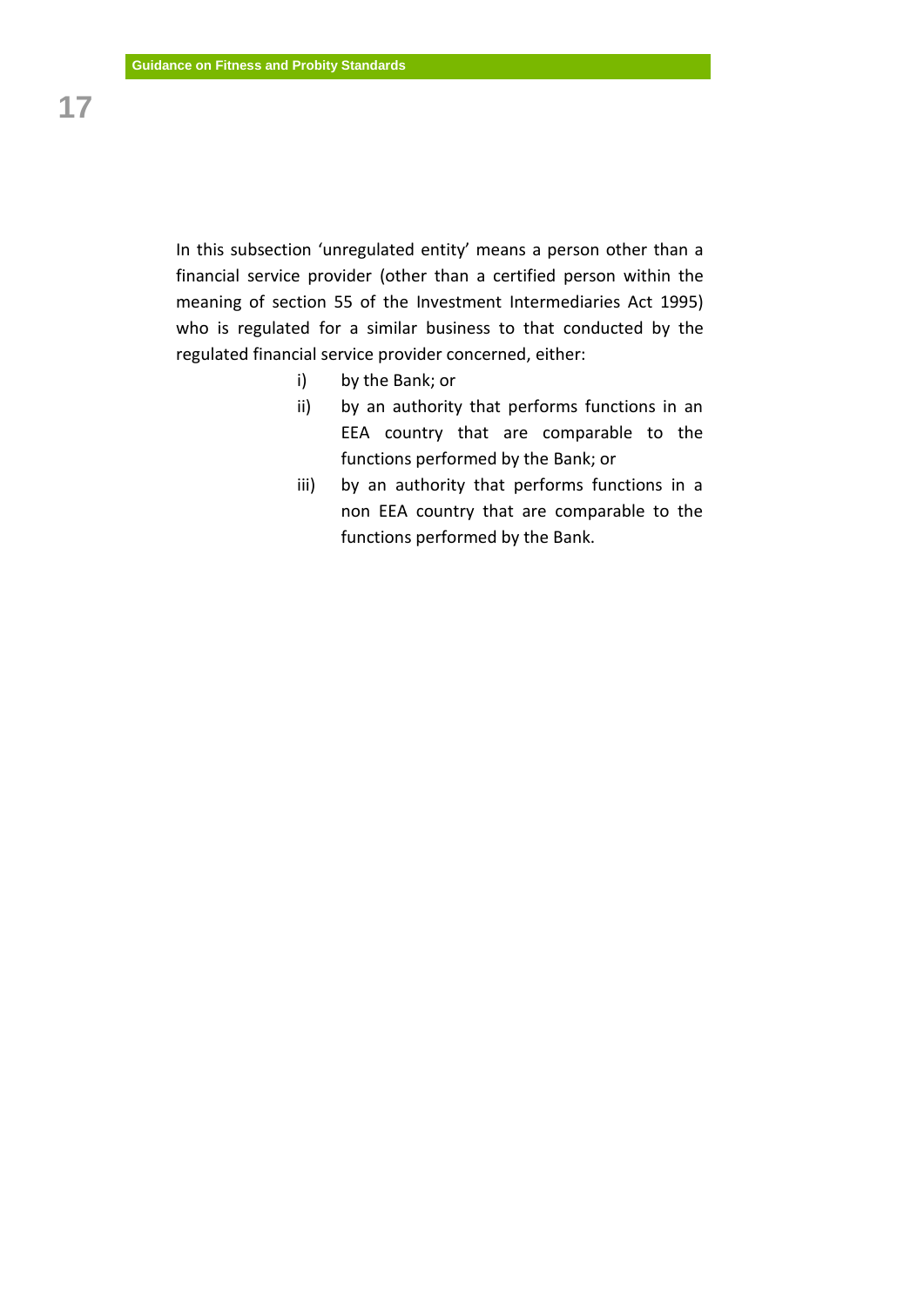## **6. Provision of services on a branch basis**

- **6.1** Section 20(4) of the Act provides that *"a controlled function remains a controlled function even if ...it is carried on at an office or location outside of the State".*
- **6.2** The Regulations do not limit CFs to functions performed in the State.
- **6.3** Accordingly, a person performing a CF at a location outside of the State on behalf of a regulated financial service provider authorised, licensed or registered in the State, will be subject to Part 3 of the Act.
- **6.4** Similarly, where a regulated financial service provider proposes to appoint a person to a PCF at a location outside of the State, it must obtain the Central Bank's prior approval in writing.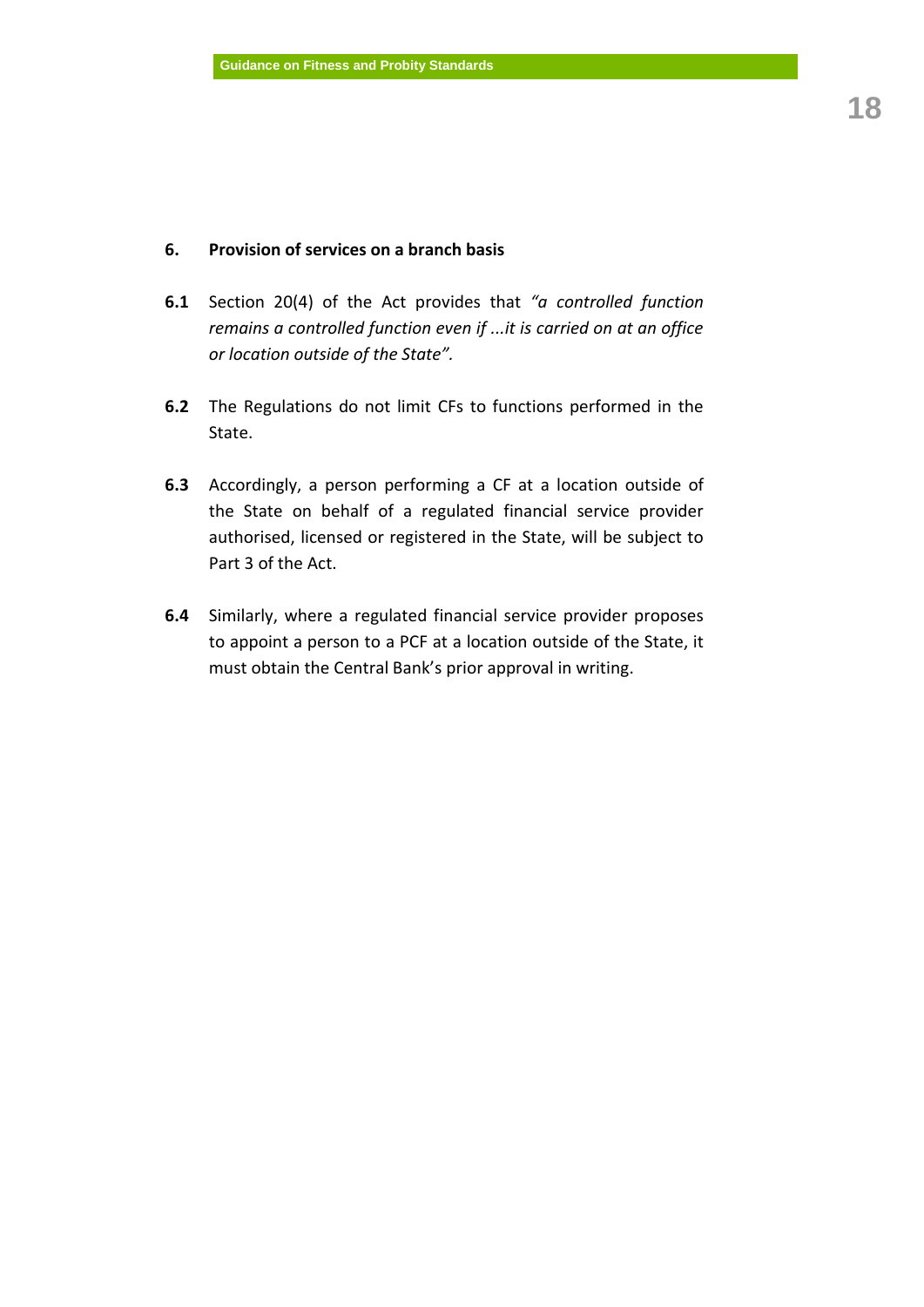- **7. Provision of services into the State by regulated financial service providers authorised, licensed or registered in another EEA member state**
- **7.1** The Regulations do not limit the definition of CF to the performance of functions in a regulated financial service provider authorised, licensed or registered by the Central Bank. Part 3 applies to the performance of CFs in the State irrespective of whether the CF is performed by a regulated financial service provider authorised, registered or licensed by the Central Bank or by another EEA competent authority.
- **7.2** The F & P Standards, however, do not apply to persons performing CFs on behalf of a regulated financial service provider authorised, licensed or registered by the competent authority of another EEA country, and which provides services in the State on a cross border or branch basis.
- **7.3** Accordingly, regulated financial service providers authorised, licensed or registered by the competent authority of another EEA country will not have compliance obligations under Section 21 of the Act.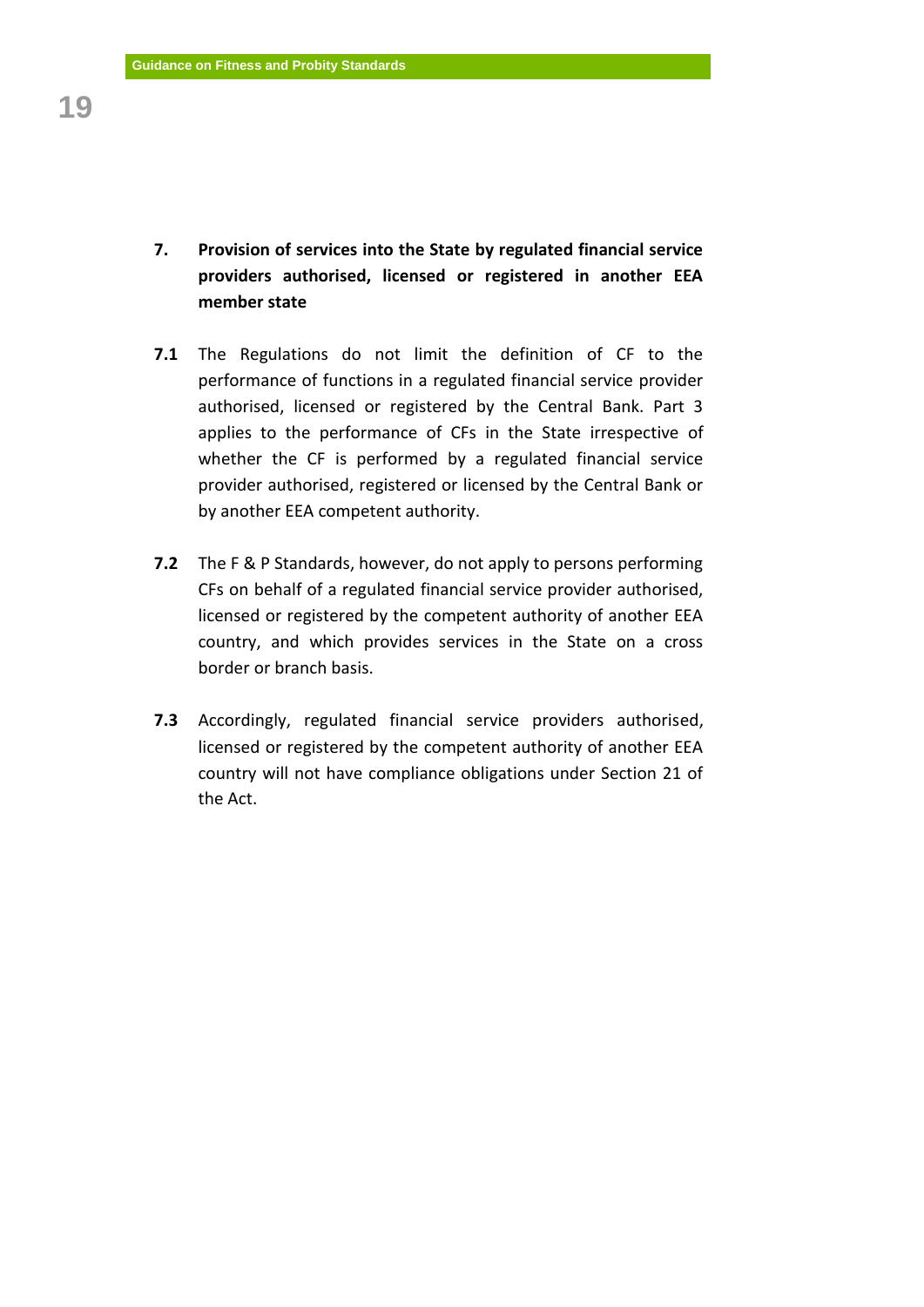## **8. Approval process for PCFs**

- **8.1** Before a regulated financial service provider can appoint a person to a PCF, the Central Bank must have approved the appointment in writing. Institutions in scope of the Joint ESMA and EBA Guidelines<sup>7</sup> should notify the Central Bank no later than two weeks after the institution decides to propose an appointment to the board.
- **8.2** A person performing a PCF on 1 December 2011, will not be required to apply for approval to continue the performance of that PCF. Of course, should that person change to a 'new' PCF within the same organisation, or to the same PCF in a different organisation, s/he will be required to seek the Central Bank's prior approval in writing to that appointment.
- **8.3** The Central Bank expects a regulated financial service provider to have conducted its own due diligence before proposing a person for appointment to a PCF. The Central Bank expects that, at a minimum, the regulated financial service provider undertakes the due diligence set out at Sections 15, 17 & 18 herein.
- **8.4** The approval process will require the submission of an individual questionnaire ("IQ") which is available on the Central Bank's website.
- **8.5** Regulated financial service providers will be provided with User Accounts, allowing them to log on to the online system. Individual accounts for PCF applicants can then be created by regulated financial service providers, enabling applicants to complete their IQs online. The system includes:
	- i)an online IQ form, to be completed by the proposed holder of the PCF (including pre-formatted curriculum vitae sections within the IQ form itself);

 $\overline{a}$ 

<sup>7</sup> EBA/GL/2017/12 26 September 2017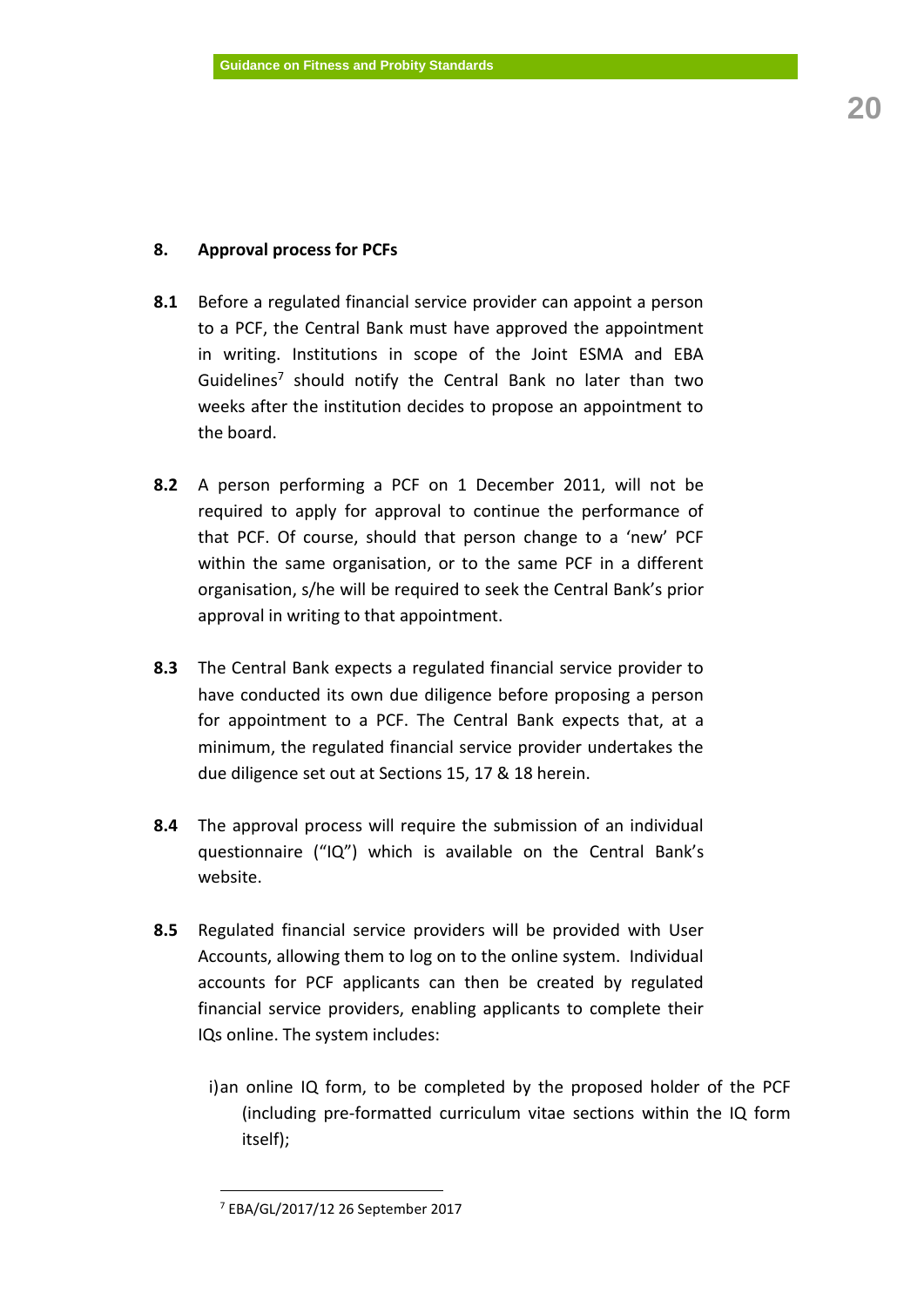- ii) ability to attach additional documentation to support an application where necessary<sup>8</sup>;
	- iii) option/ability to export core data once completed online which can later be imported by the applicant for a subsequent application;
	- iv) an online declaration by the proposed holder of the PCF as to the accuracy and veracity of the information provided;
	- v) an online declaration by an appropriate officer from the proposing regulated financial service provider confirming the checks of the individual were undertaken by the regulated financial service provider (e.g. appropriate due diligence regarding qualifications and experience, previous employer reference checks etc.), and confirming that the regulated financial service provider is satisfied that the proposed holder of the PCF is fit and proper.
	- **8.6** For the most part, the Central Bank expects that the approval process will be based on the IQ, reference checks, and in some cases requests for further information. Where the Central Bank considers it necessary, it may conduct an interview or interviews with proposed holders of PCFs before deciding on whether or not to approve an application.
	- **8.7** The online IQ enables the applicant to submit a single application where applying for more than one PCF in the same regulated financial service provider (e.g. chief risk officer and head of compliance).
	- **8.8** Where a person wishes to apply for several PCFs in different regulated financial service providers, however, s/he must submit an application for each PCF.
	- **8.9** The individual is responsible for all information given to the regulated financial service provider and/or the Central Bank.

1

<sup>8</sup> The additional information can be submitted in word, excel, PDF or JPG file. The IT system currently supports documents submitted in MS EXCEL .xls, .xlsx MS WORD .doc, .docx TIF .tif, .tiff JPEG .jpg, .jpeg PDF .pdf The maximum file size is 8MB per file uploaded.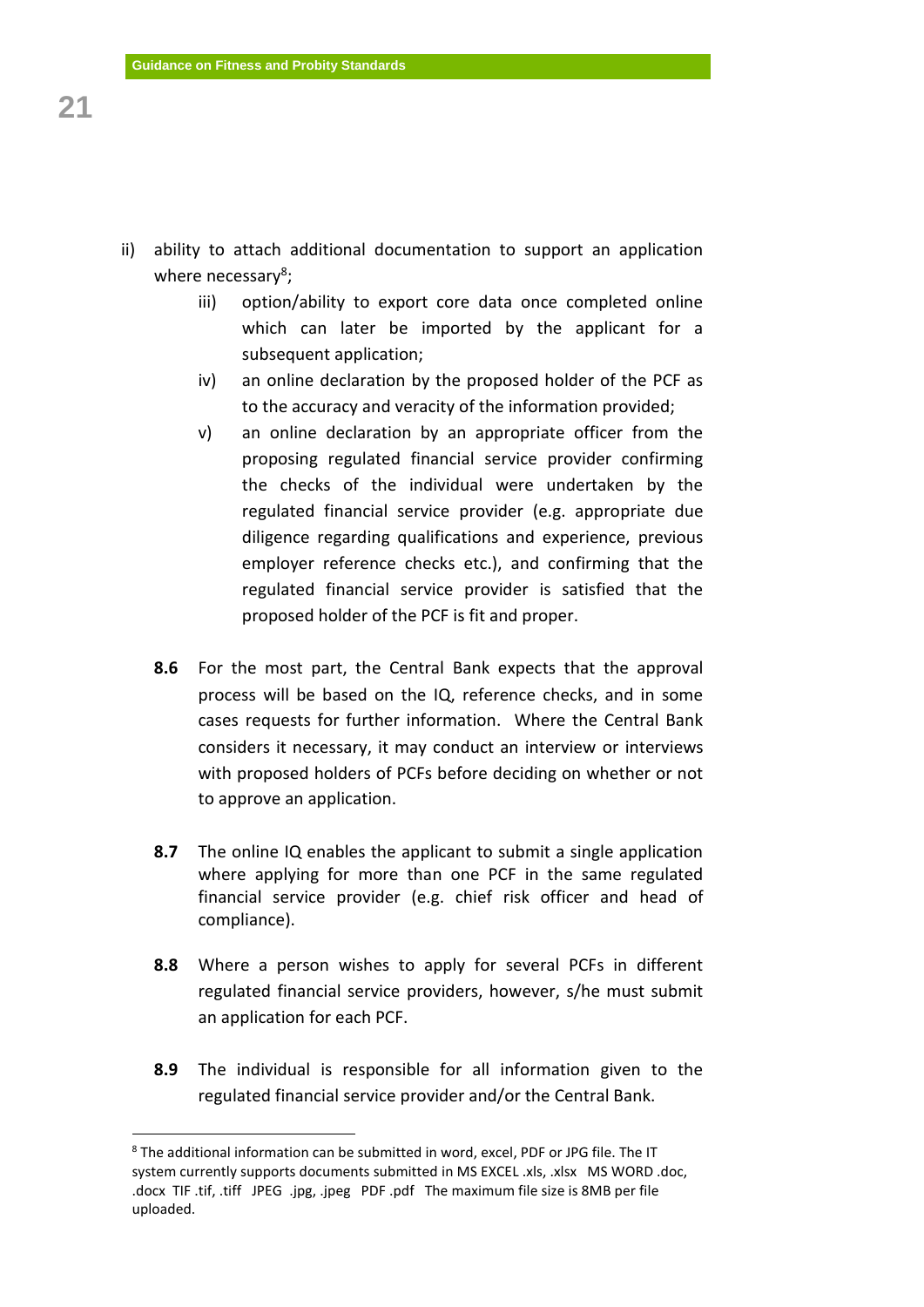- **8.10** Section 23(7) of the Act provides that a decision of the Central Bank to refuse to grant prior written approval for an appointment to a PCF may be appealed to the Irish Financial Services Appeals Tribunal ("IFSAT") pursuant to Part VIIA of the Central Bank Act 1942.
- **8.11** Assessment of applications from individuals seeking appointment to the management board of significant institutions, and the management board of credit institutions being authorised for the first time, fall within the exclusive competence of the ECB. The individual proposed to the management board must complete the IQ as outlined above. This is then endorsed by the proposing entity and submitted to the Central Bank. The Central Bank may request certain further information from the individual or the entity. The Central Bank will transmit the application onwards to the ECB for assessment pursuant to Union Law in accordance with Section 23A (2) of the Act. The ECB may use any supervisory or investigatory powers at its disposal under the SSM Council Regulation (EU) No 1024/2013 and SSM Framework Regulation (EU) No 468/2014. The Central Bank will notify the entity in writing of the ECB's decision as soon as practicable after the receipt of the decision of the ECB.
- **8.12** The ECB will make its fitness and probity assessment in accordance with Union Law.
- **8.13** In the context of individuals proposed to the management board of credit institutions seeking authorisation, the online IQ is submitted to the Central Bank as part of the authorisation application. The Central Bank will undertake the initial fit and proper assessment which will form part of the national assessment of the application for authorisation. If the application passes that assessment, the final decision will then be determined by the ECB.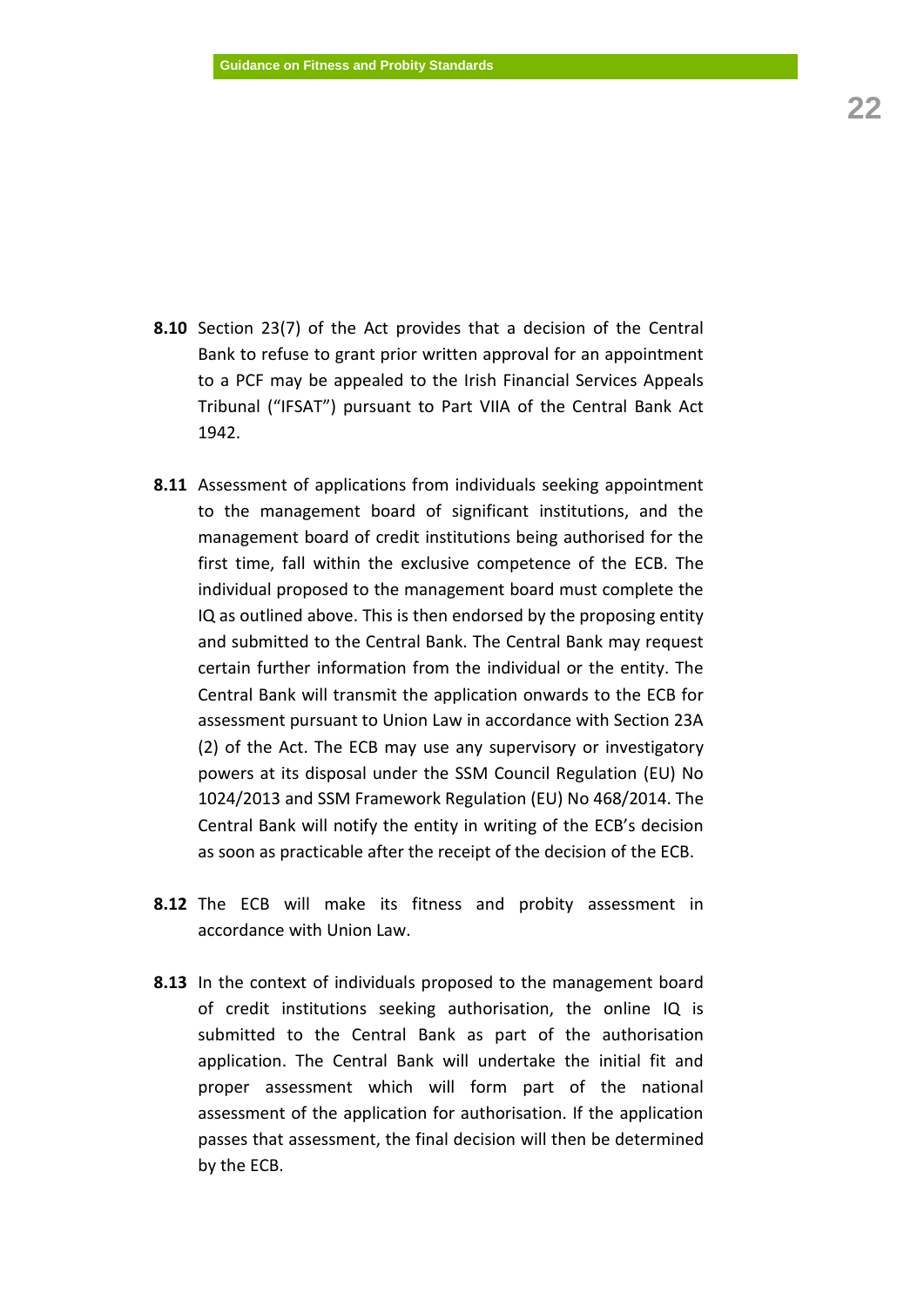**8.14** As part of the IQ application process, Applicants seeking preapproval to the roles of PCF-01 (Executive Director) in a Single Director Entity or PCF-10 (Sole Trader) within a Regulated Financial Services Provider (RFSP) are required to undergo the National Vetting Bureau's e-Vetting process. It is required as part of the due diligence carried out by the Central Bank on the probity of Applicants. Please refer to Section 9.13 of the [Fitness & Probity](https://www.centralbank.ie/docs/default-source/Regulation/how-we-regulate/authorisation/authorisation/fitness-probity/regulated-financial-service-providers/ongoing-compliance/fitness-and-probity---faq-2017-clean.pdf?sfvrsn=10) – [Frequently Asked Questions](https://www.centralbank.ie/docs/default-source/Regulation/how-we-regulate/authorisation/authorisation/fitness-probity/regulated-financial-service-providers/ongoing-compliance/fitness-and-probity---faq-2017-clean.pdf?sfvrsn=10) for further information.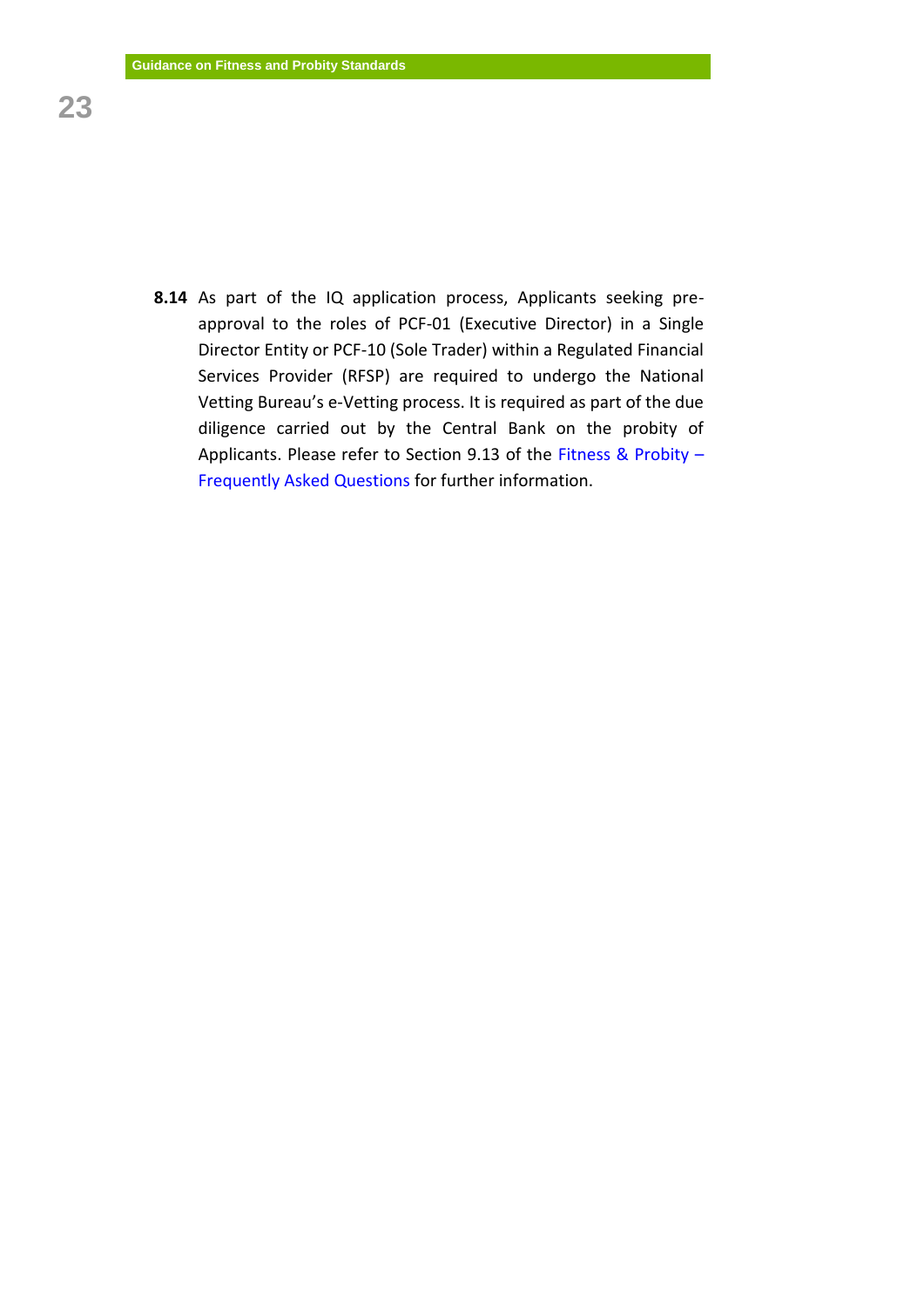## **9. Interviewing PCFs**

- **9.1** A risk based approach is used when deciding whether PCFs are called for interview by the Central Bank. The Central Bank developed the Probability Risk and Impact System (PRISM) to assess both the impact and risk profile of a regulated financial service provider. The Central Bank will use the information on impact and risk stored on the PRISM system to inform its decisions as to who should be called for interview.
- **9.2** The 'impact' of regulated financial service providers refers to the impact of failure on the Irish financial system. Regulated financial service providers can be categorised as high, medium high, medium low and low impact. The measurement of impact is based on impact metrics.
- **9.3** Risk probability defines the risk or likelihood that a particular regulated financial service provider will fail.
- **9.4** The Central Bank anticipates interviewing applicants for the positions of Chairman, CEO, Finance Director or Chief Risk Officer at any high impact regulated financial service provider as a matter of routine. It is also likely that the Central Bank may wish to interview applicants for the position of Chairman or CEO at any medium high impact regulated financial service provider as a matter of routine.
- **9.5** The Bank may decide, at its discretion, to call any PCF applicant for interview irrespective of the impact rating of the regulated financial service provider.
- **9.6** It is likely that the Central Bank will wish to interview a higher proportion of PCF applicants from a regulated financial service provider which it assesses as being high or medium high risk probability than it would were a regulated financial service provider to be assessed as medium low or low risk probability.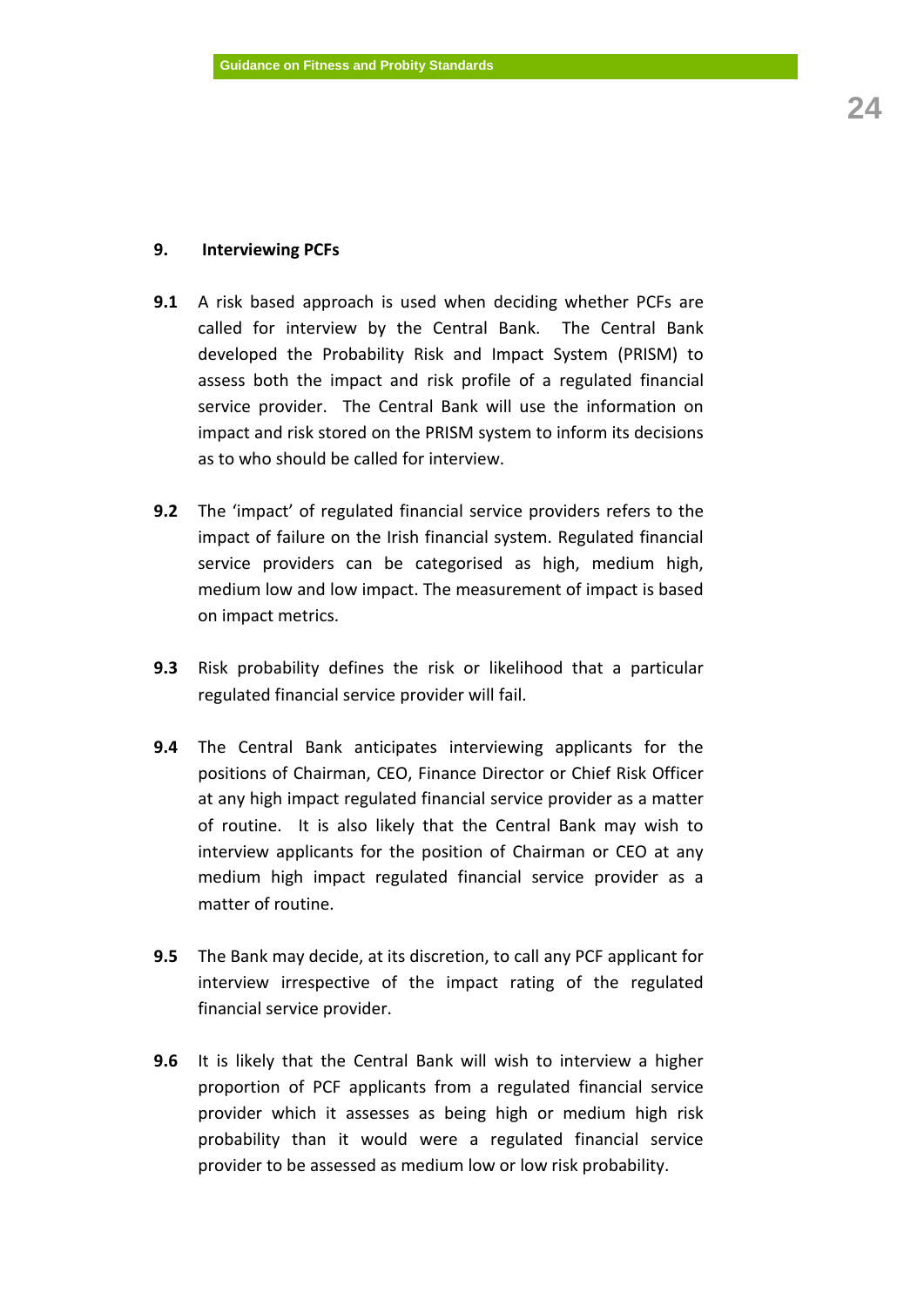- **9.7** The Central Bank's Regulatory Transactions Division will liaise with the supervisory division responsible for supervising the regulated financial service provider in coming to a decision as to who should be called to interview.
- **9.8** The interview panel is likely to comprise of members of the Central Bank's regulatory transaction and supervisory Directorates supplemented, as appropriate, with representatives from the Policy and Risk Directorate and/or the Enforcement Directorate.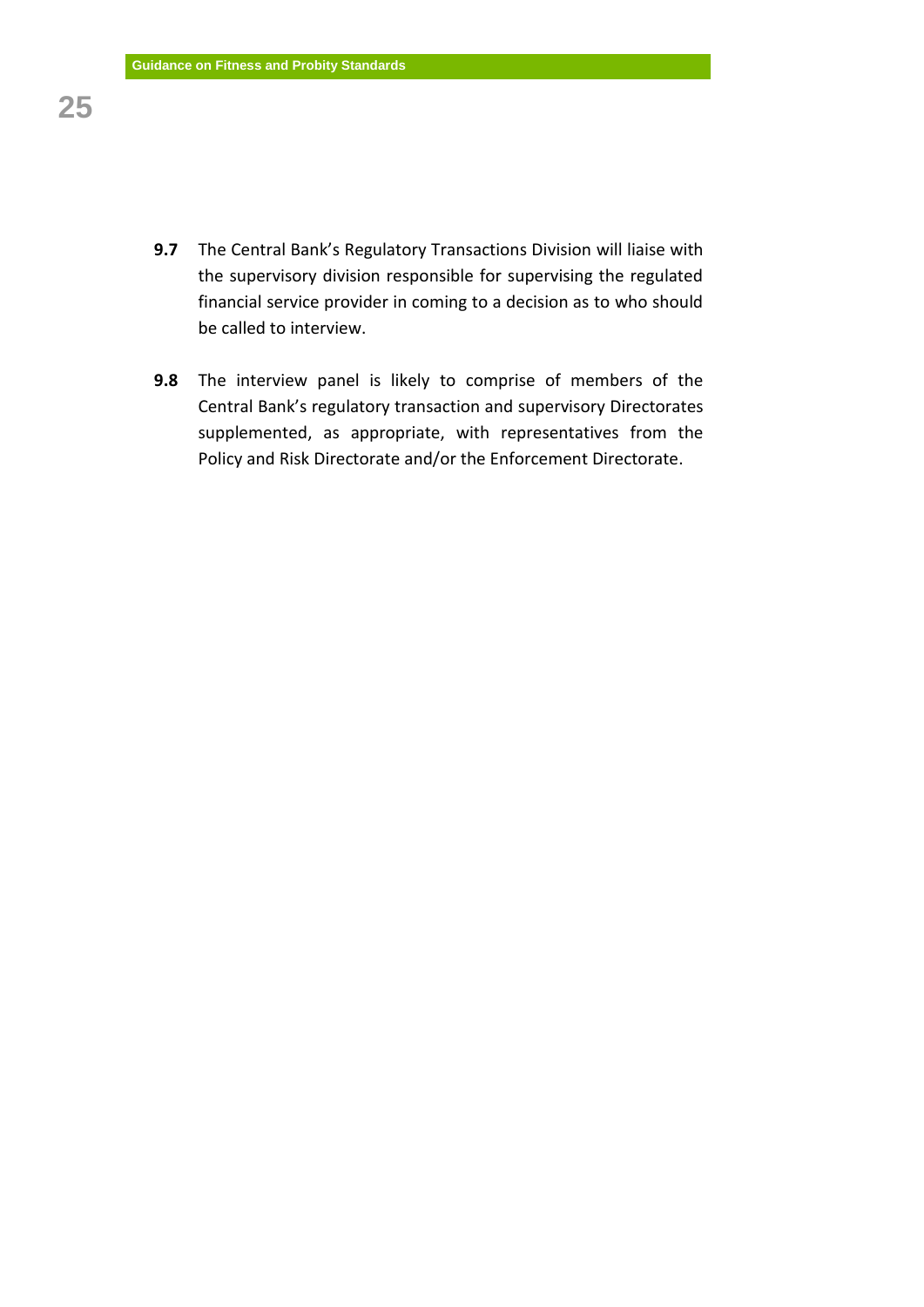## **10. Persons performing a PCF outside of the State who are proposed to perform a PCF in the State**

- **10.1** Where a person is currently approved for a PCF role within a specific sector/industry in another EEA/EU Member State and proposes to take up a similar role within the same sector/industry in the State, the Central Bank will expedite the application by applying the following reduced regime:
	- i) the applicant must evidence that s/he is entitled under the laws of the EEA/EU Member State to perform some or all of the functions which are equivalent to the PCF in that other jurisdiction (e.g. by evidencing (whether through confirmation from the appropriate regulatory authority or otherwise) that the person performing some or all of the functions which are equivalent to the PCF is/was entitled under the laws of that EEA/EU Member State to conduct those functions in that other jurisdiction);
	- ii) the applicant must certify that he/she complies with the F & P Standards and will abide by them.
- **10.2** Where the applicant is proposed for the performance of a PCF which is materially different to the role in which s/he was approved in another EEA/EU Member State, the reduced regime set out in Section 10.1 will not apply, and the approval process set out in Section 8 will apply in full.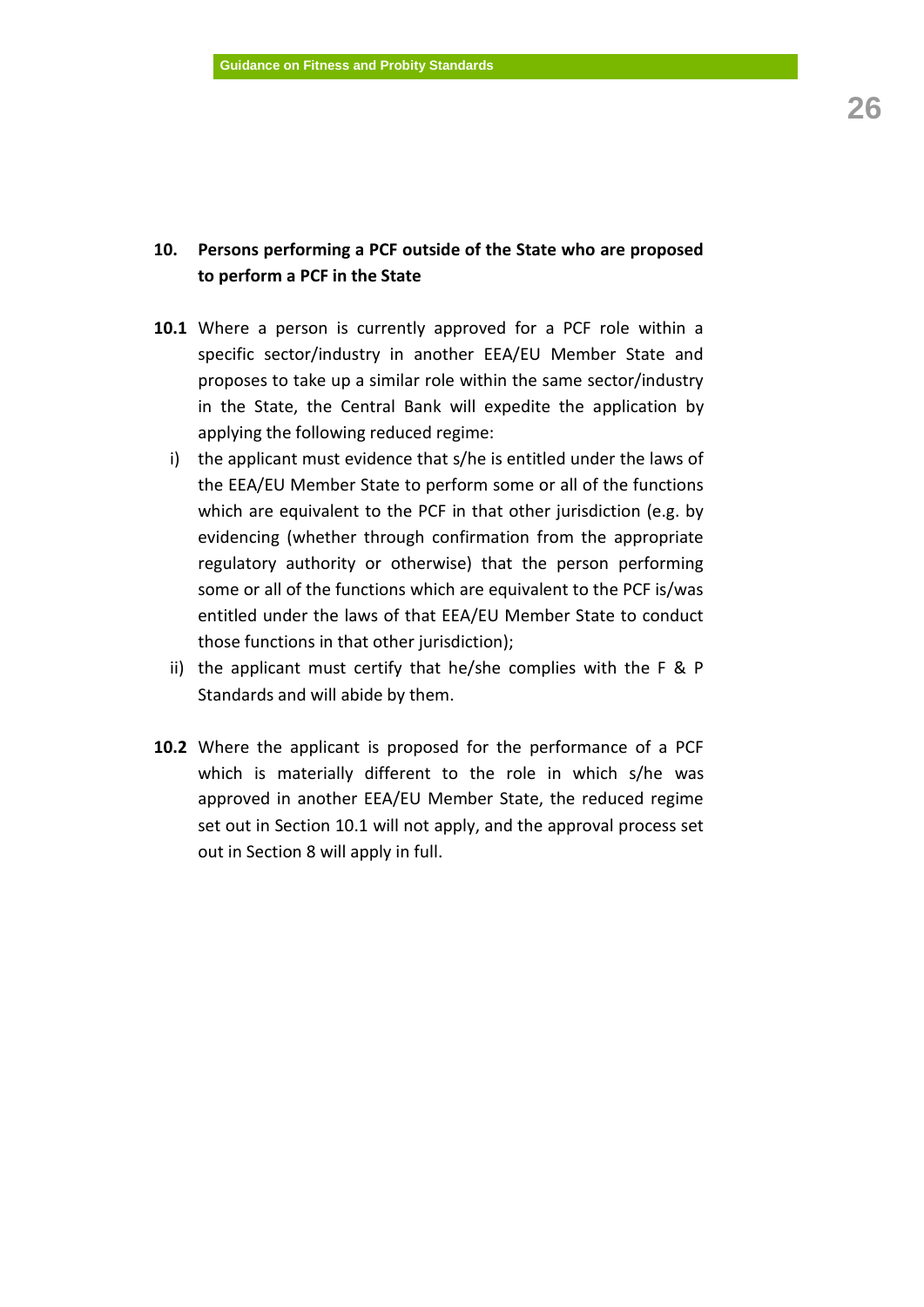## **11. Offers of appointment to a PCF**

- **11.1** Section 23 of the Act requires that a regulated financial service provider shall not appoint a person to perform a pre-approval controlled function unless the Central Bank has approved in writing the appointment of the person to perform the function.
- **11.2** The Central Bank is satisfied that a regulated financial service provider can inform a person of an intention to offer the person a position which is a PCF if it is made clear that the actual offer is subject to receiving the Central Bank's prior approval in writing of the appointment of the person to perform the function. The statement of intention made by the regulated financial service provider should include the following paragraph:

*"This shall not be taken to be an offer for the purposes of Section 23 of the Central Bank Reform Act 2010 unless and until approval is granted by the Central Bank of Ireland."*

As a practical matter, the inclusion of a statement of intention could have the same operational implications as making an offer subject to obtaining satisfactory references or a medical report, for example.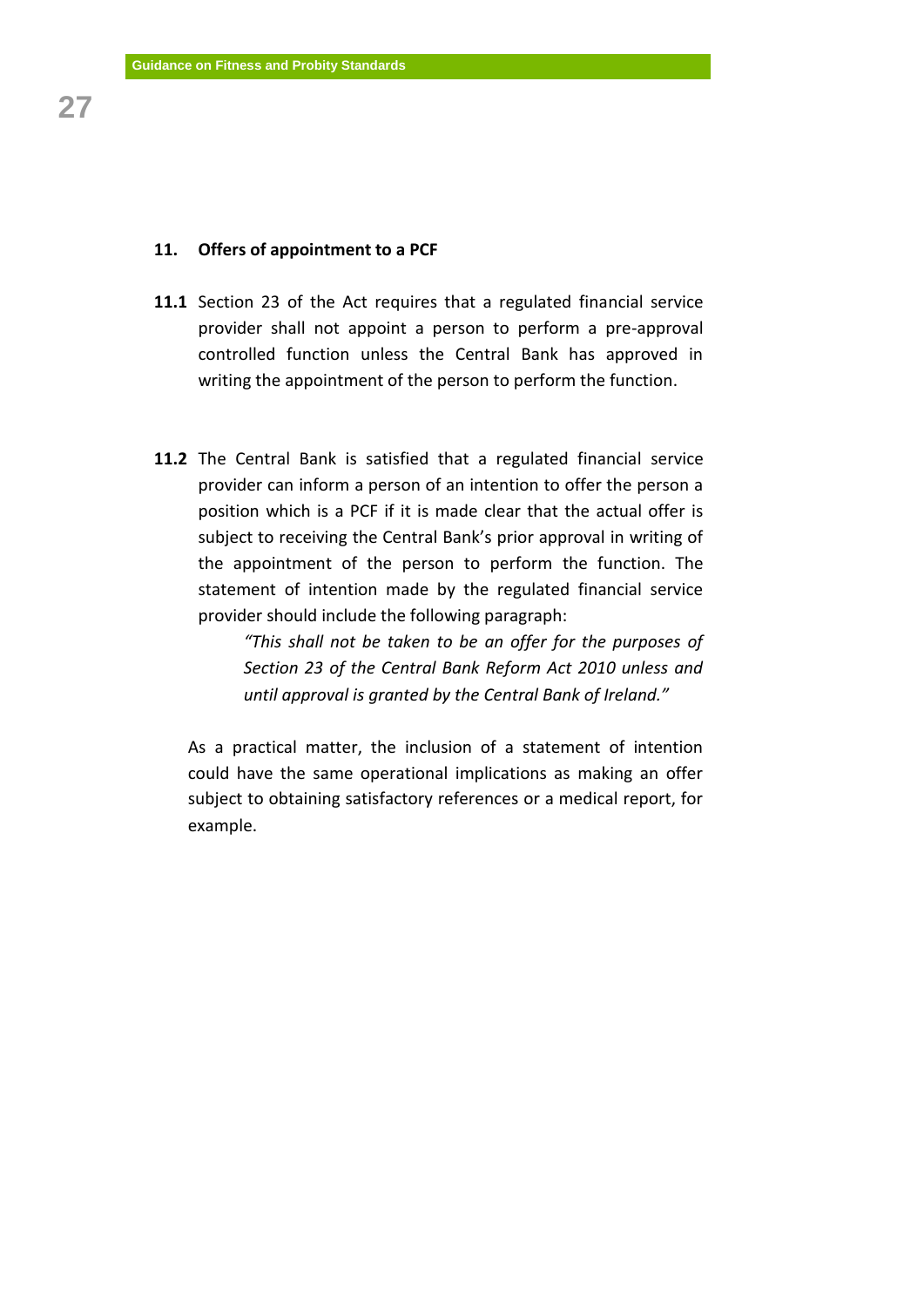## **12. Persons performing PCFs on a temporary basis**

**12.1** Regulation 11 of the Regulations provides that:

*"A person (the 'temporary officer') shall not be taken to be responsible for the performance of a pre-approval controlled function solely as a result of the temporary officer being responsible for the performance of such function on a temporary basis pending the regulated financial service provider appointing a person to perform such pre-approval controlled function, provided such temporary officer performs such function under an arrangement agreed in writing with the Bank in advance of the person in question assuming such responsibility as a temporary officer.*

- **12.2** If the function enables the person to exercise a significant influence on the conduct of the affairs of the regulated financial service provider, even for a relatively short period, it is likely that the Bank will require the firm to progress with the full PCF application process.
- **12.3** Where a regulated financial service provider wishes to extend for a further period an appointment to exercise a PCF in a temporary capacity, the regulated financial service provider must obtain the agreement in writing of the Central Bank. The regulated financial service provider should contact a member of the supervisory team assigned to that regulated financial service provider for that purpose in the first instance.
- **12.4** If the Central Bank agrees in writing that a person may perform a PCF in a temporary capacity pursuant to Regulation 11, the regulated financial services provider must be satisfied on reasonable grounds that the person complies with the F & P Standards, and has agreed to abide by the F & P Standards.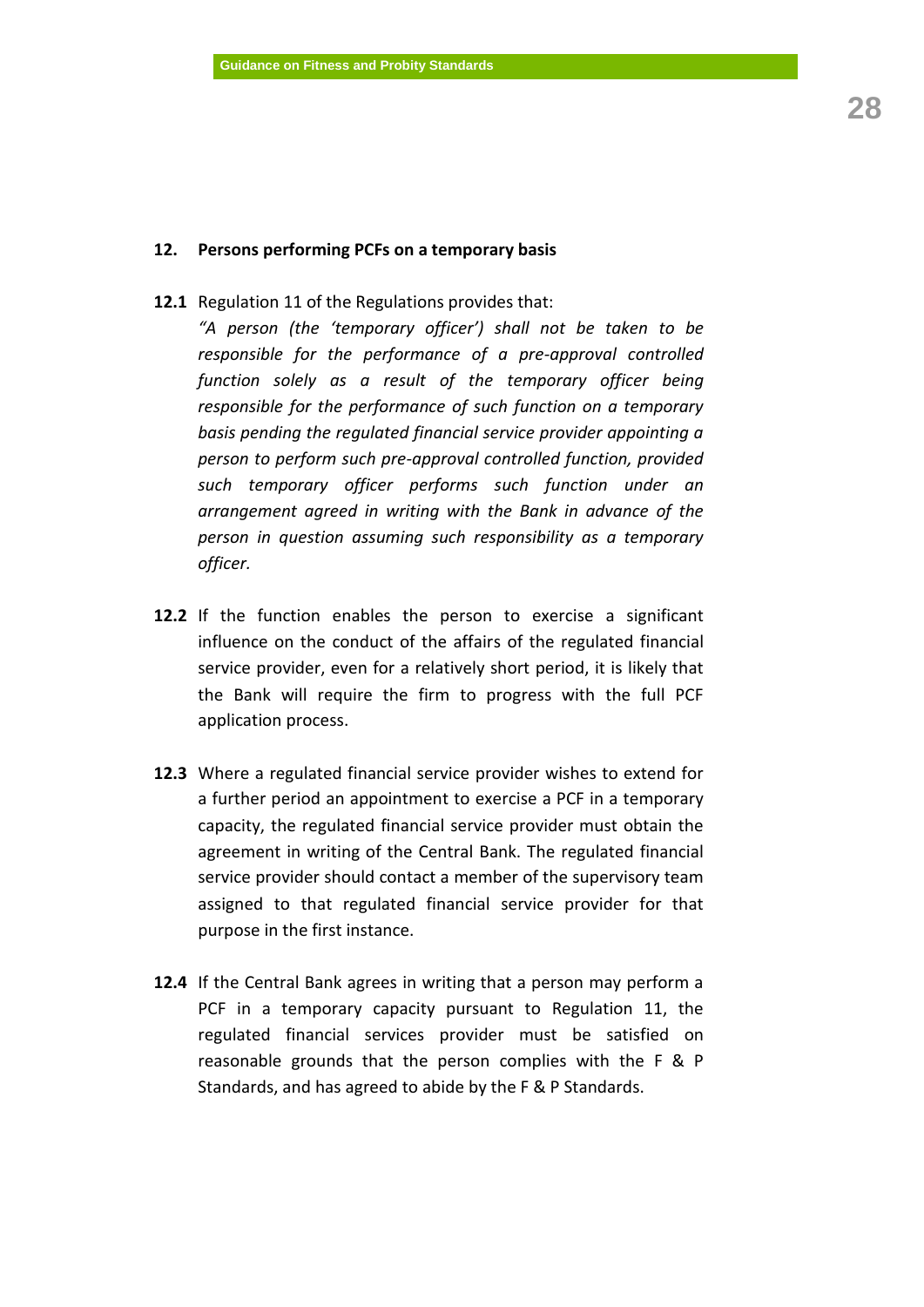**12.5** The Central Bank expects that Regulation 11 will only be used in the most exceptional of circumstances, e.g., in the event of the death of an individual performing a pre-approval controlled function. The Central Bank does not envisage that Regulation 11 could be invoked for circumstances which can, in the normal course, be planned for, e.g., maternity cover, cover for career breaks, etc.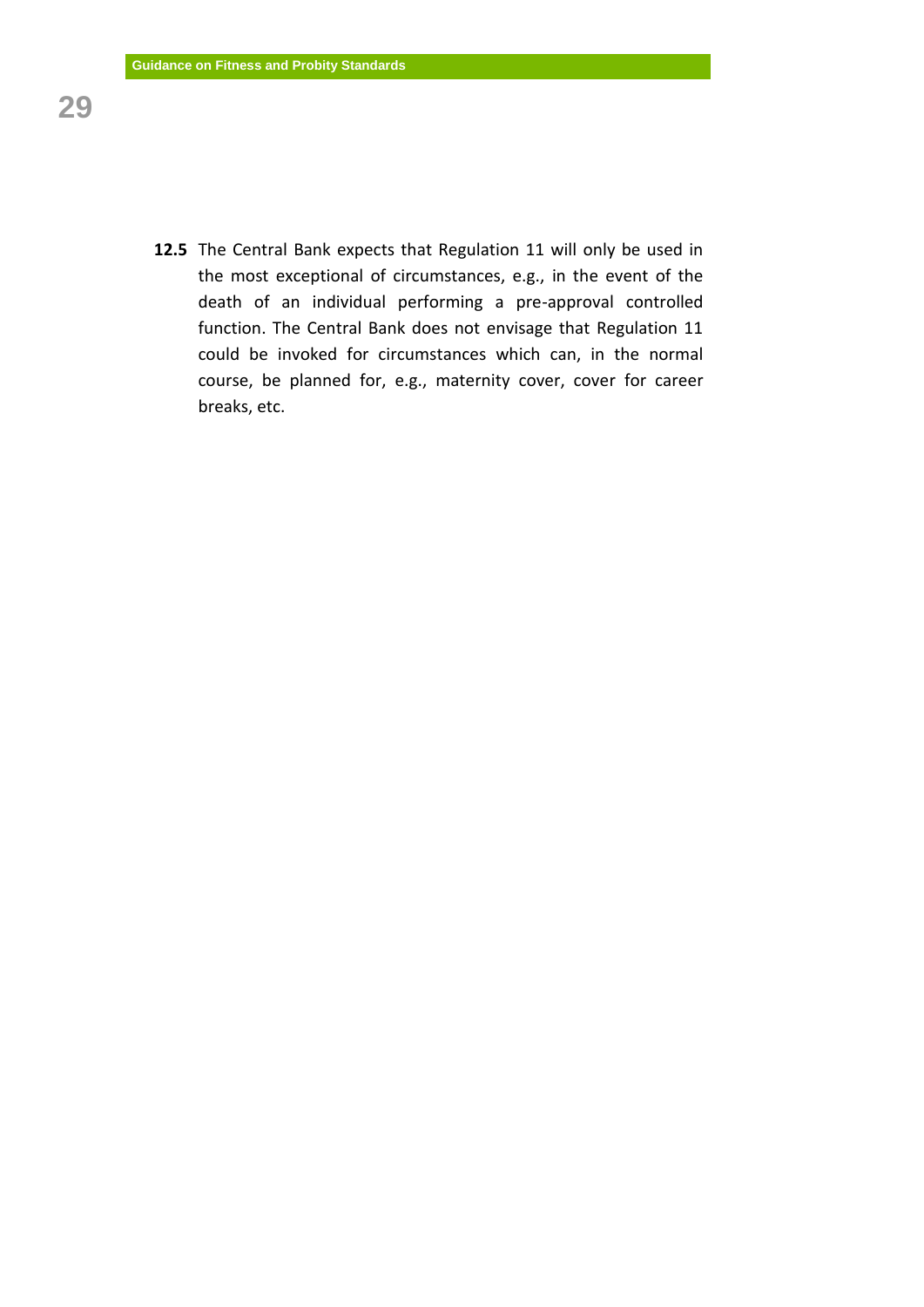## **13. What standard of fitness and probity is appropriate to the particular CF?**

- **13.1** Section 21 of the Act requires that a regulated financial service provider satisfies itself on *reasonable grounds* that a person complies with any code setting out standards of fitness and probity issued by the Central Bank under Section 50 of the Act (e.g. the F & P Standards). The person in a CF is also required to agree to abide by any standards of fitness and probity issued under Section 50 of the Act.
- **13.2** Where a person performing a CF does not comply with the F & P Standards the regulated financial service provider cannot permit that person to perform the CF.
- **13.3** In complying with Section 21 of the Act, the Central Bank expects regulated financial service providers to consider the responsibilities of the specific function and to determine the specific competencies, and level of probity that should be expected of a person performing that specific CF in the regulated financial service provider.
- **13.4** When considering compliance with Section 21 of the Act, the Central Bank will assess both the regulated financial service provider's analysis of what specific competencies and level of probity are required for the performance of a relevant function or functions, and the steps that the regulated financial service provider has taken to satisfy itself that the person performing the relevant CF is so competent, and has the requisite level of probity to be fit and proper to perform that CF.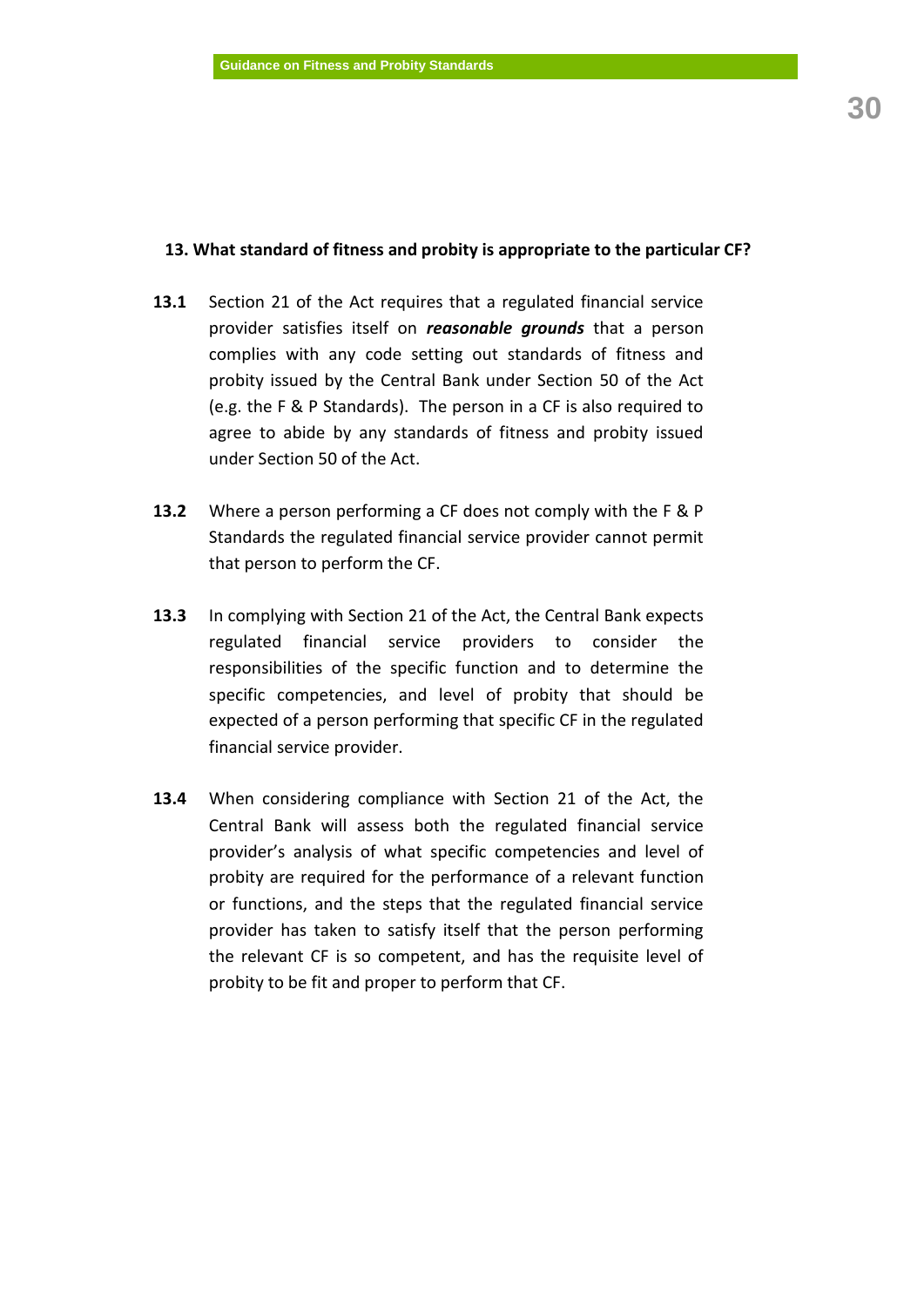- **13.5** Matters such as scale, complexity, risk profile, organisation structure, target market and so on are unlikely to be the same within any two organisations. Different functions will entail different responsibilities and different levels of knowledge and expertise. For this reason, this guidance cannot point to conclusive knowledge or expertise that is required for a particular function. The regulated financial service provider, using its own unique knowledge of the CF, and taking into account all relevant matters (including those listed above) can make the assessment as to what makes a person fit and proper to perform the specific CF in that regulated financial service provider. This guidance sets out due diligence that the Central Bank expects would be undertaken by regulated financial service providers in particular cases when assessing compliance with the F & P Standards. In all cases, it is for the regulated financial service provider itself to assess the information and exercise judgment to determine whether a person is fit and proper to carry out a particular CF.
- **13.6** Irrespective of the title of the function, the regulated financial service provider should consider the activities constituting the function in order to assess the type of CF, and the specific competencies and level of probity that should apply to that CF.
- **13.7** Where a person performs more than one CF, and more than one set of specific competencies and level of probity applies in respect of the exercise of those multiple CFs, the higher standard is the relevant standard for the purposes of due diligence.
- **13.8** If a regulated financial service provider has insufficient information available to enable it to conclude on reasonable grounds that the F & P Standards are being complied with, particularly if due to lack of co-operation by the person, the F & P Standards may not be met. The regulated financial service provider should bring this to the attention of the person and allow them an opportunity to provide the required information.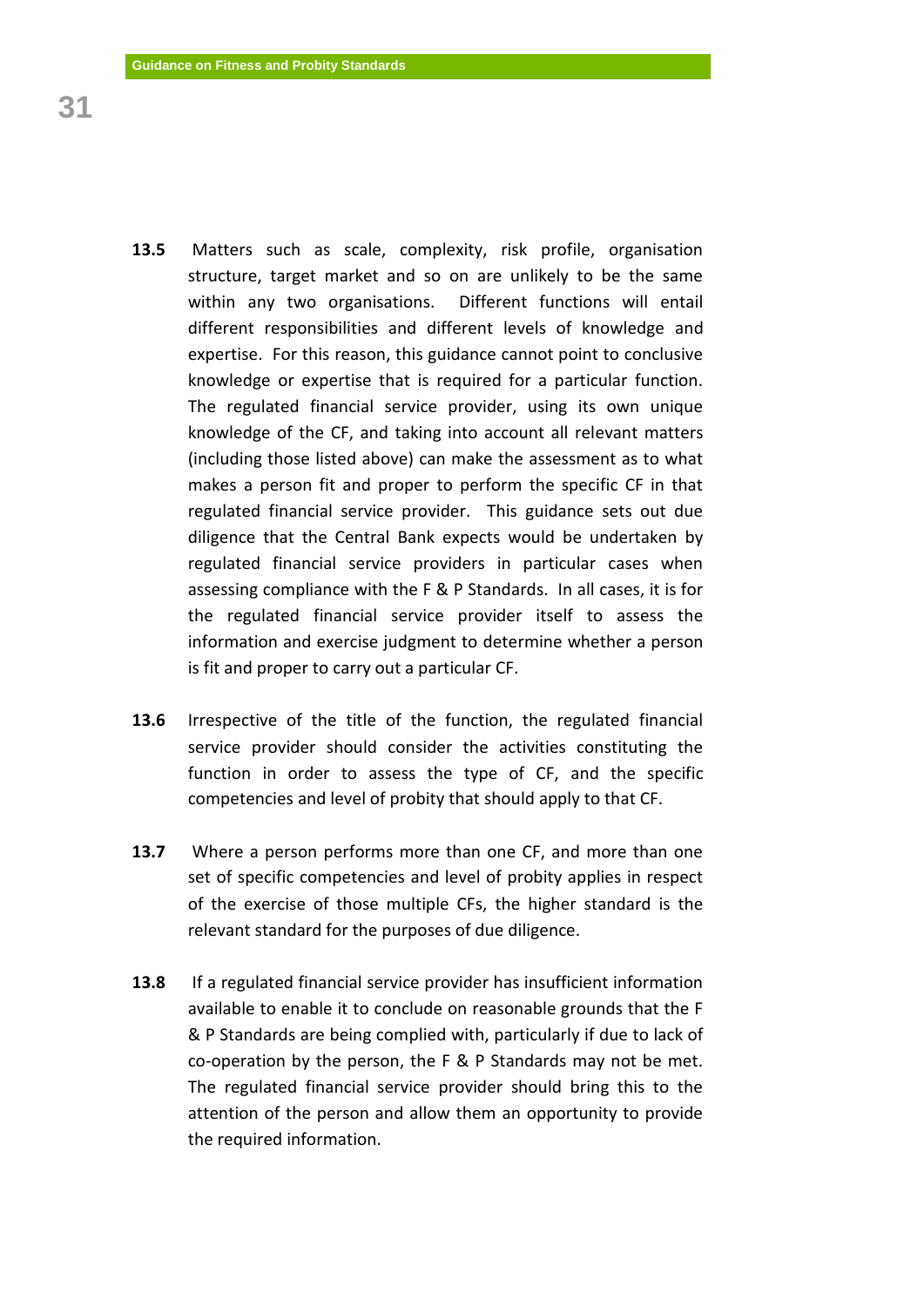## **14. Fitness - determining the standard of fitness that is appropriate to the particular CF**

- **14.1** The regulated financial service provider should be well placed to determine the particular demands of a CF, i.e. what qualifications, experience, knowledge and other relevant factors will make a person fit for the performance of that function.
- **14.2** The requirements of the CF may also be dictated by the roles undertaken by persons in other CFs in the organisation. For example, where a regulated financial service provider employs both an anti-money laundering officer and a compliance officer, while the compliance officer will be expected to have a general understanding of anti-money laundering legislation, he or she may not be required to have the in-depth knowledge required of a specific anti-money laundering officer.
- **14.3** It is recognised that an individual considered fit for a particular CF within a regulated financial service provider may not be considered fit for another CF with different responsibilities or for a similar CF within another institution, and conversely, an individual considered unfit for a particular CF in a particular regulated financial service provider may be considered fit in different circumstances, e.g. in a different CF.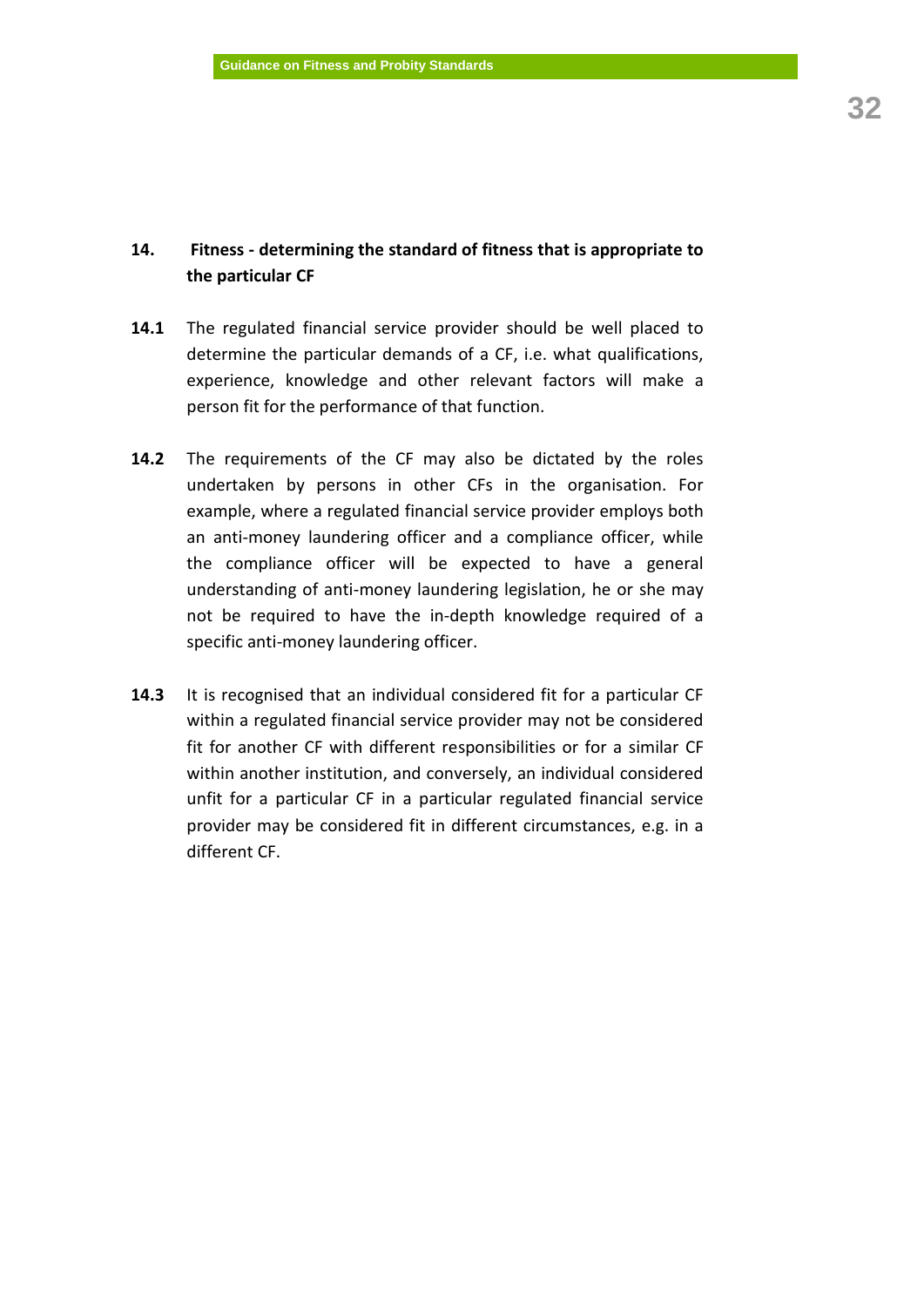## **15. Fitness** - **due diligence to be undertaken by a regulated financial service provider to assess a person's fitness to perform a CF(s)**

- **15.1** Section 3 of the F & P Standards relates to fitness and requires a person to be competent and capable. Section 3.1 provides that a person shall have the qualifications, experience, competence and capacity appropriate to the relevant function.
- **15.2** The Central Bank expects regulated financial service providers to undertake the following due diligence when assessing a person's fitness:
	- **i)** Evidence of compliance with the MCC, where relevant: where a person is performing or proposes to perform a CF(s) the performance of which is subject to the MCC that person can be taken to have the appropriate qualifications or competence to conduct that CF where compliant with the MCC. The regulated financial service provider should satisfy itself that the person has the recognised qualification(s) by obtaining a copy of the certificate/transcript/records evidencing the qualification. The records to be retained in relation to grandfathered persons are set out in the MCC. The MCC also contains requirements concerning the monitoring of compliance with ongoing continuing professional development (CPD) requirements.
	- **ii)** Evidence of professional qualification(s): where the CF requires a specific professional qualification, the regulated financial service provider should satisfy itself that the person has that specific qualification(s) (e.g., actuary, accountant, lawyer, etc.) by obtaining a copy of the certificate/transcript/record evidencing the qualification. Where the person is required to be registered with a professional body, the regulated financial service provider should require and maintain a copy of the person's licence or certificate to practise (howsoever described) and where that licence/certificate is renewed on an annual (or more or less frequent) basis should require a copy of the most recent renewal.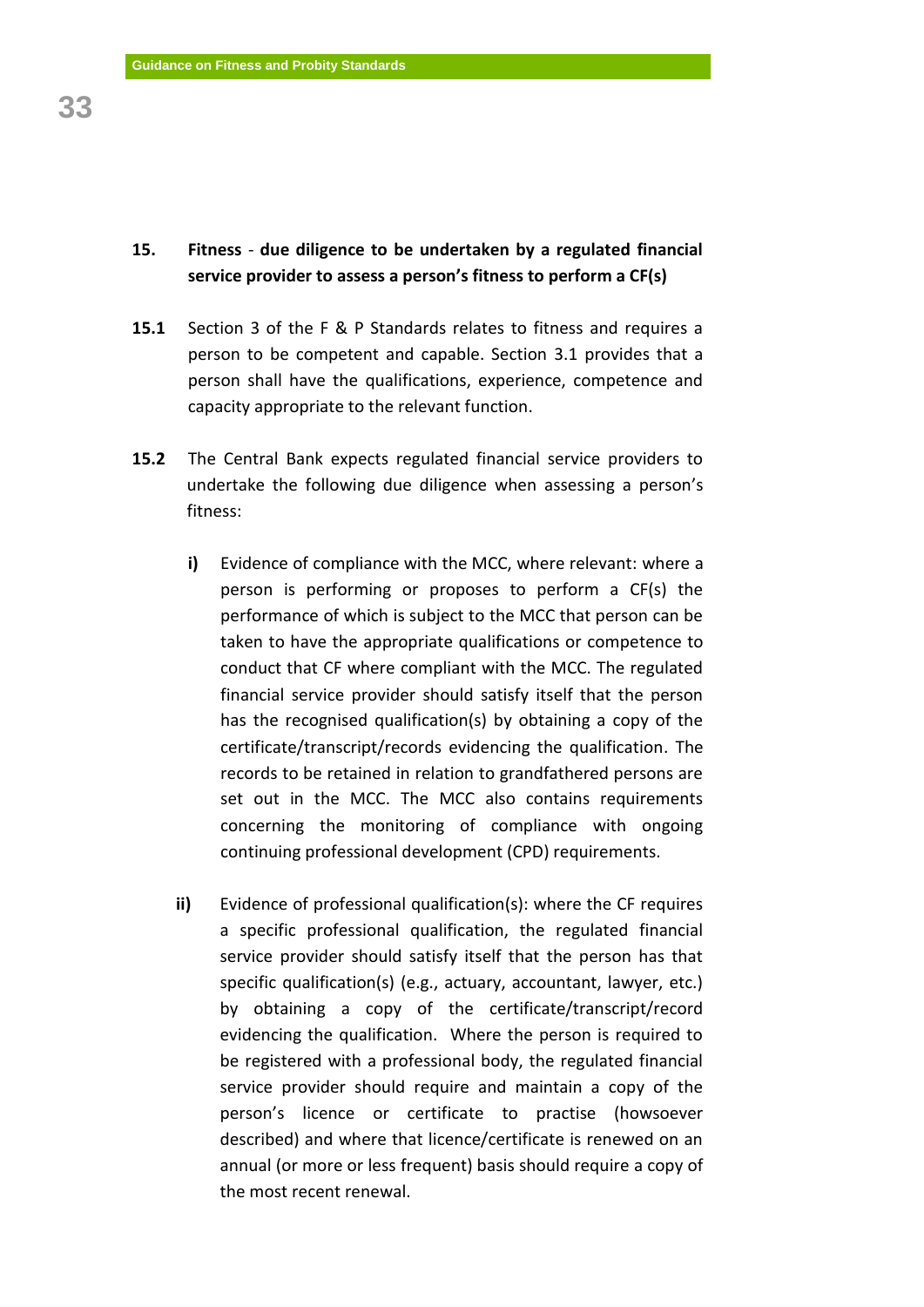The Central Bank expects regulated financial service providers to obtain copies of qualifications only where the regulated financial service provider has determined that those qualifications are relevant to the exercise of the CF, e.g., where a job specification requires that a person has 5 years postqualification experience as a lawyer, for example, the Central Bank expects the regulated financial service provider to obtain evidence of the professional legal qualification.

**iii)** Evidence of CPD, where relevant: where maintenance of a qualification is dependent on completing continuing professional development (CPD), the regulated financial service provider should require the person to self-certify that he or she is compliant with the particular CPD requirements.

Where an individual must maintain up-to-date CPD in order to renew his/her practising certificate, evidence of the renewal of that practising certification will be regarded as sufficient to evidence CPD for the purposes of these F & P Standards.

- **iv)** Record of interview and application: where the regulated financial service provider uses the interview process to assess competence and capability (such as skills and experience) it should maintain written notes of the interview to evidence this. Similarly, where a written application was submitted for the particular CF this should be maintained on file.
- **v)** References: The Central Bank expects regulated financial service providers to make all reasonable efforts to obtain references from former employers or other relevant persons. The Central Bank expects regulated financial service provider to maintain evidence of this correspondence.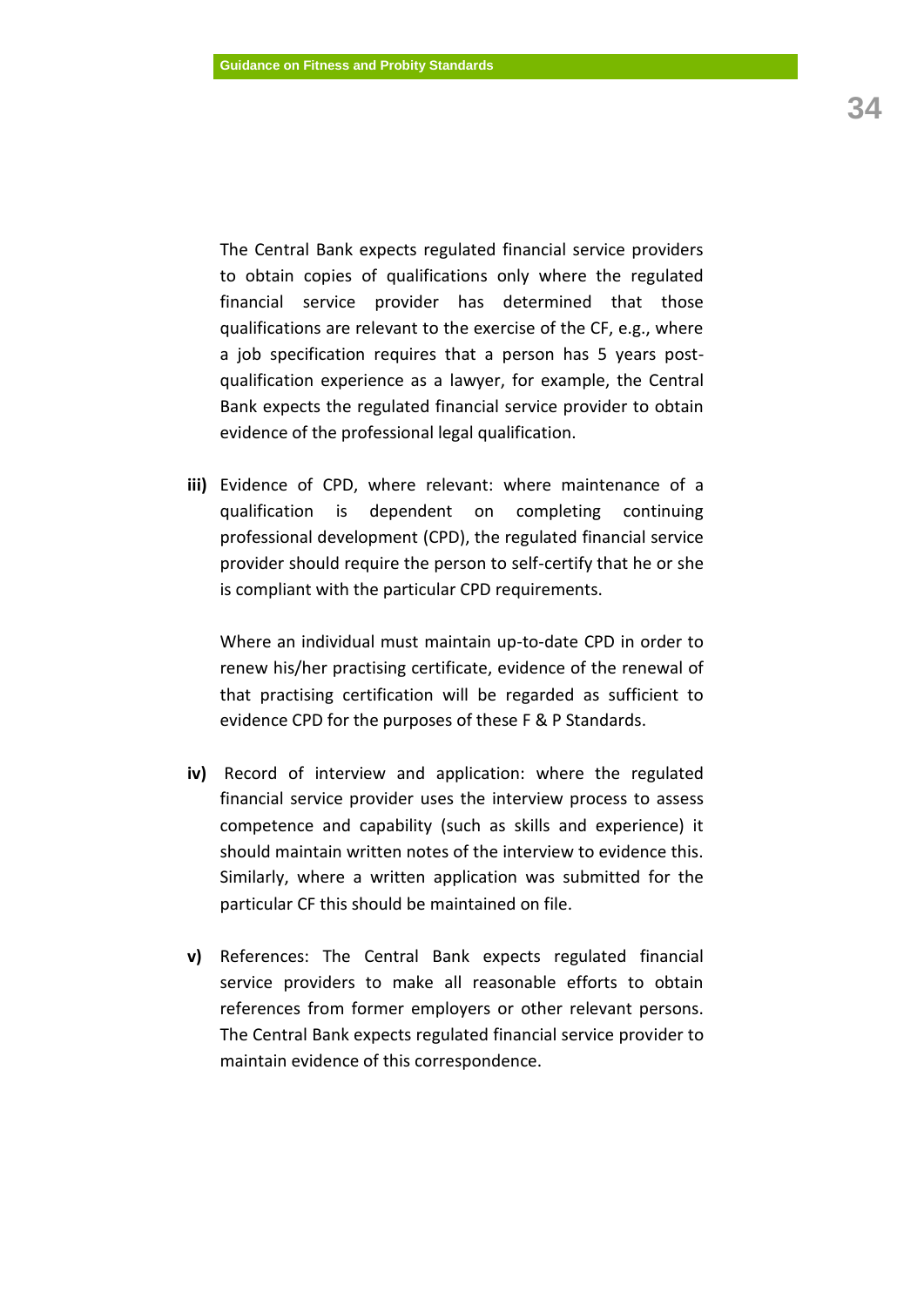Where the regulated financial service provider is unable to obtain a reference(s) for whatever reason, it must record the steps which it has taken to obtain the reference(s). The regulated financial service provider must also record how, in the absence of the reference, it has satisfied itself that the person is competent to perform the CF.

In relation to persons in situ at 1 December 2011, the requirement to obtain a reference(s) will not apply where the person has performed the same CF or PCF in that regulated financial service provider for at least 1 year as at 1 December 2011.

- **vi)** Record of previous experience: where a person demonstrates skills and experience gained through a previous role (for example, through the applicant's CV, or the institution's interview process), the regulated financial service provider should assess and document how the person's performance in that role equips that person with the expertise and experience necessary for the performance of the current function.
- **vii)** Record of experience gained outside the State: where some or all of the experience gained is outside of the State, the regulated financial service provider should consider the extent to which the person can demonstrate competency that relates specifically to the function within the State, i.e. does the person have a clear full understanding of the regulatory and legal environment appropriate to the relevant function? The regulated financial service provider should maintain a record of this consideration.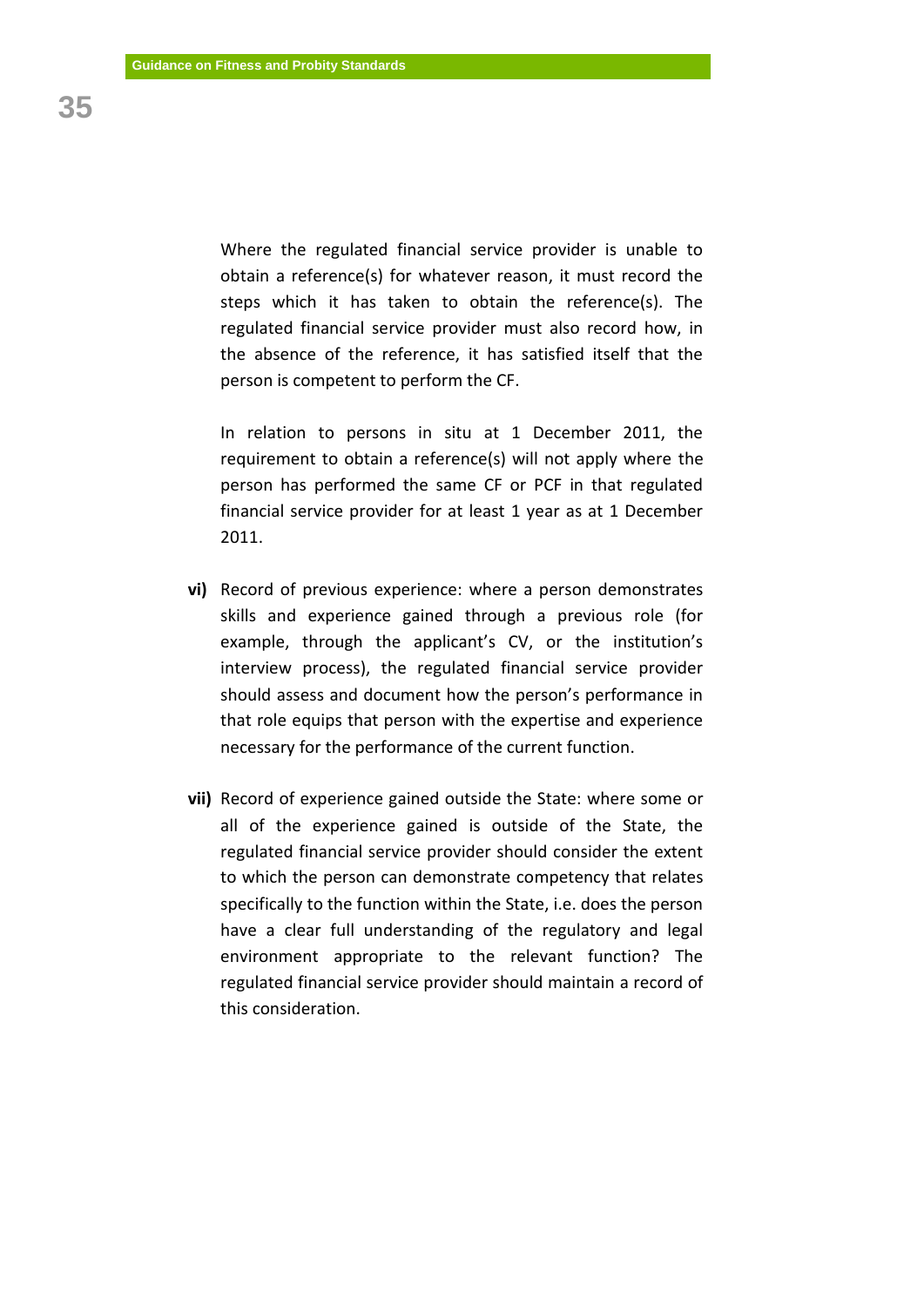**viii)** Concurrent Responsibilities:

- **(a)** Directorships: in relation to persons performing CFs designated as PCF, CF1 or CF2 in the Regulations, the regulated financial service provider should require the person to confirm whether or not he/she has any directorships. Where the person performing the CF or PCF has other directorships, the regulated financial service provider should seek confirmation from that person that the performance of his/her responsibilities in the other directorships will not adversely impact on his or her ability to perform the CF or the PCF from a timing perspective or otherwise.
- **(b)** Other: the regulated financial service provider should ensure that the person performing the CF does not have other employment which interferes with, or create conflicts in relation to, the exercise of the CF. The regulated financial service provider should require the person to self-certify in writing that the person is capable of conducting the relevant function, including that the person has adequate time to perform those functions having regard to those other potential concurrent responsibilities.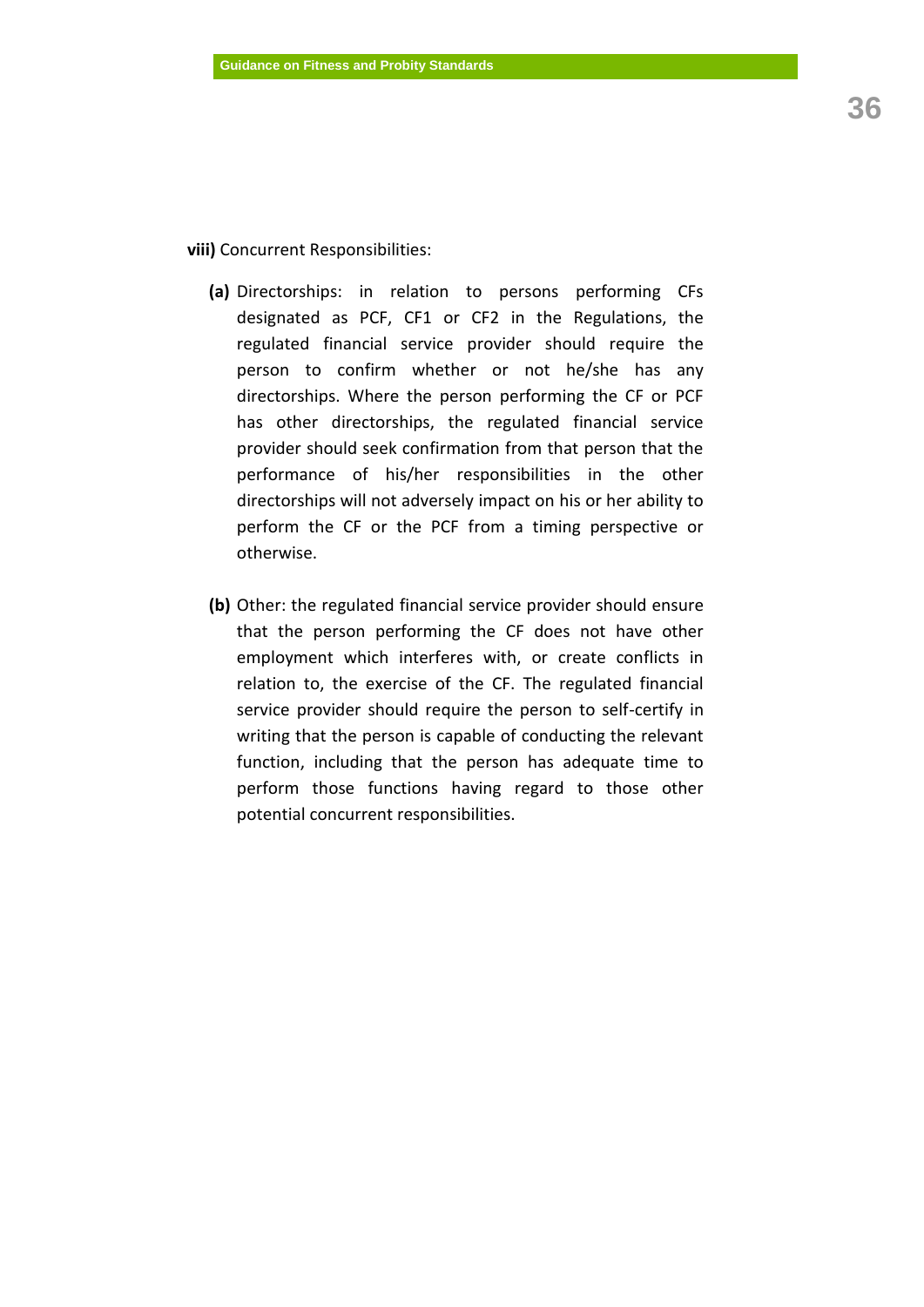## **16. Probity- determining the standard of probity**

- **16.1** Individuals proposed for CFs or PCFs must be honest, diligent and independent-minded and must act ethically and with integrity.
- **16.2** Probity is a matter of character illuminated by a person's past behaviour. In general, where a person is found not to be a person of probity due to a lack of honesty, integrity or ethical judgement, that person may not be suitable for any CF or PCF.
- **16.3** Probity may also include individuals ensuring that they act without conflicts of interest.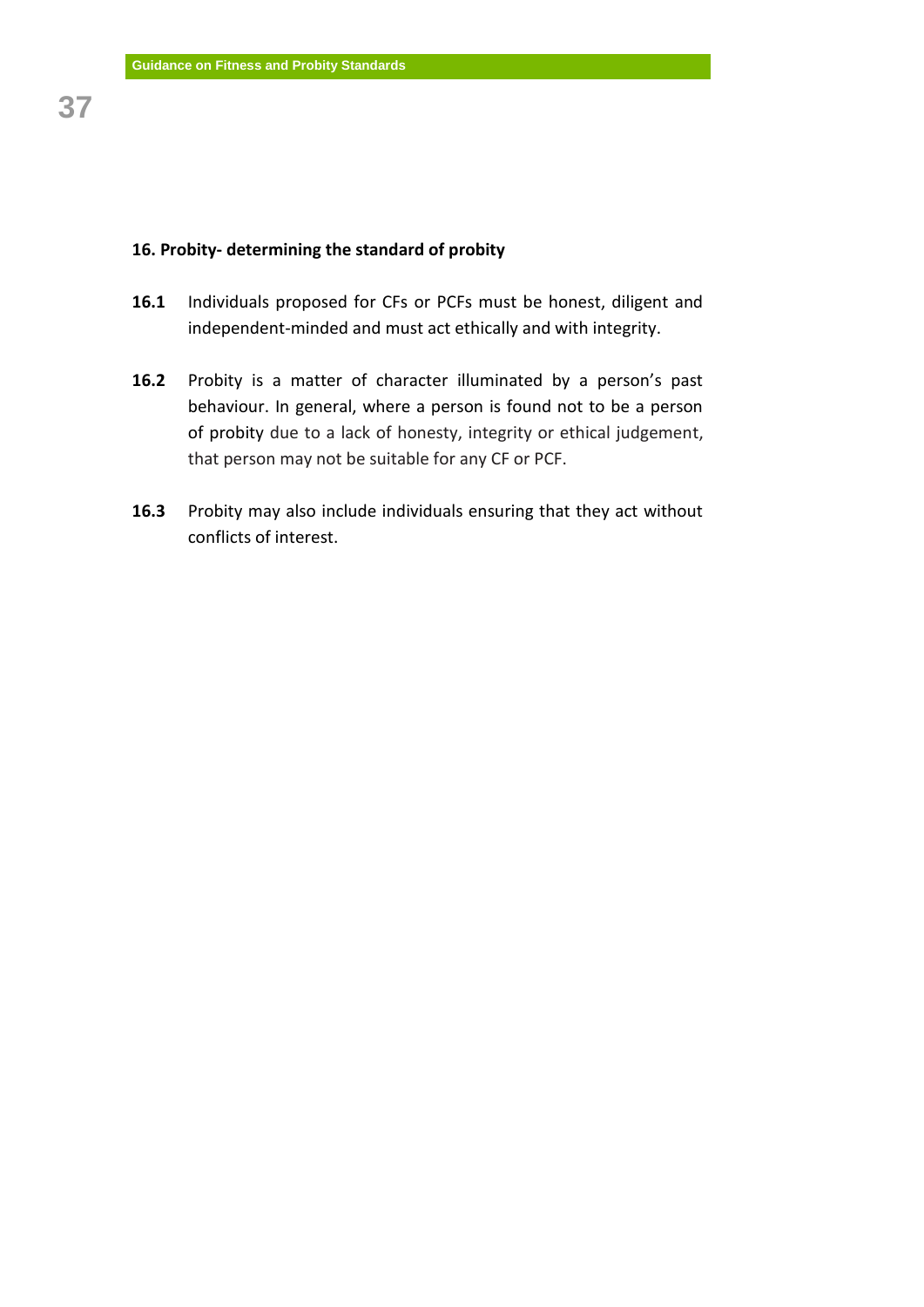## **17 Probity - Due diligence to be undertaken by a regulated financial service provider to assess a person's probity to perform a CF(s)**

- **17.1** Sections 4.1 and 5.2 of the F & P Standards relate to the assessment of probity. Much of an assessment of a person's character, in terms of their probity, can only be undertaken in the case of exceptions, i.e., it is only when evidence is available to suggest that a person might not comply with the standard of probity required of him/her that a regulated financial service provider must investigate thoroughly. Prior to there being any indication of a failure to meet the F & P Standards, there is a limit to the 'due diligence' that an employer, or a prospective employer, can reasonably carry out.
- **17.2** The Central Bank expects regulated financial service providers to undertake the following due diligence when assessing a person's probity:
	- i) The regulated financial service provider should seek and obtain signed written confirmation from the person performing or proposing to perform a CF as to whether or not any of the circumstances set out in Section 4.1 (a) – (k) and Section 5.2 (a) - (e) inclusive of the F & P Standards, apply to that person. Questions 5.1-5.23 set out in the IQ for proposed appointments to PCF(s) require information in relation to these issues and regulated financial service providers may wish to use these questions as a template.
	- ii) Where the person confirms that one of more of the circumstances set out in Section 4.1 (a)-(k) or Section 5.2 (a)–(e) apply, the person must be in a position to demonstrate that his or her ability to perform the CF (s) is not adversely affected to a material degree by that matter(s).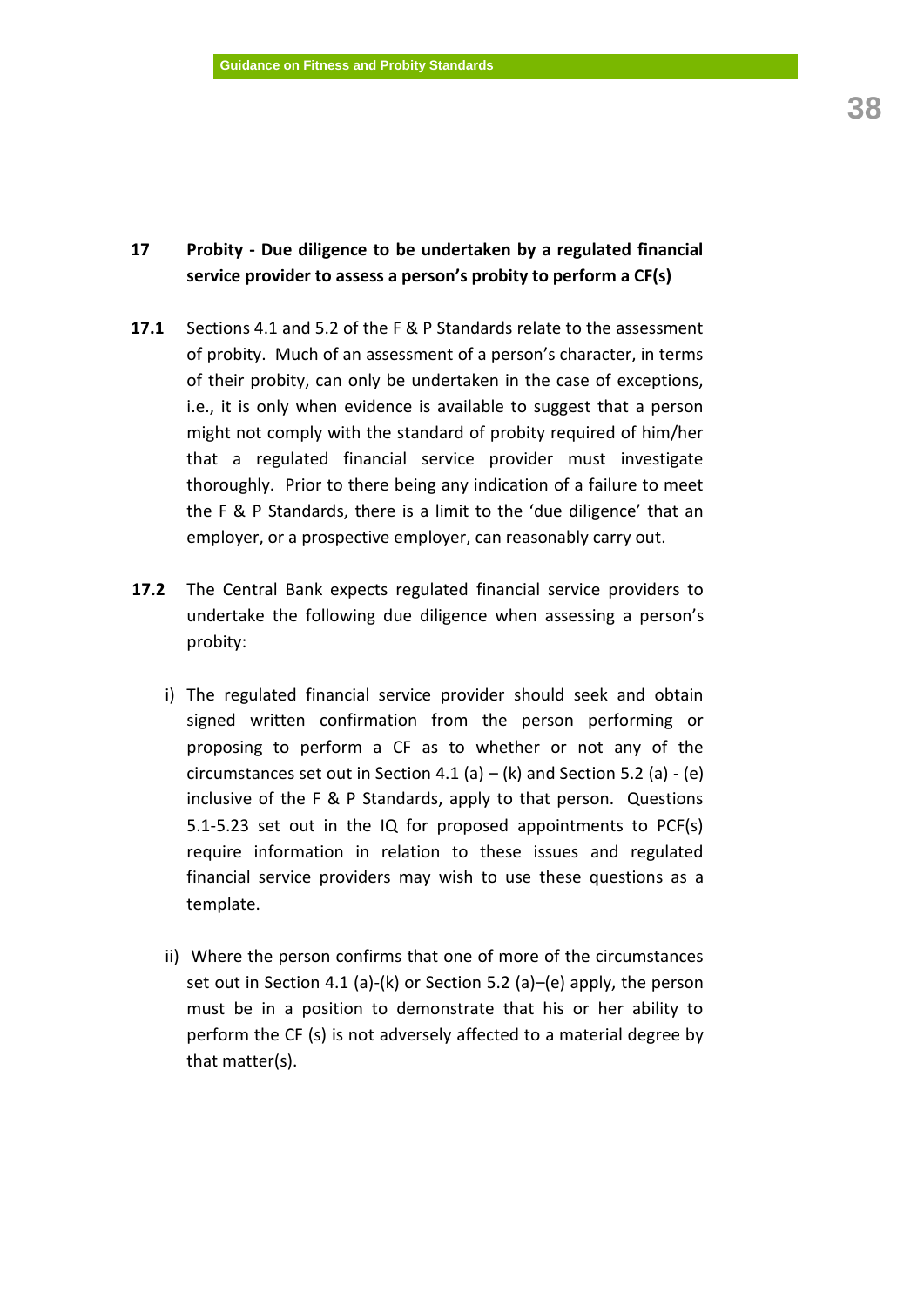- iii) The regulated financial service provider should require from the person concerned submit to the regulated financial service provider underlying documents relevant to the matter (for example, a final decision or report and/or key correspondence). The regulated financial service provider should inform the person concerned that failure to provide information requested by the regulated financial service provider and which is relevant to the matter may result in the regulated financial service provider being unable to satisfy itself that the person complies with the F & P Standards.
- iv) The regulated financial service provider should make an assessment based on all of the information received as to whether the matter is material to the performance of the CF. Where it is decided that it is not material, and the regulated financial service provider has satisfied itself that the person complies with the F & P Standards, the matter rests here. The regulated financial service provider should document this assessment.
- v) If it is considered that the matter is material, the regulated financial service provider should make all reasonable enquiries arising on foot of the information provided by the person, such as, where relevant, contacting third parties for further information, e.g., former employers, regulatory authorities, etc.
- vi) A regulated financial service provider is not required to remove or suspend a person from acting in a CF solely on the basis that one or more of the matters listed in Section 4.1 or Section 5.2 of the F & P Standards may have occurred.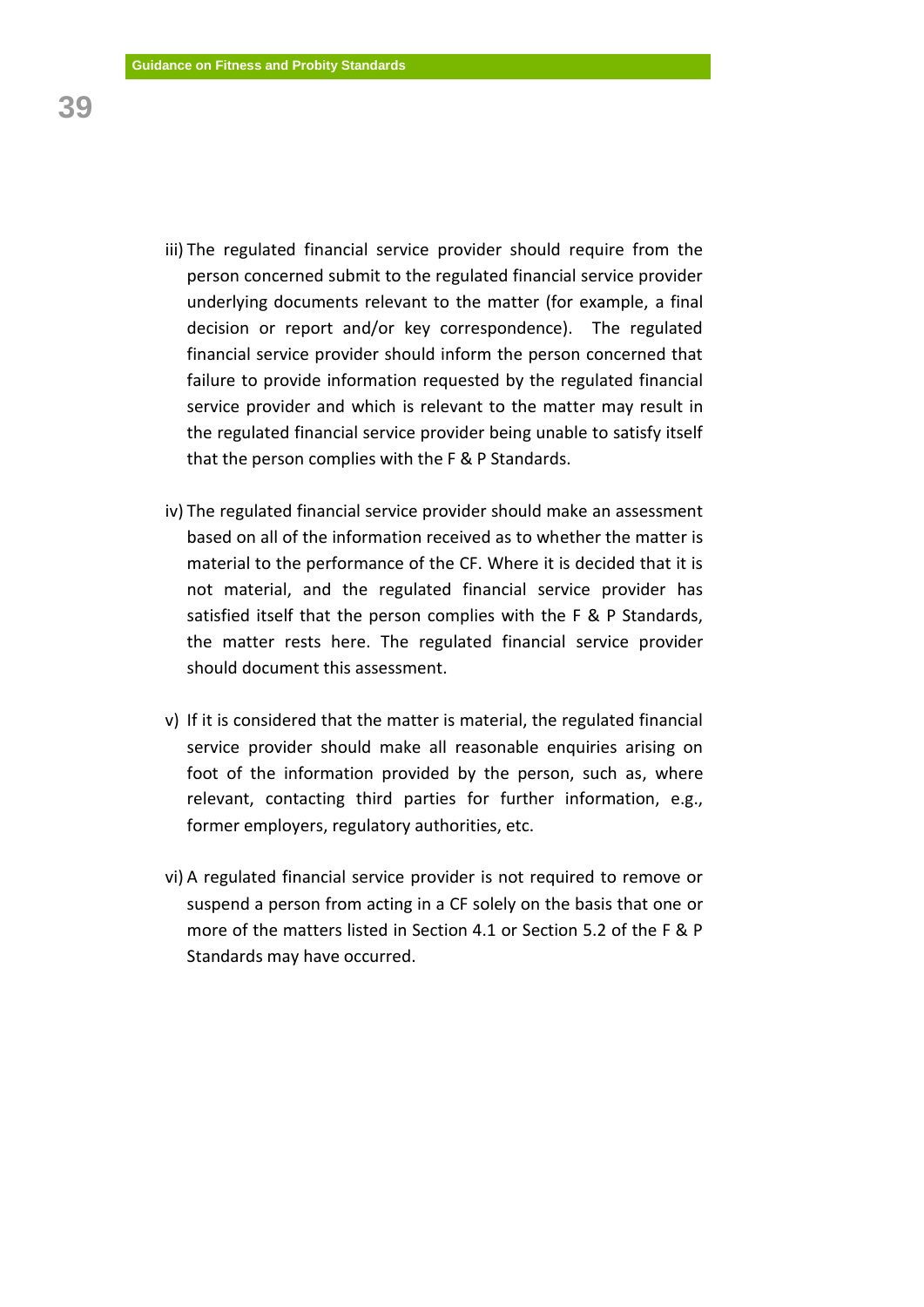- vii) For example, in 4.1 (c) of the F & P Standards, the fact that a person has been the subject of disciplinary proceedings will not automatically mean that the person fails to meet the level of probity required for the performance of the CF. In assessing the impact of the proceedings on that person's probity, issues for consideration include the subject matter of the proceedings, the circumstances surrounding the disciplinary proceedings, the length of time passed since the proceedings, the explanation offered by the person and the relevance of the proceedings to the proposed role.
- viii) It is for the person who is subject to Sections 4.1 and 5.2 of the F & P Standards to demonstrate that his or her ability to perform the relevant function is not adversely affected to a material degree by any of the factors in Section 4.1(a)–(k), or Section 5.2 (a)- (e).
- ix) The question of what is material to a particular CF, however, is a matter for the regulated financial service provider. Where a matter may be relevant (for example, where the disciplinary proceedings are in respect of a serious matter), the regulated financial service provider may consider it in conjunction with other relevant matters in assessing whether the person is fit and proper to perform the current or proposed function including:
	- a) the seriousness of, and surrounding circumstances of the particular set of facts;
	- b) the relevance of those to the duties that are, or are to be, performed and the responsibilities that are, or are to be, assumed by that person;
	- c) repetition and duration of the behaviour;
	- d) the passage of time since the matter under consideration; and
	- e) evidence of rehabilitation.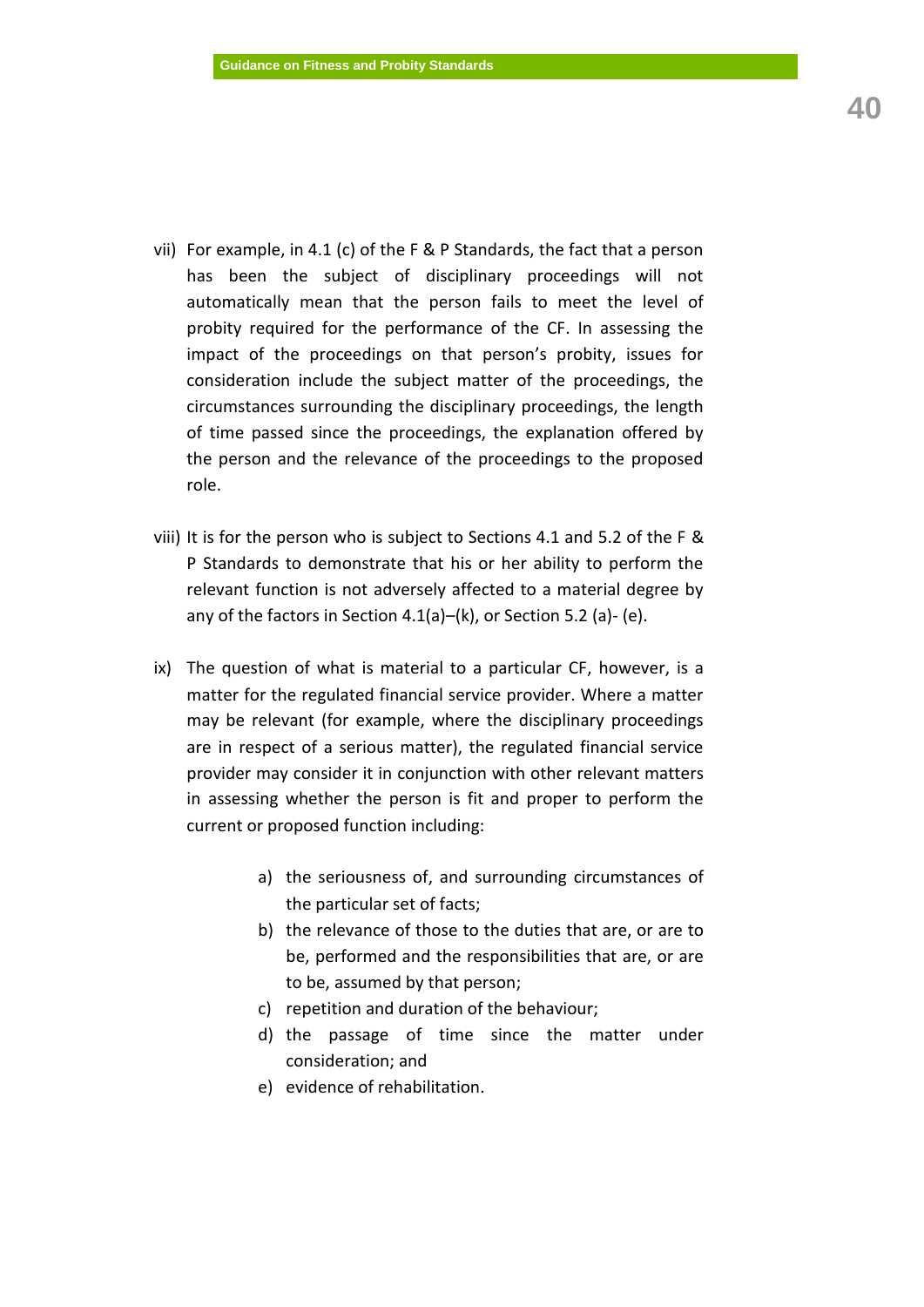- vii) When assessing a person's fitness and probity, a regulated financial service provider need not make enquiries about a matter that is unlikely to be material. The regulated financial service provider should document why s/he considers that the issue is not likely to be material.
- viii) A series of matters used to assess fitness and probity may be significant when taken together, even if each matter in isolation might not be significant. The cumulative effect of such matters might determine whether the regulated person or approved person is fit and proper to perform the CF.
- ix) Where the regulated financial service provider has made reasonable efforts to contact third parties and has received no response or a response which is insufficiently detailed to allow the regulated financial service provider to make a decision, the regulated financial service provider should revert to the person concerned in an effort to identify other possible avenues of inquiry.
- x) If the regulated financial service provider is unable to obtain information which is sufficiently detailed to allow the regulated financial service provider to make a decision, the regulated financial service provider may therefore, be unable to satisfy itself that the person complies with the F & P Standards.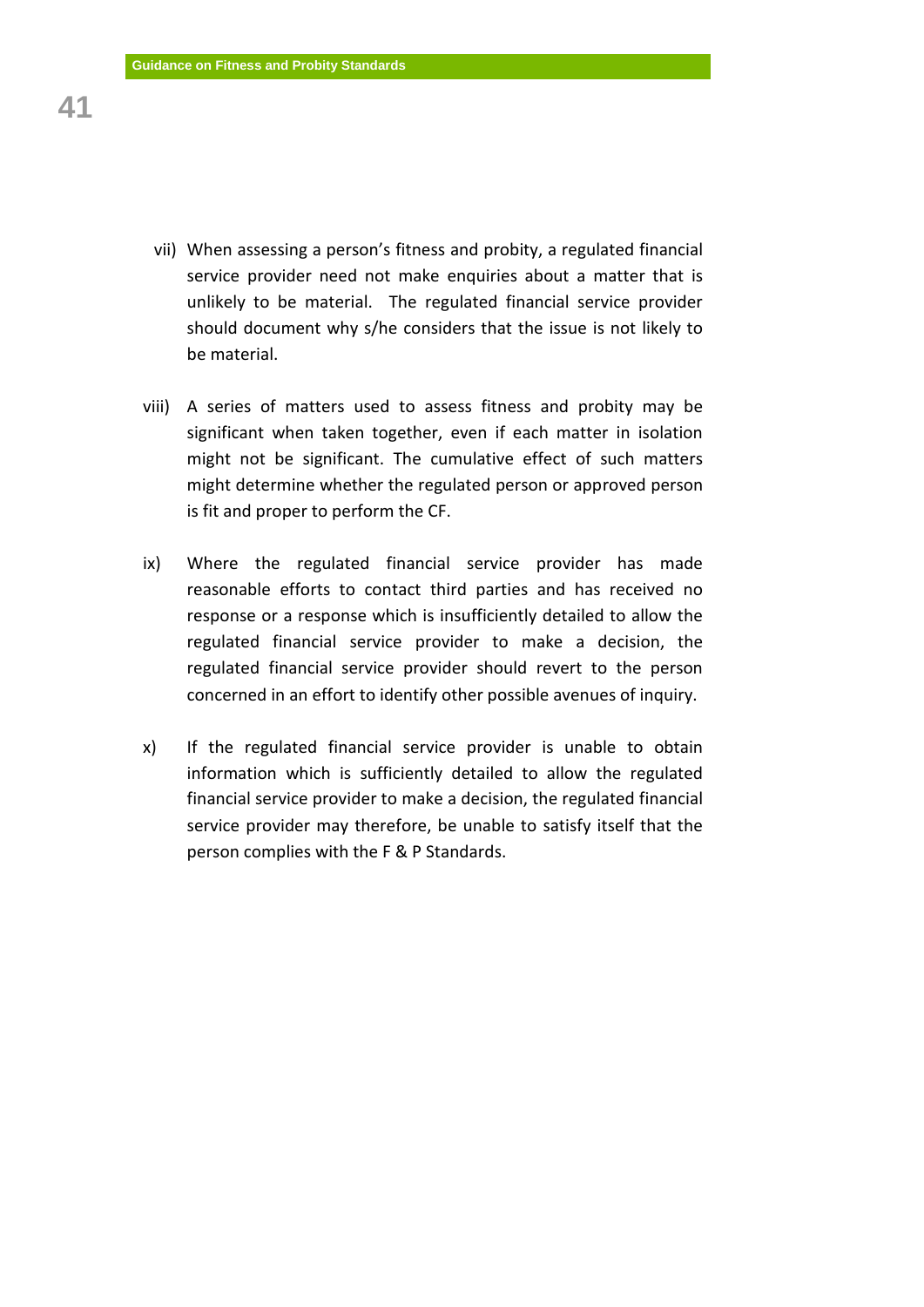#### **18. Additional due diligence for CF1 and CF2 and PCF**

- **18.1** In relation to the following sections of the F & P Standards, the Central Bank expects regulated financial service providers to undertake the following minimum additional due diligence in relation to persons conducting CF1, CF2 and PCFs:
	- i) In relation to Section 4.1(c) of the F & P Standards, the regulated financial service provider should refer to the Central Bank's website and those of other regulatory authorities (where available) to confirm for their own records that the person has not been the subject of sanction, or other regulatory action.
	- ii) In relation to 4(1)(f) of the F & P Standards, the regulated financial service provider should check the Companies Registration Office records for restrictions or disqualifications from acting as a Company Director.
	- iii) In relation to Section 4.1(j) of the F & P Standards, the regulated financial service provider should require those performing CFs to confirm whether, to the best of their knowledge, the circumstances set out in Section 4.1(j) have arisen in relation to matters which may have occurred during the time in which that person held that position of responsibility or influence.
	- iv) In relation to Section 5.2(b) of the F & P Standards, the regulated financial service provider should check against publicly available sources whether a judgment debt has been registered against a person. Publically available resources may include, for example, experian all Ireland gazette or stubbs gazette. Where the person has lived outside the State for more than six months in the previous five years, the regulated financial service provider should request that the person provide a check from a publicly available source in relation to judgment debts from that other jurisdiction(s).
- **18.2** For illustration purposes, there is a table at **Appendix 1** which set out examples of due diligence required.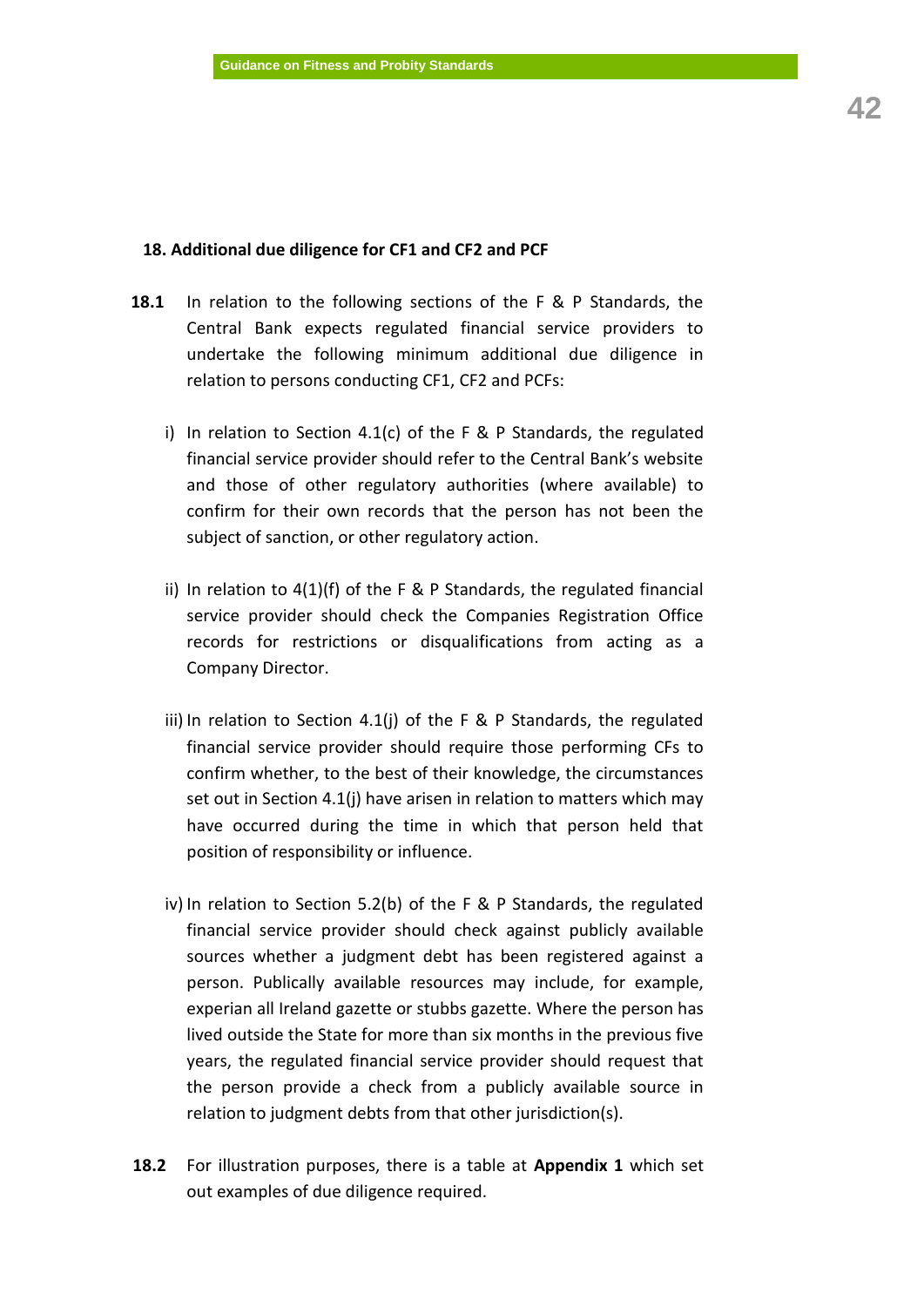## **19. Due diligence for criminal offences**

- **19.1** Pursuant to Section 4.1(g) of the F & P Standards, a conviction for a criminal offence will not automatically mean that the person fails to meet the standard of probity. The firm must ensure that it is satisfied that a person is fit and proper having regard to any conviction for an offence, ".... *which could be relevant to that person's ability to perform the relevant function*".
- **19.2** Convictions which could be considered relevant in this regard include, but are not limited to, offences involving dishonesty, fraud, financial crime or offences under legislation relating to companies, building societies, industrial and provident societies, credit unions, friendly societies, banking or any other financial service, insolvency, consumer credit, insurance, consumer protection, market manipulation, insider dealing or revenue law. The offences may be relevant whether the person was convicted in the State or in some other jurisdiction.
- **19.3** Convictions which may not be relevant in particular circumstances might be road traffic offences where a custodial sentence was not imposed, or minor public order offences.
- **19.4** In assessing the impact of a conviction on a person's probity, issues for consideration include the circumstances surrounding the conviction, the length of time since the conviction, the explanation offered by the convicted person, the relevance of the offence to the proposed role and any evidence of the individual's rehabilitation.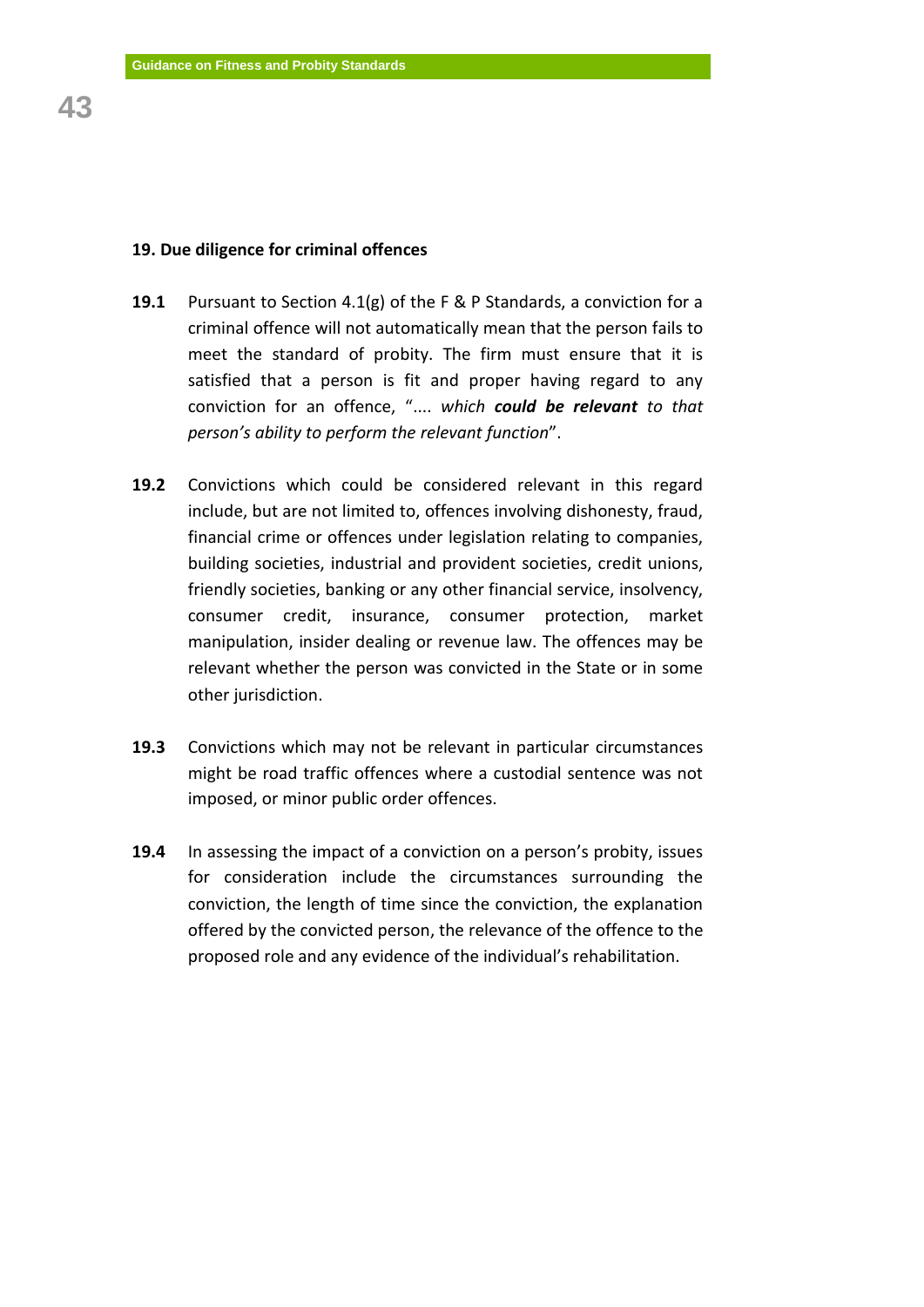## **20. Register to be maintained and documents to be retained by the regulated financial service provider**

- **20.1** As referred to in Section 3 herein, regulated financial service providers must identify and maintain a record of persons performing PCFs and CFs.
- **20.2** Regulated financial service providers are required to document and record all due diligence undertaken in relation to persons performing CFs together with any documentation provided by the person including any responses given and signed by the person in relation to standards of probity. The Central Bank may require to see any such records or due diligence either in the context of an investigation of a regulated financial service provider's compliance with Section 21 of the Act, or an investigation in relation to a person's fitness and probity to perform a CF.
- **20.3** These records should be made available for review by the Central Bank at its request.
- **20.4** Regulated financial service providers should have regard to their obligations under Data Protection law in holding the information referred to in this Section including ensuring that the information is held securely and in an appropriate manner.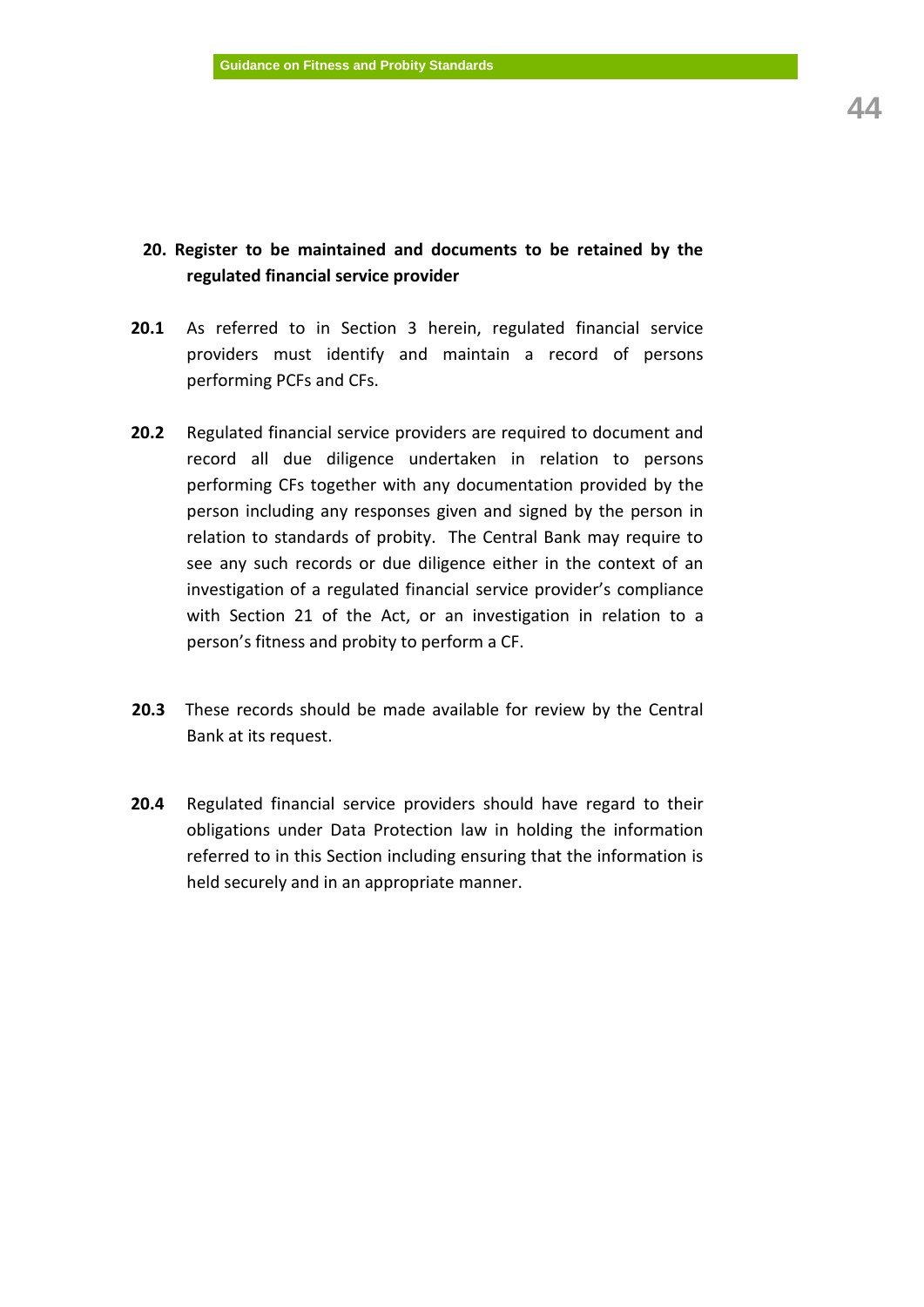## **21. The continuing nature of the obligation imposed on firms in Section 21 of the Act**

- **21.1** Section 21 is a continuing obligation on regulated financial service providers. It is not a one off obligation discharged once due diligence has been undertaken upon commencement of the regime, or in relation to an initial appointment to a CF or a PCF. The Central Bank suggests that regulated financial service providers require persons performing CFs to undertake to notify the regulated financial service provider of any material changes in respect of initial due diligence carried out. Suggested wording in this regard is included in the agreement to abide by the F & P Standards at **Appendix 2.**
- **21.2** The Central Bank recommends that regulated financial service providers carry out an audit of persons performing CFs and PCFs on an annual basis by asking persons in CFs and PCFs to confirm whether they are aware of any material developments in relation to their compliance with the F & P Standards of which the regulated financial service provider ought to be aware.
- **21.3** Where a regulated financial service provider becomes aware that there may be concerns regarding the fitness and probity of a person performing a CF, the Central Bank expects the regulated financial service provider to investigate such concerns and take action as appropriate without delay.
- **21.4** The regulated financial service provider should notify the Bank of any action referred to in Section 21.3 without delay.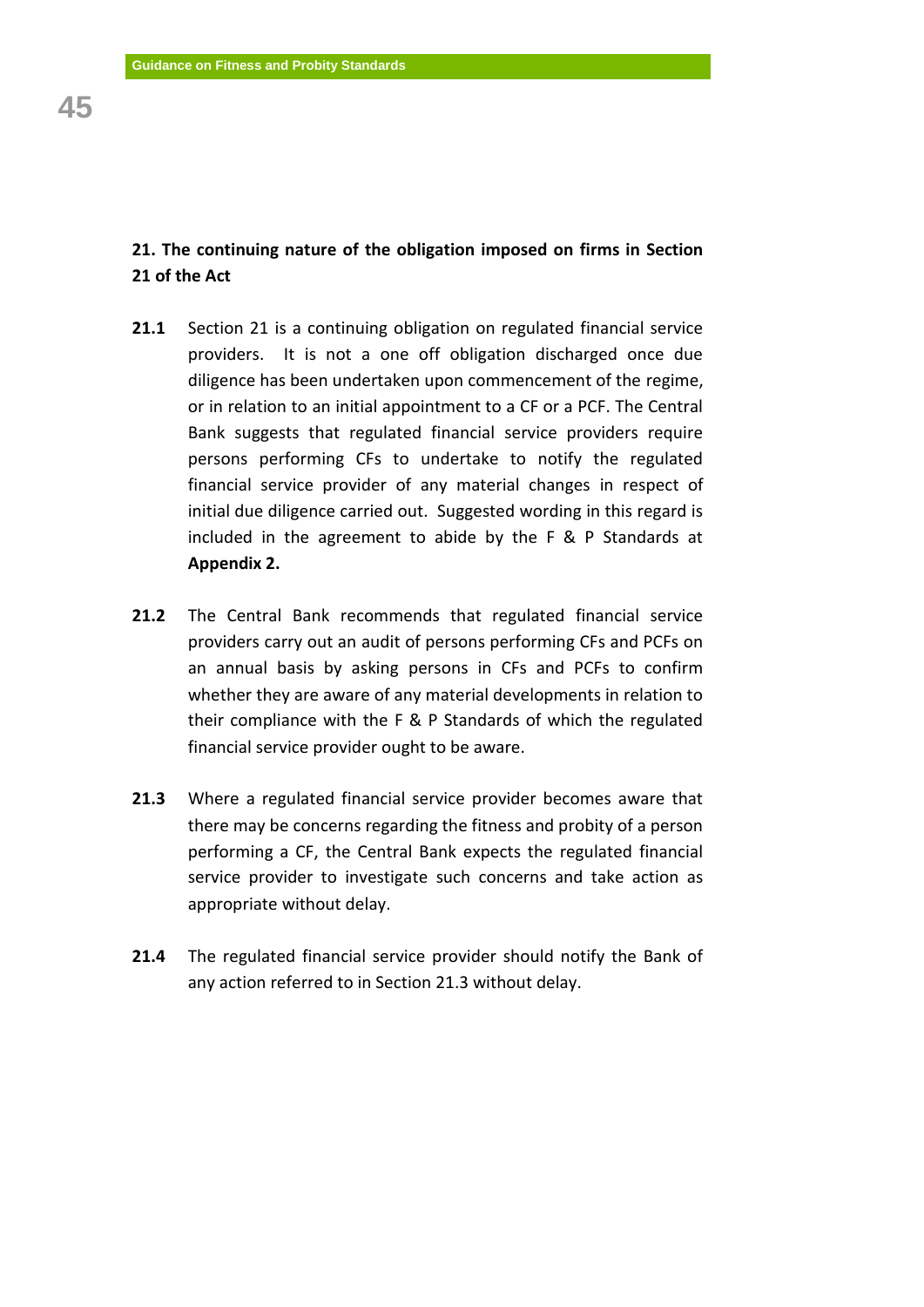## **22. Agreement to abide by the F & P Standards**

- **22.1** Section 21(1)(b) of the Act provides that a regulated financial service provider shall not permit a person to perform a CF<sup>9</sup> unless the person has agreed to abide by the F & P Standards.
- **22.2** Regulated financial service providers must bring the F & P Standards to the attention of every person performing a CF on its behalf, and obtain a signed copy of the template agreement at **Appendix 2** for each such person.
- **22.3** As part of ongoing performance monitoring, the regulated financial service provider should ask persons performing CFs to certify that they are aware of the F & P Standards and agree to continue to abide by those Standards at least on an annual basis.

 $\overline{a}$ 

<sup>9</sup> Please note a PCF is a subset of CF.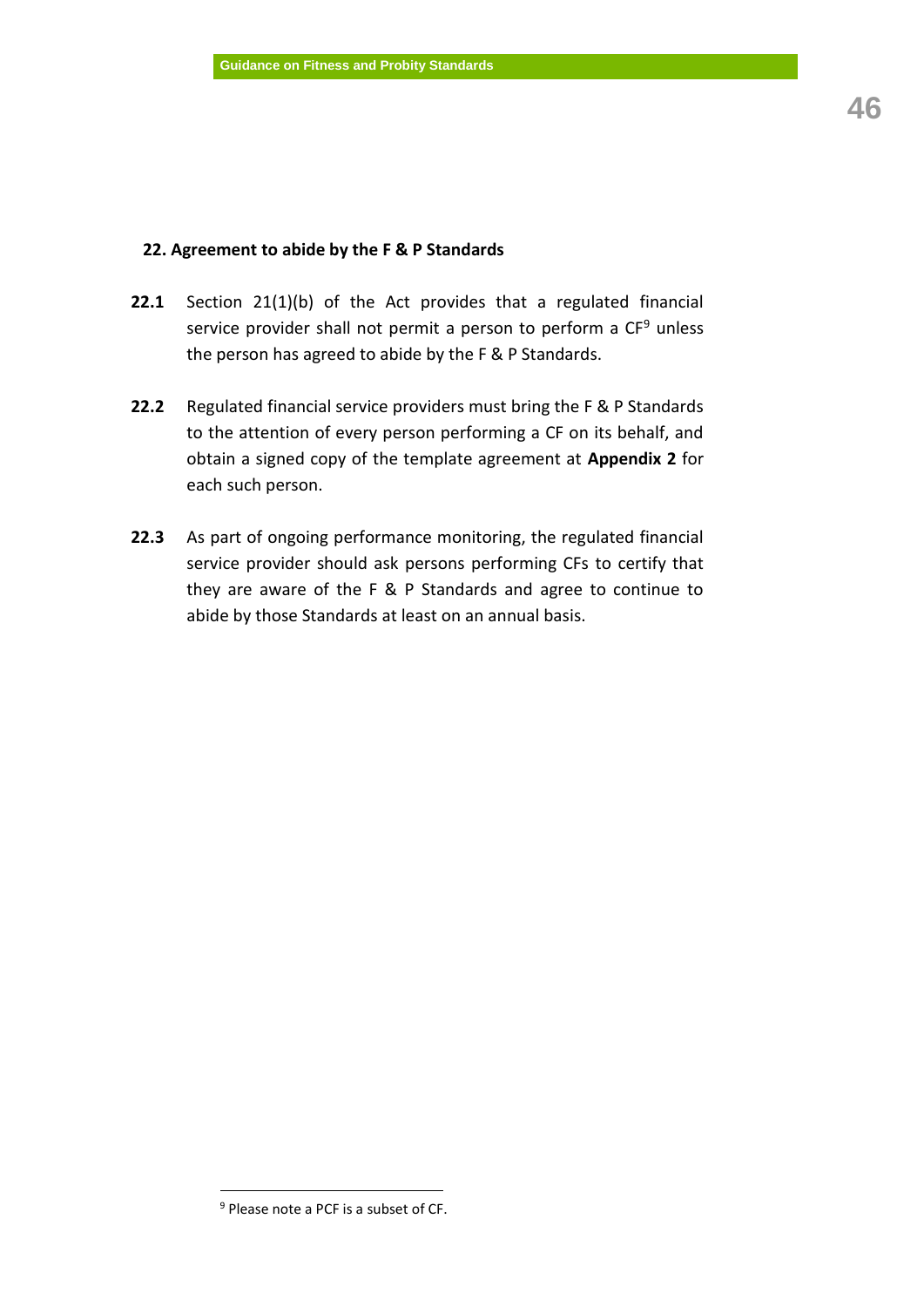## **23. Minimum Competency Code and Minimum Competency Regulations 2017**

- **23.1** The MCC 2011 set out statutory minimum professional standards for staff of financial service providers when they are dealing with consumers in relation to retail financial products. In September 2017, the Central Bank issued the revised MCC and the new MCR 2017, which together replace the former MCC 2011. The changes take effect on 3 January 2018.
- **23.2** The changes have been introduced following recent EU developments in the area of professional knowledge and competence requirements contained in the Mortgage Credit Regulations, Markets in Financial Instruments Directive II (MiFID II) and Insurance Distribution Directive (IDD).
- **23.3** The MCC (imposing standards on persons) is issued as a set of standards pursuant to Section 50 of the Act. The MCR 2017 (imposing obligations on regulated firms) are issued under Section 48 of the Central Bank (Supervision and Enforcement) Act 2013. The revised MCC published in 2017 replaces Part 1 and the MCR 2017 replaces Part 2 of the MCC 2011.
- **23.4** The MCC and the MCR 2017 are closely linked with the F & P Standards. Section 3.2 (g) of the F & P Standards provides that:

*"Without limiting the generality of paragraph 3.1, the person must be able to demonstrate that he or she…. is compliant with the applicable Minimum Competency Code issued by the Central Bank".* 

Accordingly, where a person is non-compliant with their obligations under the MCC and the MCR 2017 s/he is also likely to be noncompliant with the F & P Standards.

**23.5** It is worth noting, however, that the application of the MCC is limited to persons exercising a controlled function.

The MCC and the MCR 2017 apply to: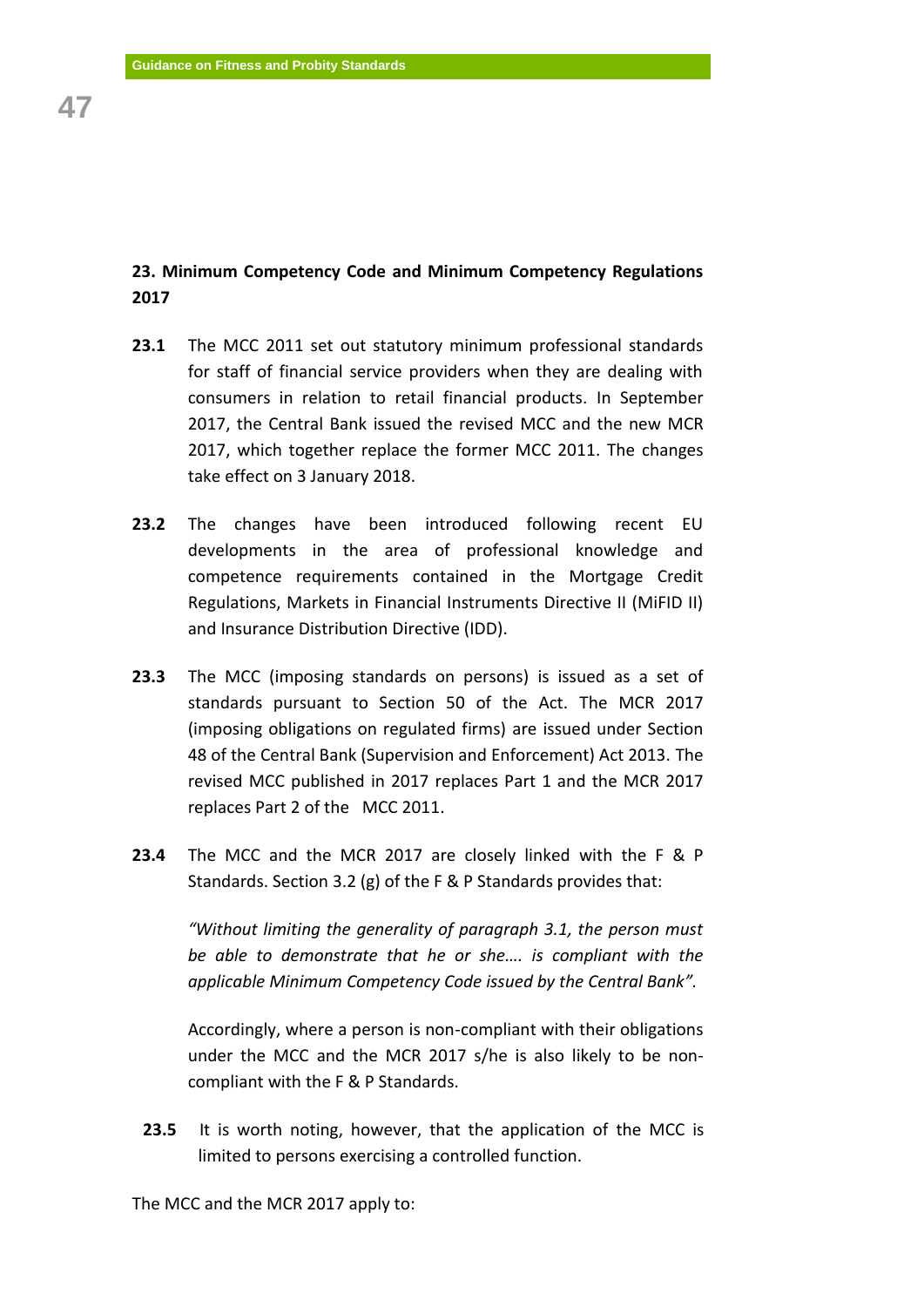- (i) a financial services provider authorised, licensed or registered by the Central Bank (except moneylenders authorised under the Consumer Credit Act 1995 (No.24 of 1995));
- (ii) a certified person as defined in Section 55 of the Investment Intermediaries Act, 1995; and
- (iii) a financial services provider authorised, licensed or registered in another EU or EEA Member State when providing services into the State on a branch or cross-border basis, except where responsibility for requirements in relation to the provision of such services into the State is reserved to that provider's home state regulator by a provision of EU law.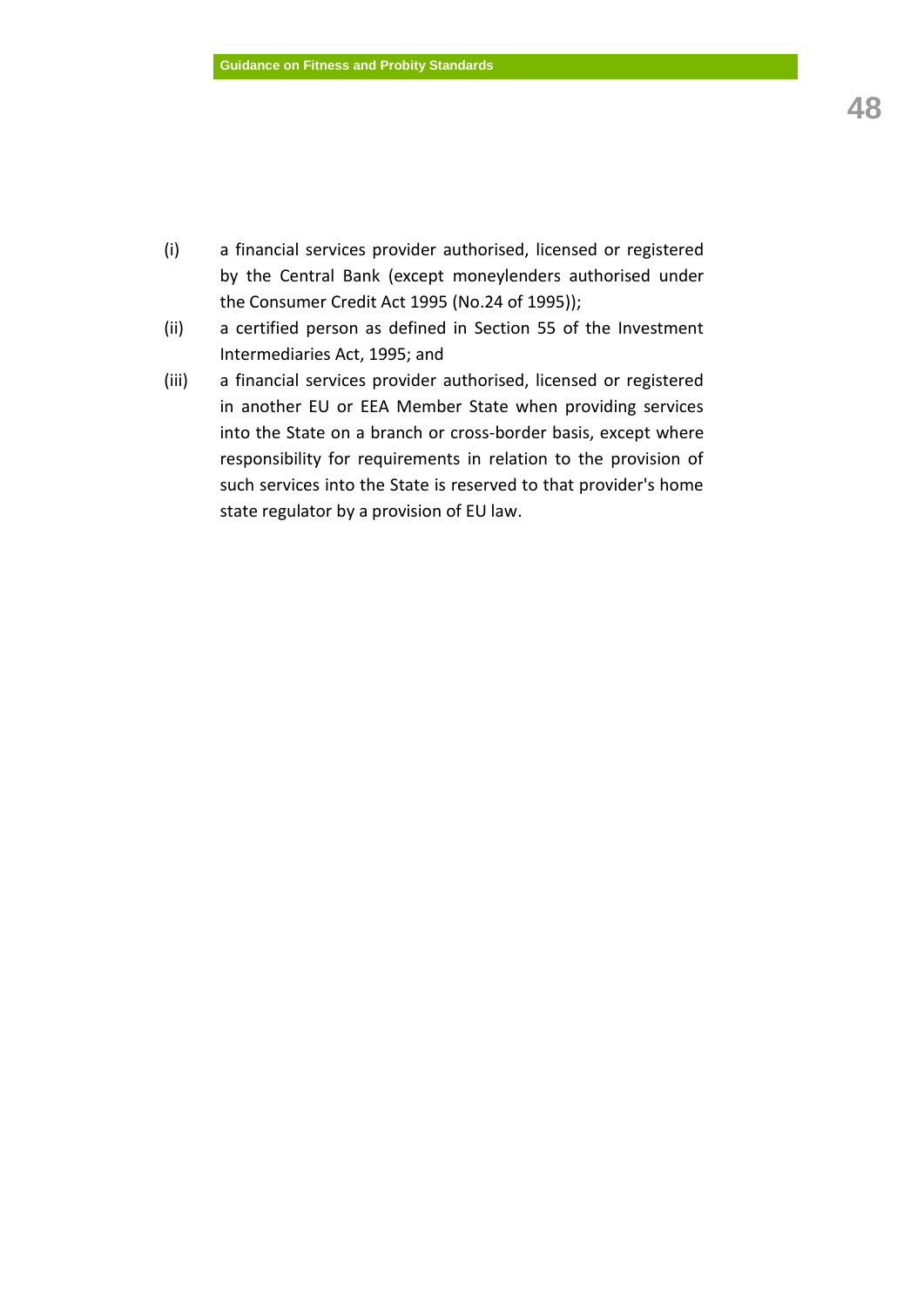## **24. Internal controls**

**24.1** The Central Bank expects regulated financial service providers to implement procedures to manage the regulated financial service provider's compliance obligations with Section 21 of the Act.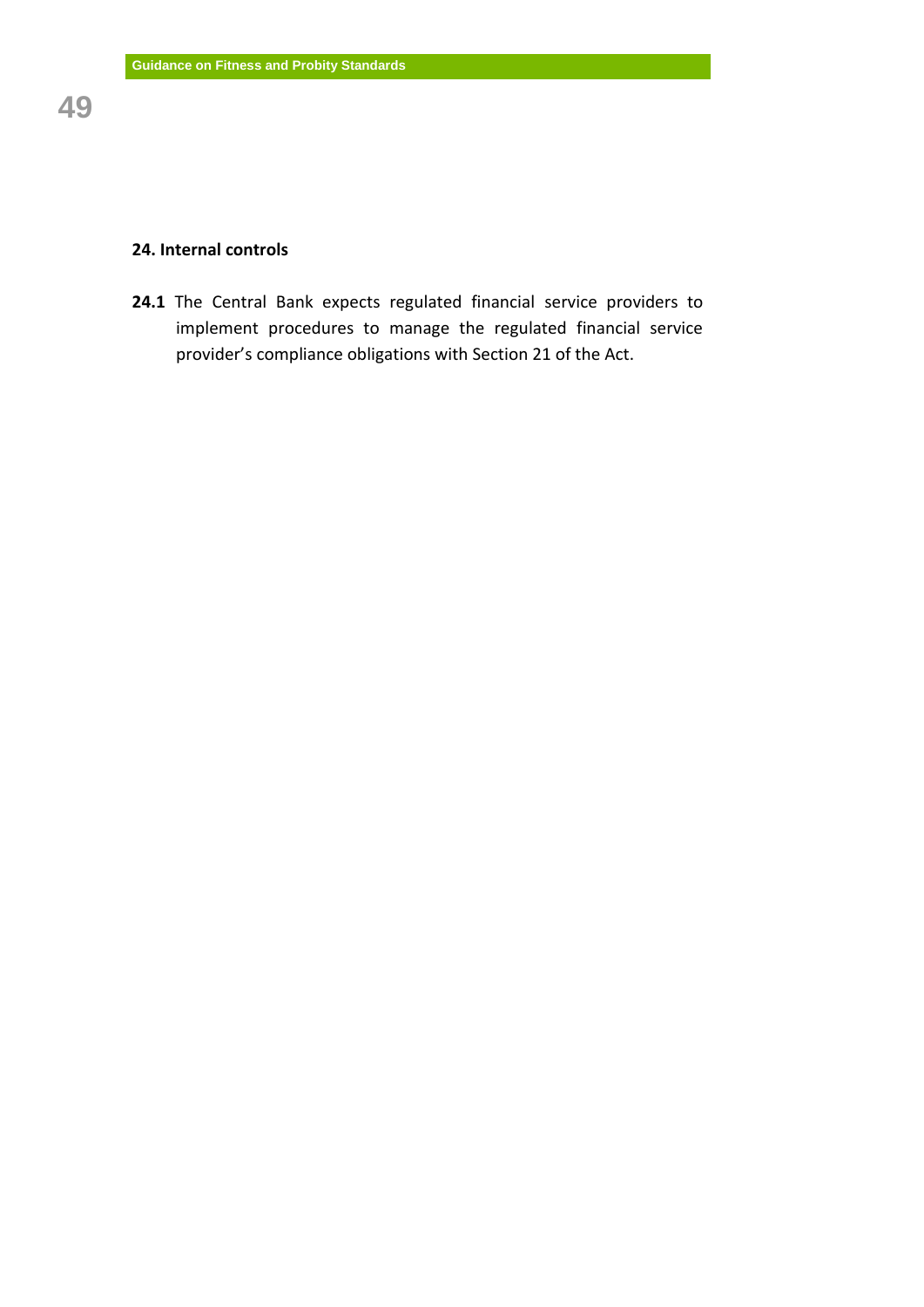## **25. Maintenance of Records**

- **25.1** The Central Bank expects regulated financial service providers to maintain all information collected in compliance with its obligations under Section 21 of the Act for the duration during which the person performs the CF or PCF.
- **25.2** In relation to PCFs and CF1 and CF2, and without prejudice to any other requirement imposed by law, the Central Bank expects regulated financial service providers to maintain the information collected in compliance with Section 21 of the Act for a minimum of 6 years after that person has ceased to perform the PCF or CF1 and CF2 on behalf of the regulated financial service provider.
- **25.3** In relation to CF3- CF11, and without prejudice to any other requirement imposed by law, the Central Bank expects regulated financial service providers to maintain the information collected in compliance with Section 21 of the Act for a minimum of 2 years after that person has ceased to perform the CF3- CF11 on behalf of the regulated financial service provider.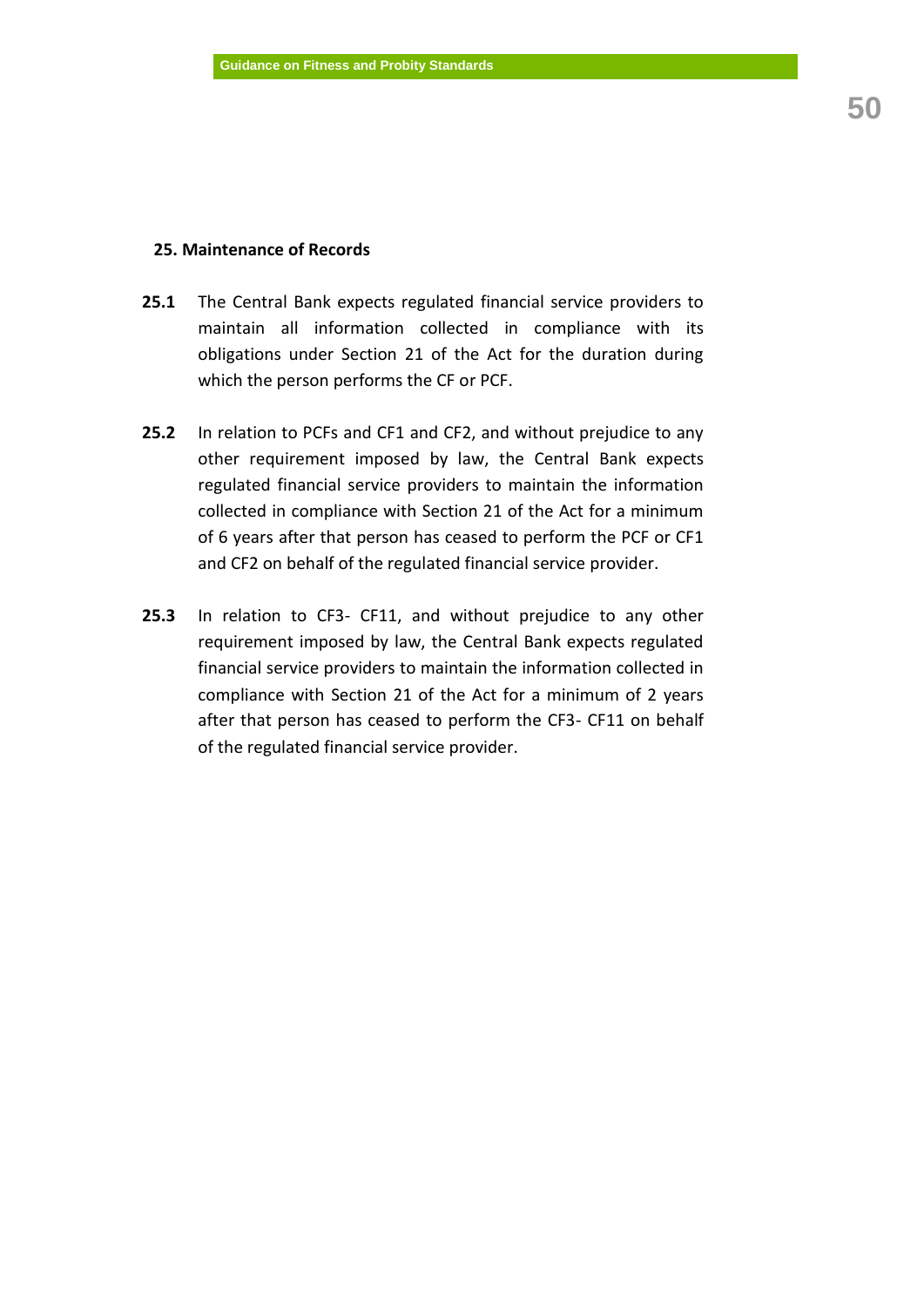## **26. Administrative Sanctions under Part IIIC of the Central Bank Act 1942**

- **26.1** Breach of Section 21 of the Central Bank Reform Act 2010, may result in the imposition of sanctions on the regulated financial service provider pursuant to Part IIIC of the Central Bank Act 1942.
- **26.2** A decision by the Central Bank to impose sanctions under Part IIIC of the Central Bank Act 1942 for breach of Section 21 of the Act may be appealed to the IFSAT.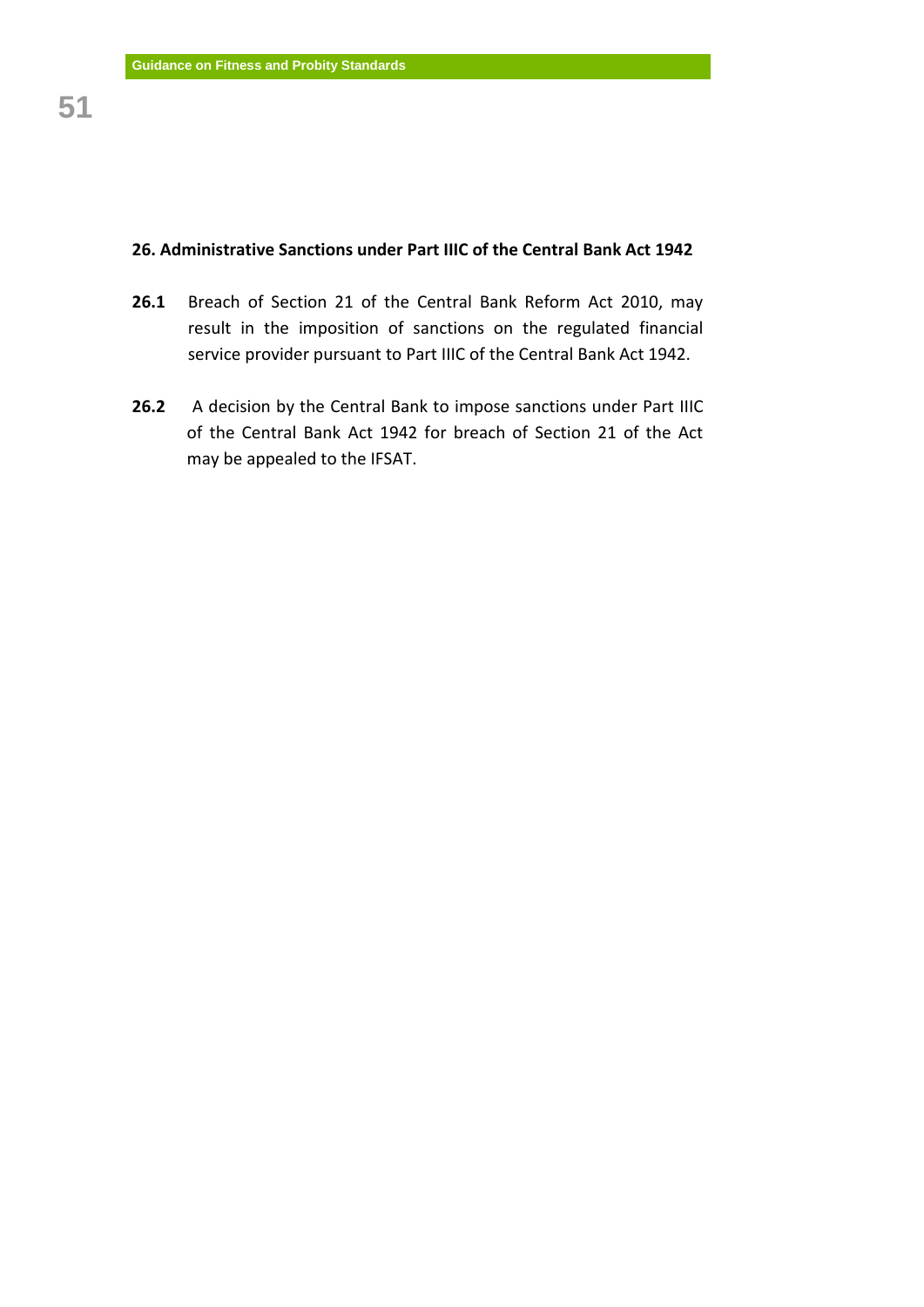## **APPENDIX 1**

Examples of due diligence to be undertaken by regulated financial service providers for assessing an individual's compliance with the F & P Standards:

| <b>Standard</b>    | <b>Supporting</b><br>documents<br>obtained from a<br>third<br>party | <b>PCF</b> | CF1       | CF <sub>2</sub> | <b>CF3-CF11</b> |
|--------------------|---------------------------------------------------------------------|------------|-----------|-----------------|-----------------|
| Competent<br>and   | Provision of a copy of the                                          | Υ          | Υ         | Υ               | Y               |
| Capable            | relevant transcripts                                                |            |           |                 |                 |
|                    | Professional Body Check                                             | Υ          | Υ         | Υ               |                 |
|                    | Employer's References                                               | Y          | Υ         | Υ               | Y               |
|                    | Minimum<br>Competency                                               | I/A        | I/A       | I/A             | SC/Y            |
|                    | Code<br>and<br>Minimum                                              |            |           |                 |                 |
|                    | Regulations<br>Competency                                           |            |           |                 |                 |
|                    | 2017                                                                |            |           |                 |                 |
|                    | Conflicts                                                           | <b>SC</b>  | <b>SC</b> | <b>SC</b>       | <b>SC</b>       |
| ethical<br>Honest, | <b>Garda Check/Convictions</b>                                      | <b>SC</b>  | <b>SC</b> | <b>SC</b>       | <b>SC</b>       |
| and with Integrity | <b>Regulator Check</b>                                              | Υ          | Y         | Y               | <b>SC</b>       |
| Financial          | Judgements Search                                                   | Υ          | Υ         | Y               | <b>SC</b>       |
| Soundness          |                                                                     |            |           |                 |                 |

Y = Checks undertaken by the regulated financial services provider

SC = Self Certify

I/A = If Applicable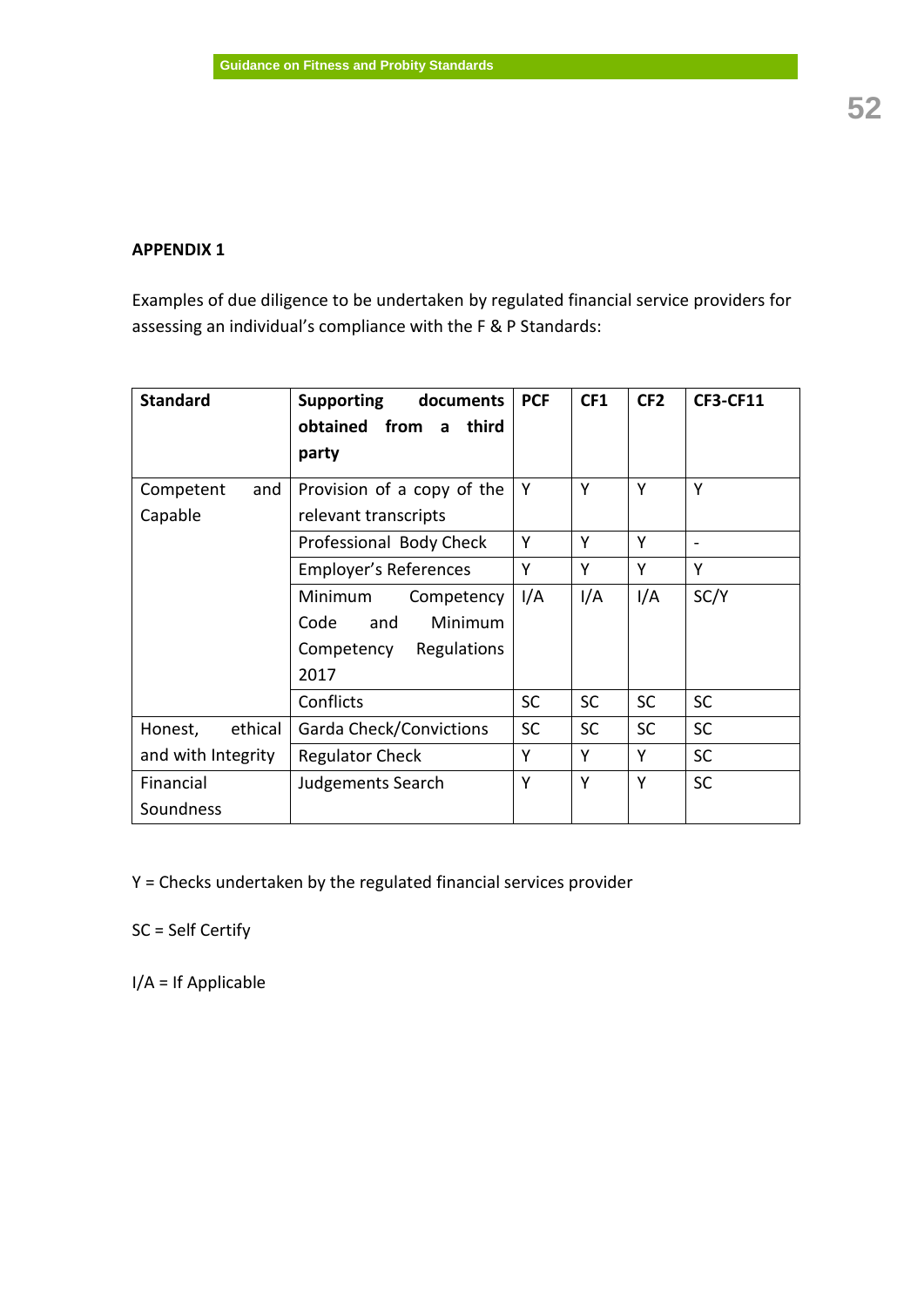Agreement of employee pursuant to section 21(b) of the Central Bank Reform Act 2010 (the "Act")

Section 21 of the Act provides as follows:

- (1) A regulated financial service provider shall not permit a person to perform a controlled function unless-
	- (a) the regulated financial service provider is satisfied on reasonable grounds that the person complies with any standard of fitness and probity in a code issued under section 50, and
	- (b) the person has agreed to abide by any such standard.

I confirm that I have read the code setting out Standards of Fitness and Probity and the Guidance issued by the Central Bank of Ireland pursuant to Section 50 of the Act (the "F & P Standards") and I confirm that I comply with those Standards.

I agree to abide by the F & P Standards.

I agree to notify the regulated financial service provider without delay if for any reason I no longer comply with the F & P Standards.

Employee Signature

\_\_\_\_\_\_\_\_\_\_\_\_\_\_\_\_\_\_\_\_\_\_\_\_

\_\_\_\_\_\_\_\_\_\_\_\_\_\_\_\_\_\_\_\_\_\_\_

Date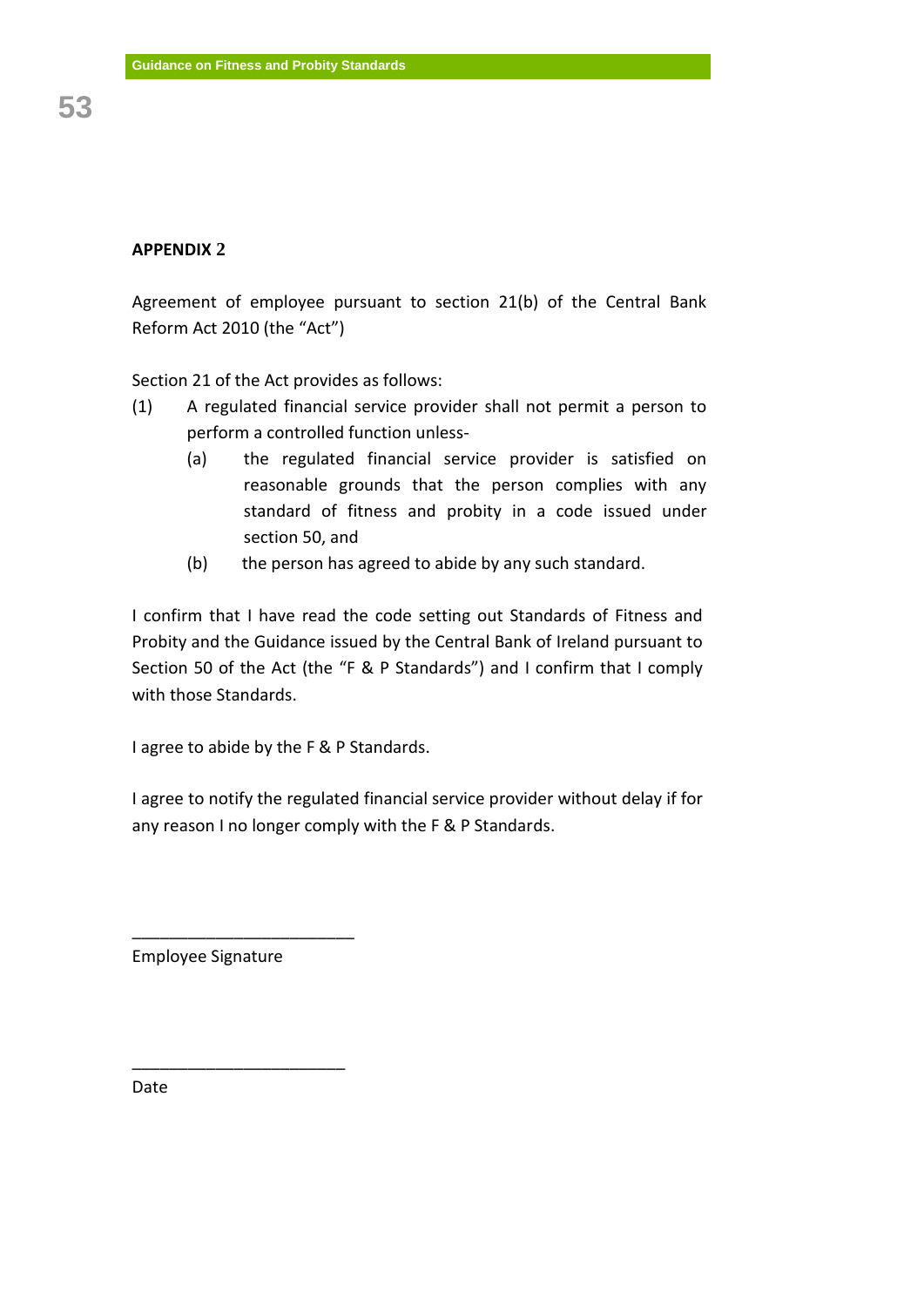## **APPENDIX 3**

| <b>Pre-Approval Controlled functions (PCFs)</b> |                                   |  |  |  |  |  |
|-------------------------------------------------|-----------------------------------|--|--|--|--|--|
|                                                 | General                           |  |  |  |  |  |
| PCF-1                                           | <b>Executive director</b>         |  |  |  |  |  |
| PCF-2                                           | Non-executive director            |  |  |  |  |  |
| PCF-3                                           | Chairman of the board             |  |  |  |  |  |
| PCF-4                                           | Chairman of the audit committee   |  |  |  |  |  |
| PCF-5                                           | Chairman of the risk committee    |  |  |  |  |  |
| PCF-6                                           | Chairman of the remuneration      |  |  |  |  |  |
|                                                 | committee                         |  |  |  |  |  |
| PCF-7                                           | Chairman of the nomination        |  |  |  |  |  |
|                                                 | committee                         |  |  |  |  |  |
| PCF-8                                           | Chief executive                   |  |  |  |  |  |
| PCF-9                                           | Member of partnership             |  |  |  |  |  |
| <b>PCF-10</b>                                   | Sole Trader                       |  |  |  |  |  |
| <b>PCF-11</b>                                   | <b>Head of Finance</b>            |  |  |  |  |  |
| <b>PCF-12</b>                                   | <b>Head of Compliance</b>         |  |  |  |  |  |
| <b>PCF-13</b>                                   | <b>Head of Internal Audit</b>     |  |  |  |  |  |
| <b>PCF-14</b>                                   | <b>Chief Risk Officer</b>         |  |  |  |  |  |
| <b>PCF-15</b>                                   | Head of Compliance with           |  |  |  |  |  |
|                                                 | responsibility for Anti-Money     |  |  |  |  |  |
|                                                 | Laundering and Counter Terrorist  |  |  |  |  |  |
|                                                 | <b>Financing Legislation</b>      |  |  |  |  |  |
| <b>PCF-16</b>                                   | Branch Manager of branches in     |  |  |  |  |  |
|                                                 | other EEA countries               |  |  |  |  |  |
| <b>PCF-17</b>                                   | <b>Head of Retail Sales</b>       |  |  |  |  |  |
| <b>PCF-42</b>                                   | <b>Chief Operating Officer</b>    |  |  |  |  |  |
|                                                 | <b>Insurance</b>                  |  |  |  |  |  |
| <b>PCF-18</b>                                   | <b>Head of Underwriting</b>       |  |  |  |  |  |
| <b>PCF-19</b>                                   | Head of Investment                |  |  |  |  |  |
| <b>PCF-43</b>                                   | <b>Head of Claims</b>             |  |  |  |  |  |
| <b>PCF-48</b>                                   | <b>Head of Actuarial Function</b> |  |  |  |  |  |
|                                                 | <b>Banking</b>                    |  |  |  |  |  |
| <b>PCF-21</b>                                   | <b>Head of Treasury</b>           |  |  |  |  |  |
| <b>PCF-22</b>                                   | <b>Head of Credit</b>             |  |  |  |  |  |
| <b>PCF-23</b>                                   | Head of Asset and Liability       |  |  |  |  |  |
|                                                 | Management                        |  |  |  |  |  |
|                                                 | <b>Stock Exchange</b>             |  |  |  |  |  |
| <b>PCF-24</b>                                   | <b>Head of Traded Markets</b>     |  |  |  |  |  |
| <b>PCF-25</b>                                   | Head of International Primary     |  |  |  |  |  |
|                                                 | Markets                           |  |  |  |  |  |
| <b>PCF-26</b>                                   | <b>Head of Regulation</b>         |  |  |  |  |  |
| <b>PCF-27</b>                                   | <b>Head of Operations</b>         |  |  |  |  |  |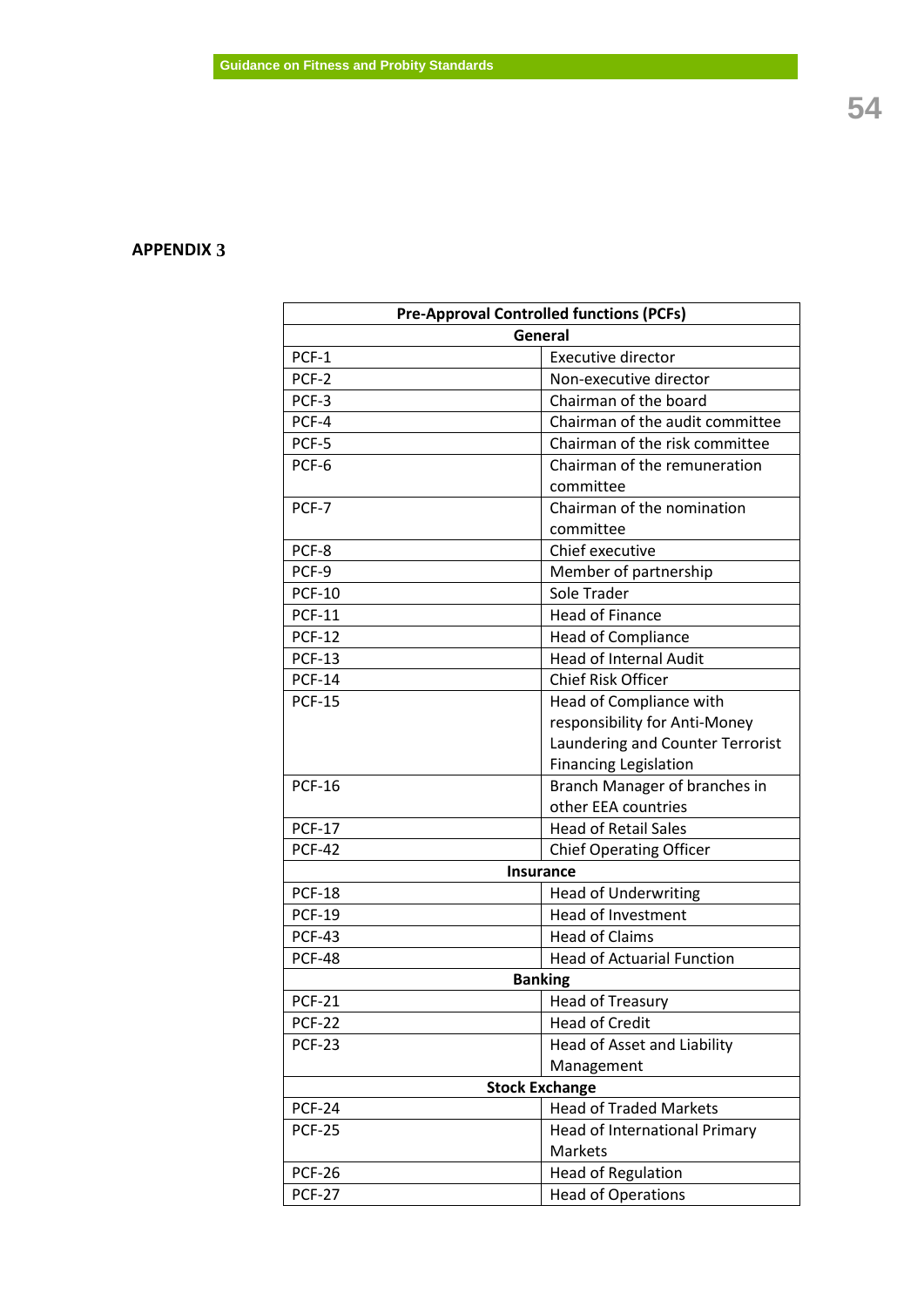| <b>Investment firms</b>                                        |                                                                   |  |  |  |  |  |  |
|----------------------------------------------------------------|-------------------------------------------------------------------|--|--|--|--|--|--|
| <b>PCF-28</b>                                                  | Branch Managers in Ireland                                        |  |  |  |  |  |  |
| <b>PCF-29</b>                                                  | <b>Head of Trading</b>                                            |  |  |  |  |  |  |
| <b>PCF-30</b>                                                  | <b>Chief Investment Officer</b>                                   |  |  |  |  |  |  |
| <b>PCF-31</b>                                                  | <b>Head of Investment</b>                                         |  |  |  |  |  |  |
| <b>PCF-45</b>                                                  | <b>Head of Client Asset Oversight</b>                             |  |  |  |  |  |  |
| Investment Intermediaries / Collective Investment Schemes      |                                                                   |  |  |  |  |  |  |
| <b>PCF-32</b>                                                  | Branch Managers in Ireland                                        |  |  |  |  |  |  |
| <b>PCF-33</b>                                                  | <b>Head of Transfer Agency</b>                                    |  |  |  |  |  |  |
| <b>PCF-34</b>                                                  | <b>Head of Accounting (Valuations)</b>                            |  |  |  |  |  |  |
| <b>PCF-35</b>                                                  | <b>Head of Trustee Services</b>                                   |  |  |  |  |  |  |
| <b>PCF-36</b>                                                  | <b>Head of Custody Services</b>                                   |  |  |  |  |  |  |
|                                                                | <b>UCITS Self-Managed Investment Company / Management Company</b> |  |  |  |  |  |  |
| <b>PCF-37</b>                                                  | <b>Head of Transfer Agency</b>                                    |  |  |  |  |  |  |
| <b>PCF-38</b>                                                  | <b>Head of Accounting Valuations</b>                              |  |  |  |  |  |  |
| <b>PCF-39</b>                                                  | Designated Person to whom a                                       |  |  |  |  |  |  |
|                                                                | director of a UCITS Self-Managed                                  |  |  |  |  |  |  |
|                                                                | <b>Investment Company or Non</b>                                  |  |  |  |  |  |  |
|                                                                | <b>UCITS Self-Managed Investment</b>                              |  |  |  |  |  |  |
|                                                                | <b>Company or Management</b>                                      |  |  |  |  |  |  |
|                                                                | Company may delegate the                                          |  |  |  |  |  |  |
|                                                                | performance of the management                                     |  |  |  |  |  |  |
|                                                                | functions                                                         |  |  |  |  |  |  |
| <b>PCF-46</b>                                                  | Head of Investor Money Oversight                                  |  |  |  |  |  |  |
| <b>Retail Credit Firms</b>                                     |                                                                   |  |  |  |  |  |  |
| <b>PCF-40</b>                                                  | Branch Managers within the State                                  |  |  |  |  |  |  |
| <b>PCF-47</b>                                                  | <b>Head of Credit</b>                                             |  |  |  |  |  |  |
| <b>Financial Service Providers established outside Ireland</b> |                                                                   |  |  |  |  |  |  |
| PCF41                                                          | Manager of a branch in Ireland of                                 |  |  |  |  |  |  |
|                                                                | a regulated financial service                                     |  |  |  |  |  |  |
|                                                                | provider established in a country                                 |  |  |  |  |  |  |
|                                                                | that is not an EEA country                                        |  |  |  |  |  |  |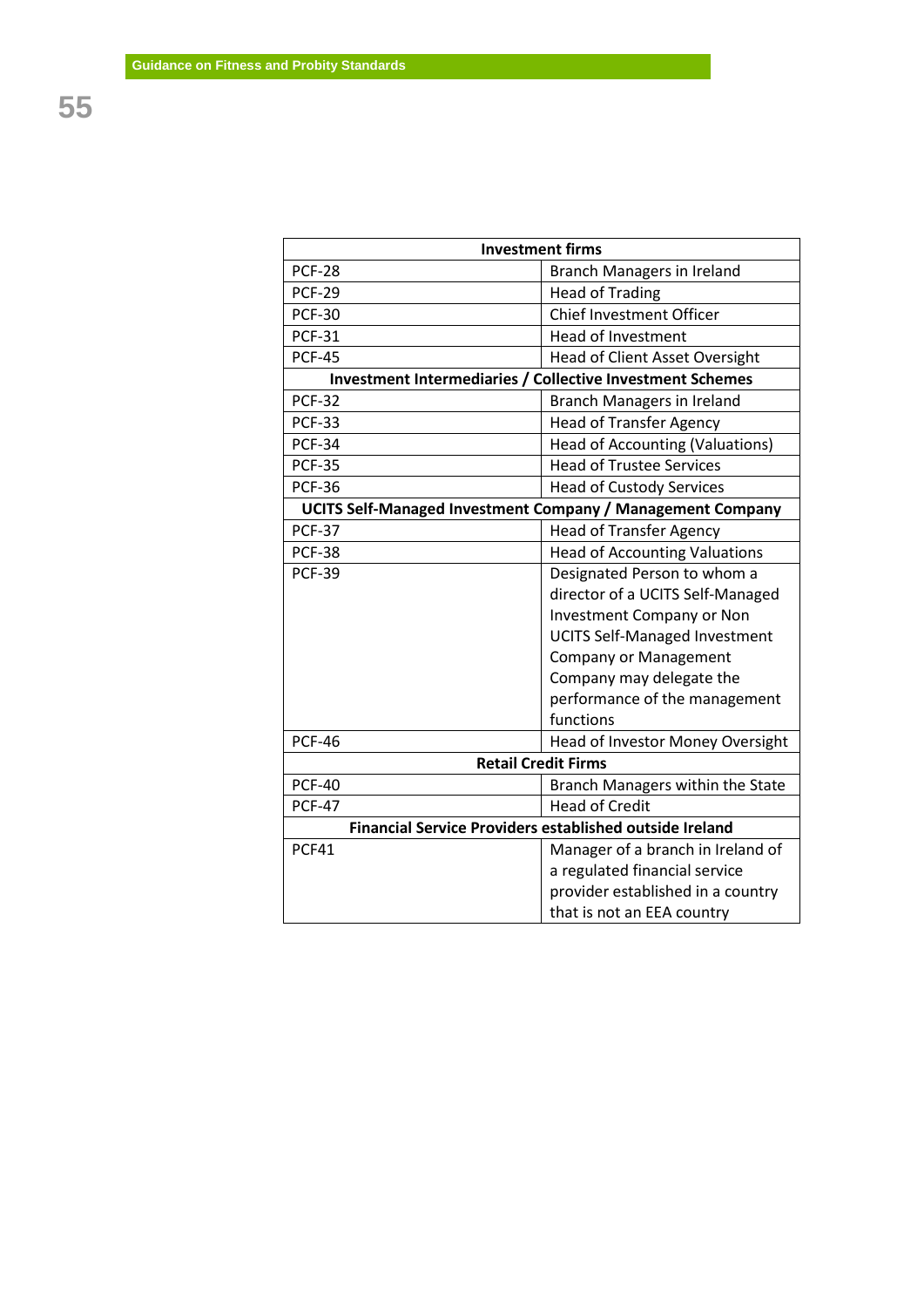## **APPENDIX 4**

| <b>Controlled Functions (CFs)</b> |                                                                                                                                                        |  |  |  |  |
|-----------------------------------|--------------------------------------------------------------------------------------------------------------------------------------------------------|--|--|--|--|
| CF <sub>1</sub>                   | Ability to exercise a significant influence on the conduct of the affairs<br>of a regulated financial service provider                                 |  |  |  |  |
| CF <sub>2</sub>                   | Ensuring, controlling or monitoring compliance by a regulated financial<br>service provider with its relevant obligations                              |  |  |  |  |
| CF <sub>3</sub>                   | Giving of advice to a customer of the regulated financial service<br>provider                                                                          |  |  |  |  |
| CF4                               | Arranging a financial service for a customer of the regulated financial<br>service provider                                                            |  |  |  |  |
| CF5                               | Assisting a customer in the making of a claim under a contract of<br>insurance or reinsurance                                                          |  |  |  |  |
| CF <sub>6</sub>                   | Determining the outcome of a claim arising under a contract of<br>insurance or reinsurance                                                             |  |  |  |  |
| CF7                               | Management or supervision of those persons undertaking CF3 to CF6<br>roles                                                                             |  |  |  |  |
| CF <sub>8</sub>                   | Adjudicating on any complaint communicated to a regulated financial<br>service provider by a customer                                                  |  |  |  |  |
| CF <sub>9</sub>                   | Insurance and reinsurance intermediaries who direction and manage<br>the undertaking or are directly involved in insurance or reinsurance<br>mediation |  |  |  |  |
| CF10                              | Dealing in or having control over property of a customer of the<br>regulated financial service provider                                                |  |  |  |  |
| CF11                              | Dealing in or with property on behalf of the regulated financial service<br>provider                                                                   |  |  |  |  |

**56**